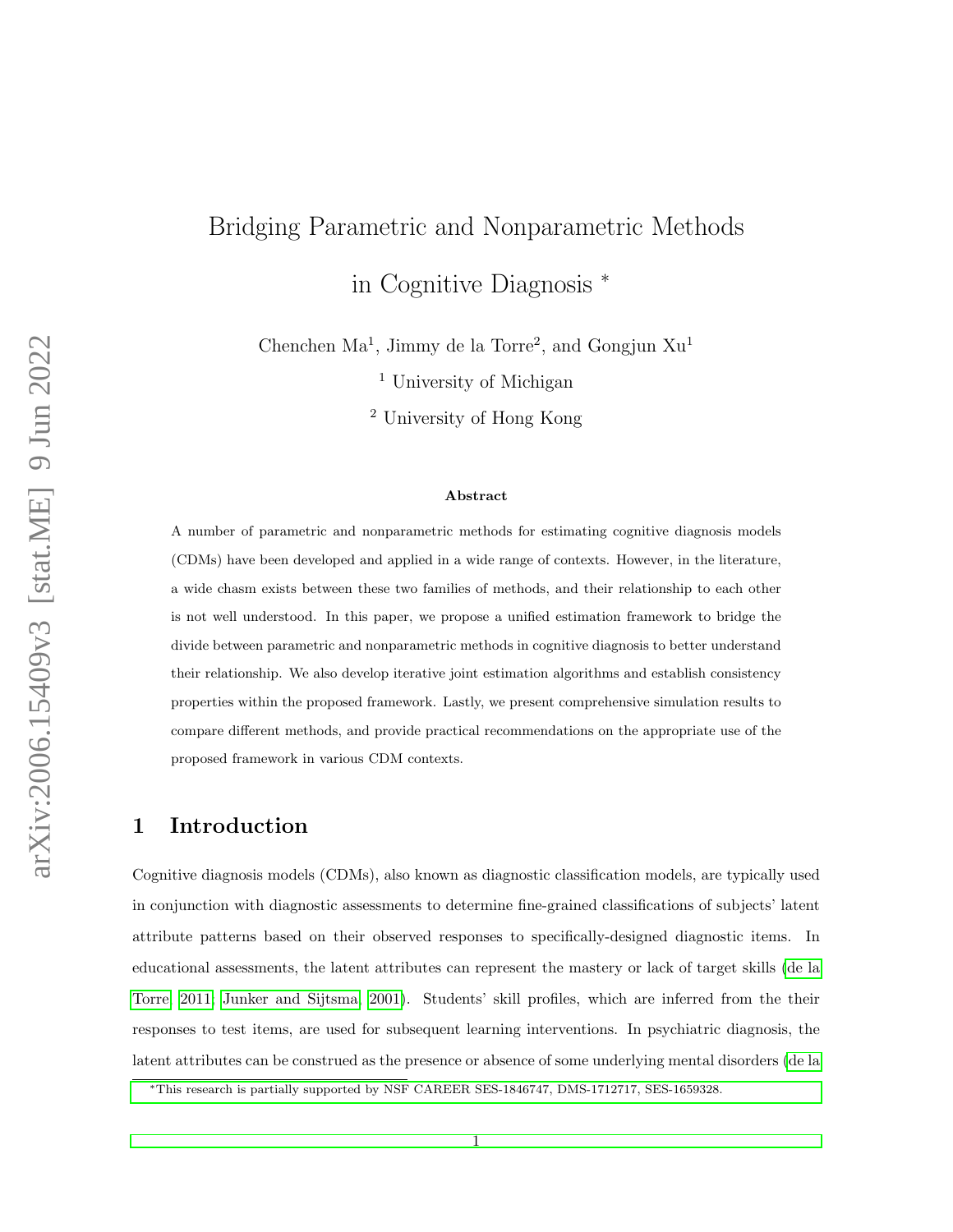[Torre, van der Ark, and Rossi, 2018;](#page-31-1) [Templin and Henson, 2006\)](#page-32-1). Patients' responses to questionnaire items serve as the basis for identifying their mental disorder statuses, which in turn determines the appropriate treatments.

Several parametric models for cognitive diagnosis have been developed and widely applied in practice. Popular examples include the deterministic input, noisy "and" gate (DINA) model [\(Junker and](#page-32-0) [Sijtsma, 2001\)](#page-32-0), the deterministic input, noisy "or" gate (DINO) model [\(Templin and Henson, 2006\)](#page-32-1), the reduced reparameterized unified model (Reduced RUM; [Hartz, 2002\)](#page-31-2), the general diagnostic model (GDM; [von Davier, 2005\)](#page-32-2), the log-linear CDM (LCDM; [Henson et al., 2009\)](#page-32-3), and the generalized DINA model (GDINA; [de la Torre, 2011\)](#page-31-0). To estimate these parametric models, estimators maximizing the marginal likelihood or joint likelihood functions have been employed (e.g., [Chiu et al., 2016;](#page-31-3) [de la](#page-31-4) [Torre, 2009\)](#page-31-4).

Parametric CDMs, such as the DINA or DINO model, invoke certain parametric assumptions about the item response functions. As pointed out in [Chiu and Douglas](#page-30-0) [\(2013\)](#page-30-0), such assumptions may raise validity concerns about the assumed model and the underlying process. As an alternative, some researchers have explored nonparametric methods for assigning subjects to latent groups without relying on parametric model assumptions. For example, [Chiu and Douglas](#page-30-0) [\(2013\)](#page-30-0) proposed the nonparametric classification (NPC) method, where a subject is classified to its closet latent group by comparing the observed responses with ideal responses either from the DINA or DINO model. Its generalization, the general NPC (GNPC) method proposed by [Chiu et al.](#page-31-5) [\(2018\)](#page-31-5), uses the weighted average of ideal responses from the DINA and DINO models to accommodate more general settings. Consistency results for the NPC and the GNPC methods were established by [Wang and Douglas](#page-32-4) [\(2015\)](#page-32-4) and [Chiu](#page-30-1) and Köhn [\(2019a\)](#page-30-1), respectively. Simulation results show that, compared to parametric methods, nonparametric methods tend to perform better when the sample sizes are not sufficiently large to provide reliable maximum likelihood estimates.

Even though the aforementioned parametric and nonparametric methods have been used in many CDM applications, the relationship between these two families of methods have not been explicitly discussed in the literature. Although seemingly divergent from the surface, these frameworks are in fact closely related. In this paper, we propose a unified estimation framework for cognitive diagnosis that subsumes both parametric and nonparametric methods. In the proposed framework, we use a general loss function to measure the distance between a subject's responses and the centroid of a latent class. By using different loss functions, the method can assume different parametric and nonparametric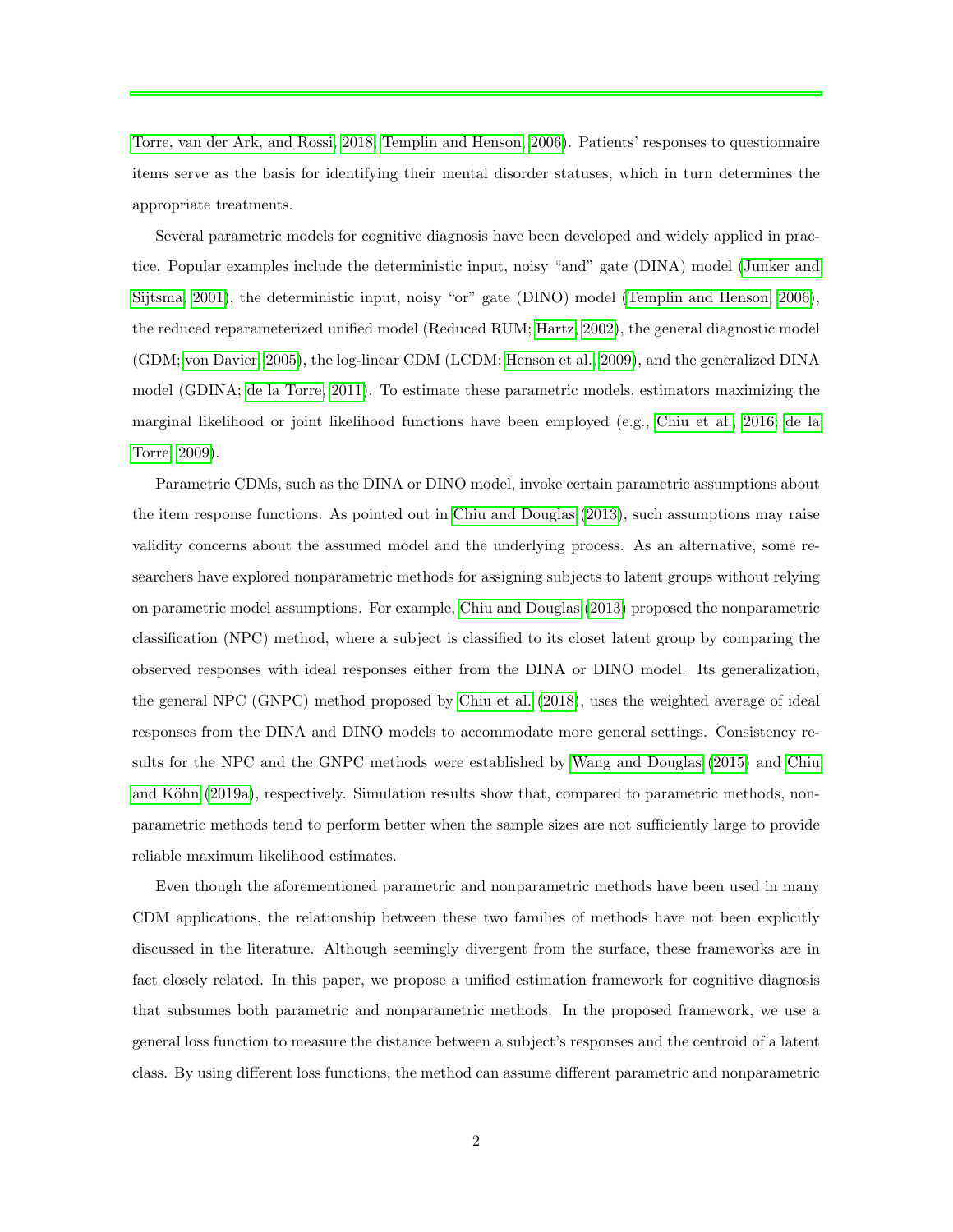forms. Under the general framework, we further develop a unified iterative joint estimation algorithm, as well as establish the consistency properties of the corresponding estimators. Finally, we conduct comprehensive simulation studies to compare different parametric and nonparametric methods under a variety of settings, and provide relevant practical recommendations accordingly.

The rest of the paper is organized as follows. Section [2](#page-2-0) gives a brief review of both parametric and nonparametric methods in cognitive diagnosis assessment. Section [3](#page-7-0) introduces the proposed general estimation framework with several illustrative examples. Section [4](#page-12-0) presents the consistency results of the proposed method, and Section [5](#page-17-0) presents the simulation results. Finally, Section 6 discusses some future extensions, whereas proofs of the main theorems are reported in the online Appendix.

## <span id="page-2-0"></span>2 Parametric and Nonparametric Methods

Before introducing our proposed estimation framework, we give a brief review of both parametric and nonparametric methods that are widely used in the CDM literature.

#### <span id="page-2-1"></span>2.1 Parametric Methods

Parametric methods directly model item response functions under certain parametric model assumptions. Most of CDMs are parametric models, where the item response probabilities are modeled as functions of item parameters and the latent attributes of subjects. Specifically, in a CDM with J items and K latent attributes, two types of subject-specific variables are of interest. One is the observed responses to J items  $\boldsymbol{x} = (x_1, \ldots, x_J) \in \{0,1\}^J$ , and the other is the mastery profile of K latent attributes  $\boldsymbol{\alpha} = (\alpha_1, \dots, \alpha_K) \in \{0,1\}^K$ . There are  $2^K$  possible latent patterns, and we use  $p = (p_{\alpha}: \alpha \in \{0,1\}^{K})$  to denote the proportion parameters for the latent attribute patterns of subjects, which satisfies  $p_{\alpha} \in [0,1]$  and  $\sum_{\alpha \in \{0,1\}^K} p_{\alpha} = 1$ .

Given a subject's latent attribute pattern  $\alpha$ , the responses to J items are assumed to be independent and follow Bernoulli distributions with parameters  $\theta_{1,\alpha}, \ldots, \theta_{J,\alpha}$ . Specifically,  $\theta_{j,\alpha} := \mathbb{P}(x_j = 1 | \alpha)$ , which is the probability (item response function) of providing a positive response to item  $j$  for latent class  $\alpha$ . We write  $\theta = (\theta_{j,\alpha} : j \in [J], \alpha \in \{0,1\}^K)$  to denote the item response probability matrix, with  $[J]$  denoting the set  $\{1, \ldots, J\}$ . Then under the local independence assumption, the probability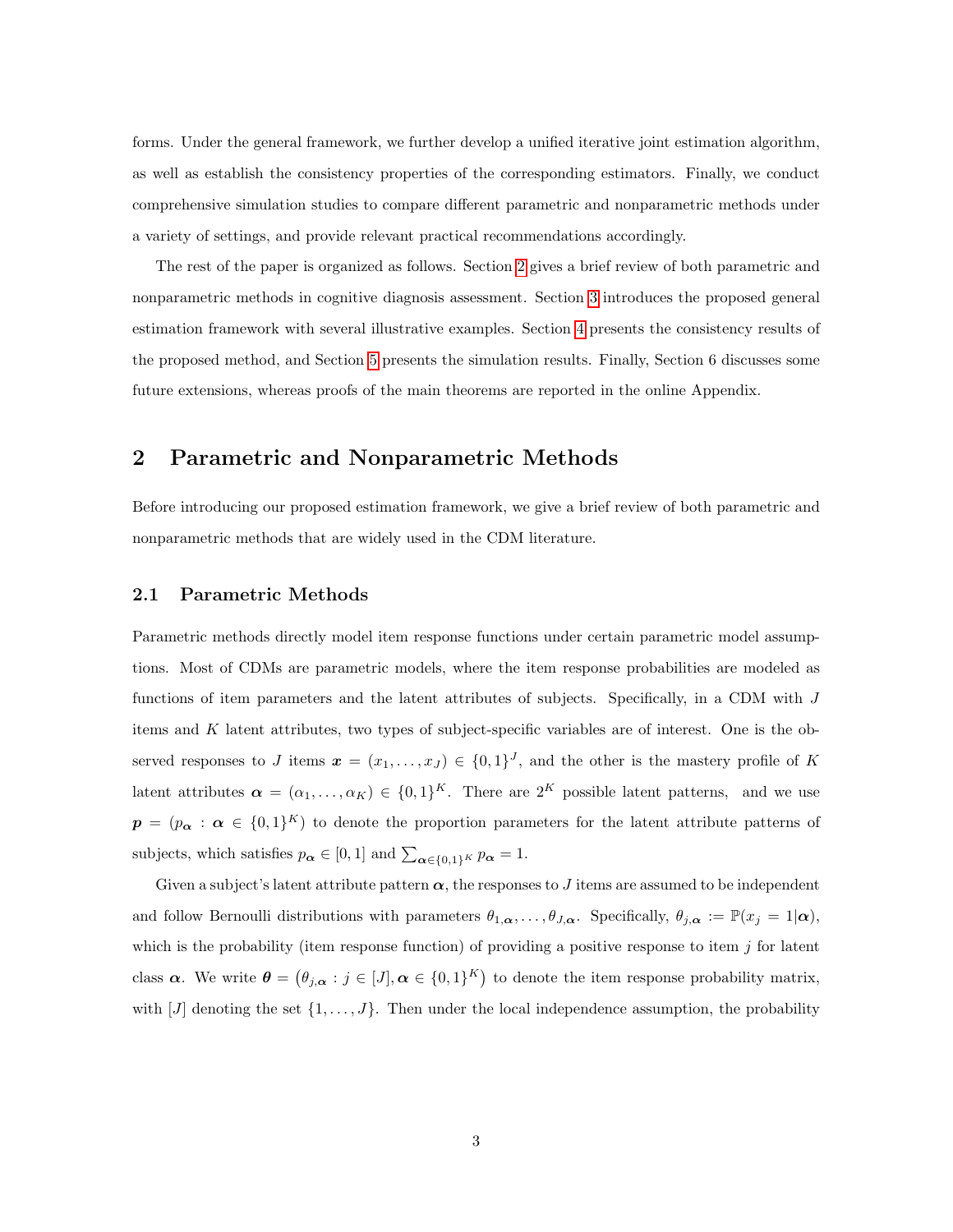mass function of a subject's response vector  $\boldsymbol{x} = (x_1, \ldots, x_J) \in \{0, 1\}^J$  takes the form

$$
\mathbb{P}(\boldsymbol{x} \mid \boldsymbol{\theta}, \boldsymbol{p}) = \sum_{\boldsymbol{\alpha} \in \{0,1\}^K} p_{\boldsymbol{\alpha}} \prod_{j=1}^J \theta_{j, \boldsymbol{\alpha}}^{x_j} (1 - \theta_{j, \boldsymbol{\alpha}})^{1 - x_j}.
$$
 (1)

To reflect the dependence between items and the latent attributes of subjects, a structural matrix, the so-called Q-matrix [\(Tatsuoka, 1983\)](#page-32-5), is used to impose constraints on item parameters. Specifically,  $\mathbf{Q} \in \{0,1\}^{J \times K}$ , where  $q_{j,k} = 1$  if item j requires (or depends on) attribute k. The jth row vector of  $\mathbf{Q}$ denoted by  $q_j$  describes the full dependence of item j on K latent attributes. Usually in applications such as cognitive diagnostic assessments, the matrix  $Q$  is pre-specified by domain experts [\(George and](#page-31-6) [Robitzsch, 2015;](#page-31-6) [Junker and Sijtsma, 2001;](#page-32-0) [von Davier, 2005\)](#page-32-2) to reflect some scientific assumptions. The structural matrix Q puts constrains on item parameters in certain ways under different model assumptions. One important common assumption is that the item response function  $\theta_{j,\alpha}$  only depends on whether latent attribute pattern  $\alpha$  contains the required attributes by item j (i.e., the attributes in the set  $\mathcal{K}_j = \{k \in [K] : q_{j,k} = 1\}$  with  $[K]$  denoting the set  $\{1, \ldots, K\}$ ). Here we introduce three commonly used parametric models.

Example 1 (DINA). The DINA [\(Junker and Sijtsma, 2001\)](#page-32-0) model assumes a conjunctive relationship among attributes, where mastery of all the required attributes for an item is necessary for a subject to be deemed capable of providing a positive response (e.g., correct response, item endorsement), and possessing additional unnecessary attributes does not compensate for the lack of necessary attributes. In the DINA model, the so-called ideal response for each item j and each latent attribute pattern  $\alpha$  is defined as,

<span id="page-3-0"></span>
$$
\eta_{j,\alpha}^{DINA} = \prod_{k=1}^{K} \alpha_k^{q_{jk}}.
$$
\n(2)

The uncertainty is further incorporated by introducing the slipping and guessing parameters  $s_i$  and  $g_j$  for  $j = 1, \ldots, J$ . For each item j, the slipping parameter is the probability of a negative response for capable subjects, and the guessing parameter is the probability of a positive response for incapable subjects, as in,  $s_j = \mathbb{P}(x_{ij} = 0 | \eta_{j,\alpha_i} = 1)$  and  $g_j = \mathbb{P}(x_{ij} = 1 | \eta_{j,\alpha_i} = 0)$ , where  $\alpha_i$  is the latent pattern for the ith subject. Therefore, we have

$$
\theta_{j,\alpha}^{DINA}=(1-s_j)^{\eta_{j,\alpha}^{DINA}}g_j^{1-\eta_{j,\alpha}^{DINA}}.
$$

That is, the item response function is  $1 - s_j$  if the ideal response is 1, and  $g_j$  otherwise.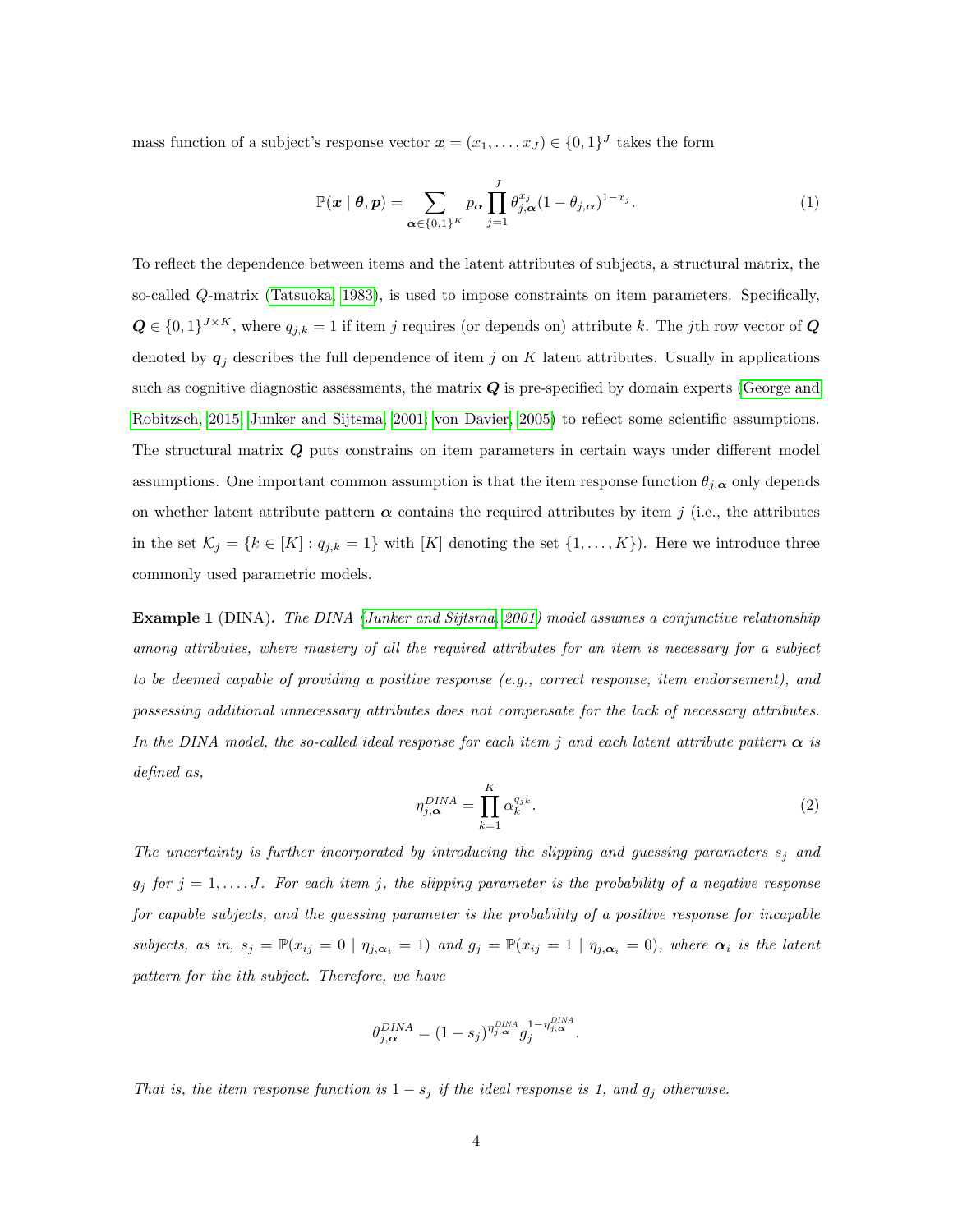Example 2 (DINO). The DINO [\(Templin and Henson, 2006\)](#page-32-1) model assumes a disjunctive relationship among attributes, where mastery of one of the required attributes of an item is necessary for a subject to be considered capable of providing a positive response. In the DINO model, the ideal response is defined as,

<span id="page-4-0"></span>
$$
\eta_{j,\alpha}^{DINO} = 1 - \prod_{k=1}^{K} (1 - \alpha_k)^{q_{jk}}.
$$
\n(3)

For the DINO model, the slipping parameters and guessing parameters are defined in the similar way as the DINA model, as in,  $s_j = \mathbb{P}(x_{ij} = 0 \mid \eta_{j,\alpha_i} = 1)$  and  $g_j = \mathbb{P}(x_{ij} = 1 \mid \eta_{j,\alpha_i} = 0)$ . Accordingly, we have

$$
\theta_{j,\alpha}^{DINO} = (1 - s_j)^{\eta_{j,\alpha}^{DINO}} g_j^{1 - \eta_{j,\alpha}^{DINO}}.
$$

Example 3 (GDINA). The GDINA [\(de la Torre, 2011\)](#page-31-0) model is a more general CDM, where all the interactions among the required latent attributes by each item are considered. The item response function for the GDINA model is defined as

$$
\theta_{j,\alpha}^{GDINA} = f\Big(\sum_{S \subset \mathcal{K}_j} \beta_{j,S} \prod_{k \in S} \alpha_k\Big),\,
$$

where  $\mathcal{K}_j = \{k \in [K] : q_{j,k} = 1\}$  is the set of required attributes by item j, and  $f(\cdot)$  is a link function. The link function is usually taken to be the identity, log, or logistic link. In this work we use the identity link. The coefficients can be interpreted as following:  $\beta_{j,\emptyset}$  is the probability of a positive response for the most incapable subjects with  $\alpha = 0$ ;  $\beta_{j,\{k\}}$  is the increase in the probability of a positive response for the subjects with  $\alpha_k = 1$  compared to those with  $\alpha_k = 0$ ;  $\beta_{j,S}$  is the increase in the response probability for subjects with  $\{\alpha_k = 1, k \in S\}$  compared to those missing one of the attributes in S. By incorporating all the interactions among the required attributes, the GDINA model is one of the most general CDMs.

From a broader perspective, the aforementioned three CDMs belong to a general family of finite mixture models called restricted latent class models (RLCMs; [Haertel 1989;](#page-31-7) [Xu 2017\)](#page-33-0). One common restriction is that all the capable subjects with all the required attributes have the same and highest item response parameters, that is,

$$
\max_{\boldsymbol{\alpha}:\boldsymbol{\alpha} \succeq \boldsymbol{q}_j} \theta_{j,\boldsymbol{\alpha}} = \min_{\boldsymbol{\alpha}:\boldsymbol{\alpha} \succeq \boldsymbol{q}_j} \theta_{j,\boldsymbol{\alpha}} \ \geq \ \theta_{j,\boldsymbol{\alpha}'} \ \geq \ \theta_{j,\boldsymbol{0}}, \ \text{for any } \boldsymbol{\alpha}' \not\geq \boldsymbol{q}_j, \tag{4}
$$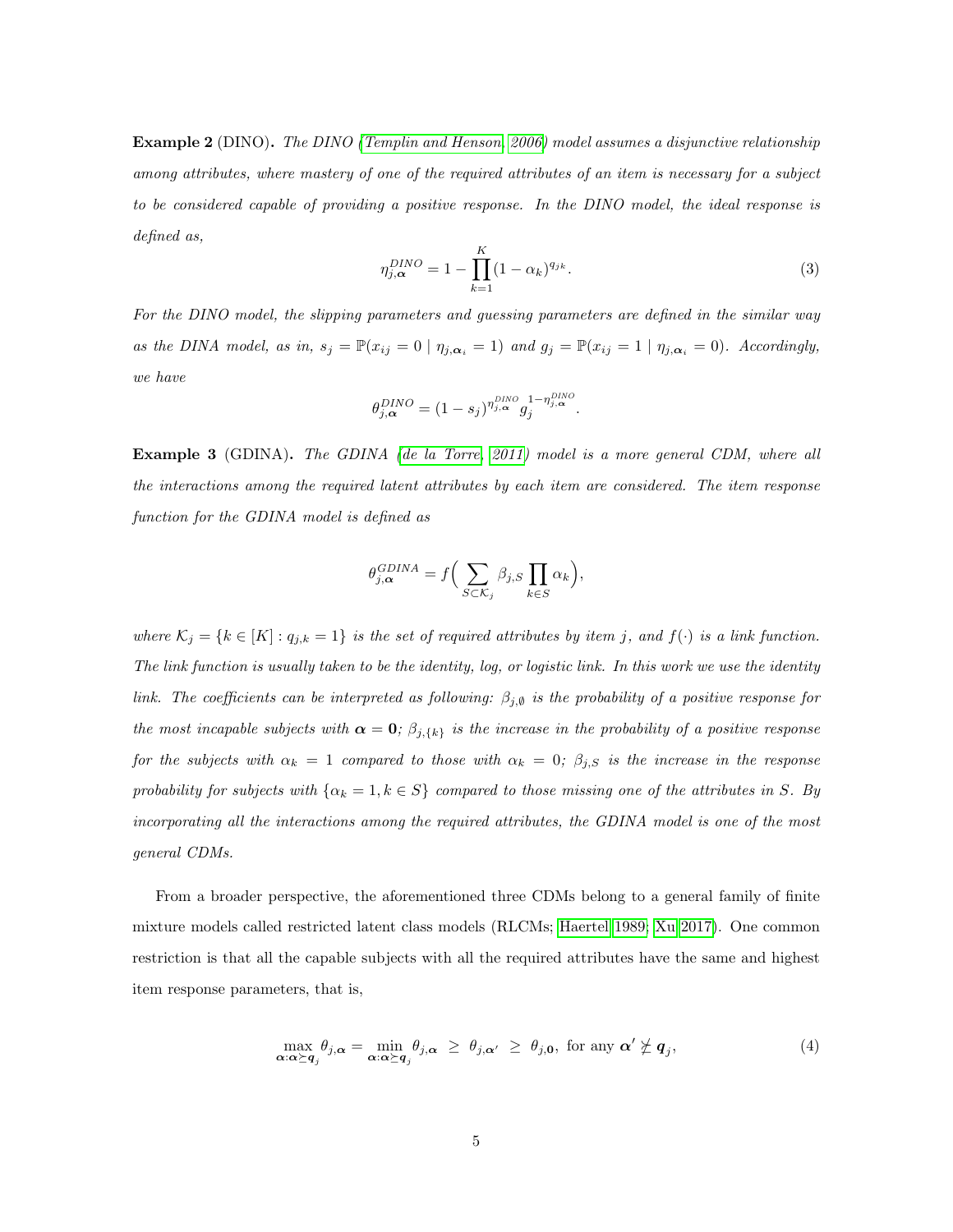where we write  $\alpha \succeq \mathbf{q}_j$  if  $\alpha_k \ge q_{j,k}$  for all  $k = 1, ..., K$ , and  $\alpha \not\succeq \mathbf{q}_j$  otherwise.

To fit CDMs, popularly used parametric methods include marginal maximum likelihood estimation (MMLE) through EM algorithms [\(de la Torre, 2009,](#page-31-4) [2011\)](#page-31-0) and MCMC techniques [\(DiBello et al., 2007;](#page-31-8) [von Davier, 2005\)](#page-32-2). Chiu, Köhn, Zheng, and Henson [\(2016\)](#page-31-3) also proposed a joint maximum likelihood estimation (JMLE) method for fitting CDMs. The parametric estimation methods usually perform well when there are sufficiently large data. However, as found in recent studies (Chiu and Köhn, 2019a; [Chiu, Sun, and Bian, 2018\)](#page-31-5), they may either produce inaccurate estimates with small sample sizes or suffer from high computational costs. This has lead researchers to consider nonparametric methods, which are reviewed in Section [2.2.](#page-5-0)

#### <span id="page-5-0"></span>2.2 Nonparametric Methods

As the name suggests, nonparametric methods no longer depend on parametric model assumptions. Instead of modeling item response functions, nonparametric methods directly classify the subjects to latent classes by minimizing the distance between subject's observed item responses and the centers of the latent classes. Two popular examples of nonparametric methods are the NPC and the GNPC methods, which compare the subject's observed item responses to the so-called ideal response vectors of each proficiency-class. Different CDMs define the ideal response vectors differently. For example, as specified in [\(2\)](#page-3-0) or [\(3\)](#page-4-0), the ideal response in the DINA or DINO model will be 1 only if the subject possesses all the required attributes or one of the required attributes, respectively. In the following, we give a brief introduction of the NPC and the GNPC methods. Please refer to Chiu and Köhn  $(2019b)$ , [Chiu and Douglas](#page-30-0) [\(2013\)](#page-30-0) and [Chiu et al.](#page-31-5) [\(2018\)](#page-31-5) for more details.

For the NPC method, we use  $M = 2<sup>K</sup>$  to denote the total number of proficiency latent classes (i.e., attribute profiles), and for  $m = 1, ..., M$ , we write  $\boldsymbol{\eta}_m = (\eta_{1,m}, \eta_{2,m}, ..., \eta_{J,m})$  as the ideal response vector for the mth proficiency-class, where  $\eta_{j,m}$  can be the DINA or DINO ideal response. Given the ideal response vectors for each proficiency class, a subject is classified to the closest proficiency class that minimizes the distance between the subject's observed responses and the ideal responses:

$$
\hat{\boldsymbol{\alpha}}_i = \underset{m \in \{1, 2, ..., M\}}{\arg \min} d(\boldsymbol{x}_i, \boldsymbol{\eta}_m),
$$

where  $d(\cdot)$  is a distance function. For example, in [Chiu and Douglas](#page-30-0) [\(2013\)](#page-30-0), they used the Hamming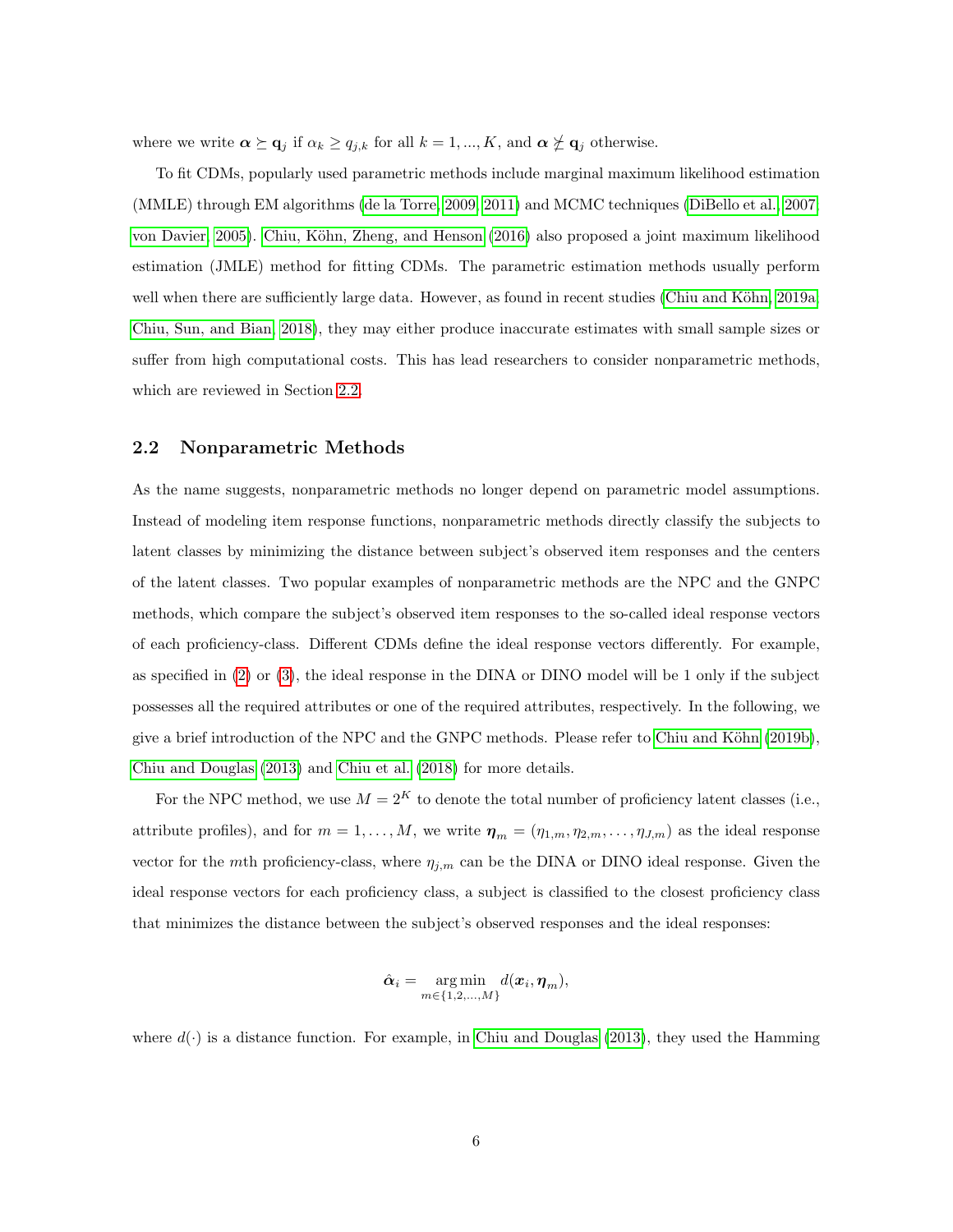distance:

$$
d_H(\boldsymbol{x},\boldsymbol{\eta}) = \sum_{j=1}^J |x_j - \eta_j|.
$$

In the NPC method, the ideal responses are either the DINA ideal responses or the DINO ideal responses, which are all binary; thus, the absolute difference will be 0 if the observed response is equal to the ideal response, and 1 otherwise. Moreover, because the observed and the ideal responses are all binary, the  $L_2$  distance will lead to the same results as the Hamming distance in the NPC method.

Due to its dependence on the DINA or DINO model assumptions, which define two extreme relations between q and  $\alpha$ , the NPC method may not be sufficiently flexible. The GNPC method addresses this issue by considering a more general ideal response that represents a weighted average of the ideal responses of the DINA and DINO models, as in:

$$
\eta_{j,m}^{(w)} = w_{j,m} \eta_{j,m}^{\text{DINA}} + (1 - w_{j,m}) \eta_{j,m}^{\text{DINO}},
$$

where  $w_{j,m}$  is the weight for the jth item and the mth proficiency class. We use  $\boldsymbol{\eta}_{m}^{(w)} = (\eta_{1,m}^{(w)}, \ldots, \eta_{J,m}^{(w)})$ to denote the weighted ideal response vector for the mth proficiency class in the GNPC method. To get the estimates of the weights, [Chiu et al.](#page-31-5) [\(2018\)](#page-31-5) proposed to minimize the  $L_2$  distance between the responses to item j and the weighted ideal responses  $\eta_{j,m}^{(w)}$ .

<span id="page-6-0"></span>
$$
d_{jm} = \sum_{i \in C_m} (x_{ij} - \eta_{j,m}^{(w)})^2,
$$
\n(5)

where  $\{C_m\}_{m=1}^M$  is the partition of the subjects into M proficiency classes. Minimizing [\(5\)](#page-6-0) leads to

$$
\hat{w}_{j,m} = 1 - \bar{x}_{j,C_m}, \quad \hat{\eta}_{j,m}^{(w)} = \bar{x}_{j,C_m},
$$

where  $\bar{x}_{j,C_m} = |C_m|^{-1} \sum_{i \in C_m} x_{ij}$ , the mean of the jth item responses for subjects in the mth proficiency class, and  $|C_m|$  is the number of subjects in  $C_m$ . Because the true memberships are unknown, they proposed to iteratively estimate the memberships and the ideal response vectors. Specifically, starting with an initial partition of the subjects, the ideal response vectors are chosen to minimize the  $L_2$  distance  $\sum_{m=1}^{M} \sum_{i \in C_m} \sum_{j=1}^{J} (x_{ij} - \eta_{j,m}^{(w)})^2$ . The memberships of the subjects are then determined by minimizing the  $L_2$  distance between the observed responses of a subject and the ideal response vectors estimated from the former step, as in,  $\hat{\boldsymbol{\alpha}}_i = \arg \min_{m \in \{1, 2, ..., M\}} d(\mathbf{x}_i, \hat{\boldsymbol{\eta}}_m^{(w)})$ .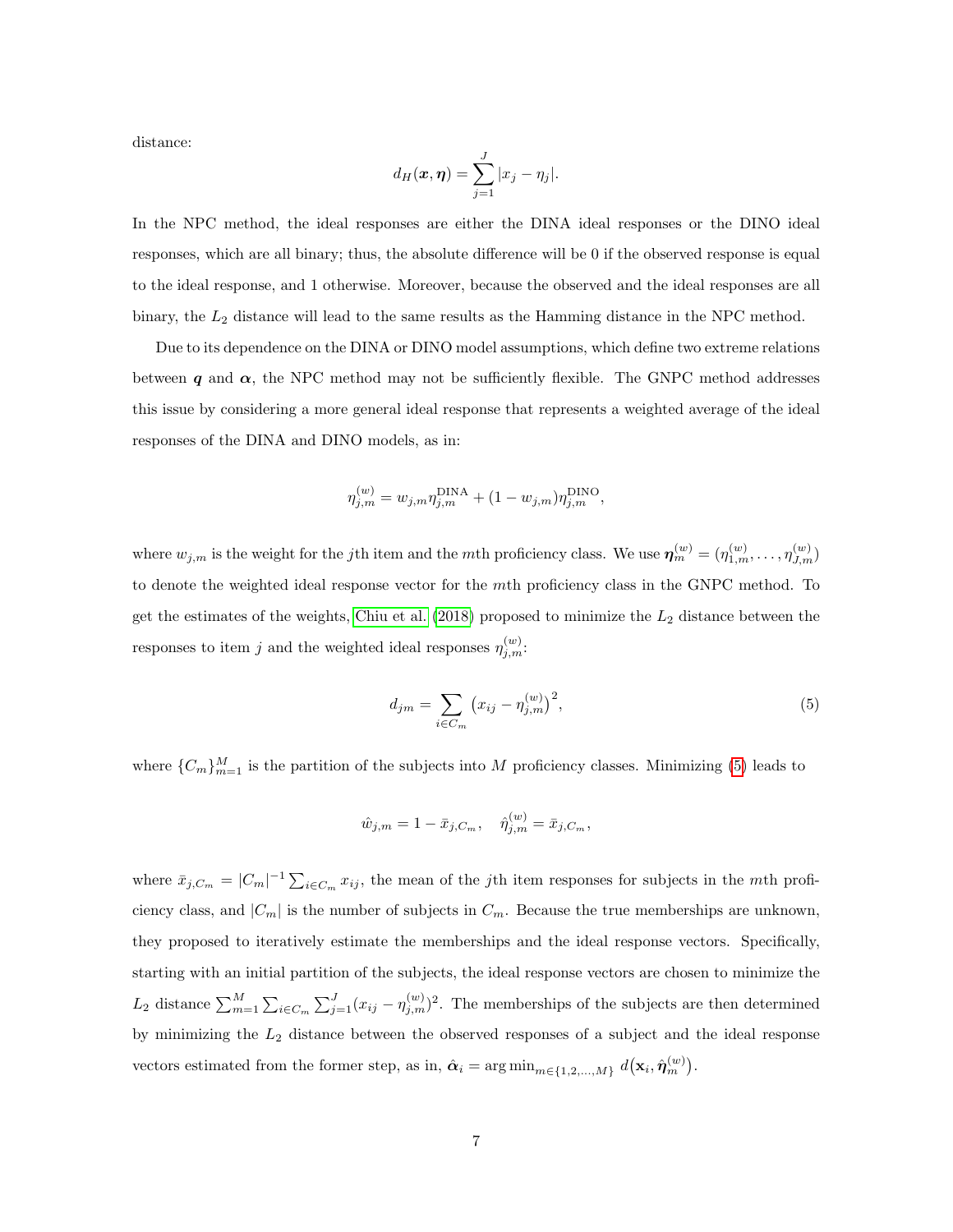To implement the GNPC method, start with some initial values at  $t = 0$  step. At the  $(t + 1)$ th step, update the estimates as follows:

$$
\hat{\boldsymbol{\alpha}}_i^{(t+1)} = \underset{m \in \{1, 2, \ldots, M\}}{\arg \min} d(\boldsymbol{x}_i, \hat{\boldsymbol{\eta}}_m^{(w)(t)}), \quad \hat{\eta}_{j,m}^{(w)(t+1)} = \bar{\boldsymbol{x}}_{j, \hat{C}_m^{(t+1)}},
$$

where  $\hat{\eta}_m^{(w)(t)}$  is the estimated centroids obtained in step t, and  $\hat{C}_m^{(t+1)}$  is the partition of the subjects based on  $\{\hat{\alpha}_i^{(t+1)}\}_{i=1}^N$ . [Chiu et al.](#page-31-5) [\(2018\)](#page-31-5) demonstrated through simulation studies that, compared to parametric methods, the nonparametric methods generally performed better in small-scale test settings.

## <span id="page-7-0"></span>3 A General Estimation Framework

In this section, we propose a unified estimation framework that subsumes both the parametric and nonparametric models considered in Section [2.](#page-2-0) This approach would facilitate a better statistical understanding of the relationship between the two families of CDM estimations.

For the parametric methods, we shall focus on the joint estimation of the subjects' latent classes  $(\alpha_i)_{i=1}^n$  and the model parameters. Considering the joint maximum likelihood estimation for parametric CDMs and the nonparametric estimation approaches as introduced in Section [2,](#page-2-0) we can see that the  $\theta$  in the parametric models and the ideal response vectors  $\eta$  in the nonparametric methods are closely related, both denoting a certain "centroid" of the responses of the latent classes under different model assumptions. For instance,  $\theta_{j,\alpha} = P(x_j = 1 | \alpha)$  can be viewed as the statistical population average (center) of the responses to item j of those subjects with attribute profile  $\alpha$ , whereas  $\eta_{j,\alpha}$ corresponds to the nonparametric clustering center of the responses to item j of those in cluster  $\alpha$ . Therefore, similarly to the nonparametric clustering methods, the joint maximum likelihood estimation of parametric model can be viewed as minimization of some "distance" function, introduced by the negative log-likelihood, between the observed responses and the "centroid" responses  $\theta$ .

Motivated by this observation, we propose a unified estimation framework for both the parametric and nonparametric methods. Specifically, we let  $A = (\alpha_i)_{i=1}^N$  denote a class membership matrix for N subjects. Based on the membership matrix  $\boldsymbol{A}$ , we can obtain a partition of N subjects into  $2^K$ proficiency classes, denoted by  $C(A) = \{C_{\alpha}(A) : \alpha \in \{0,1\}^{K}\}\$ , where  $C_{\alpha}(A)$  denotes the set of subjects whose latent patterns are specified as  $\alpha$  by  $A$  . For each latent class  $\alpha \in \{0,1\}^K$ , we use  $\mu_\alpha$ to denote the "centroid" parameters for both parametric and nonparametric methods. Our proposed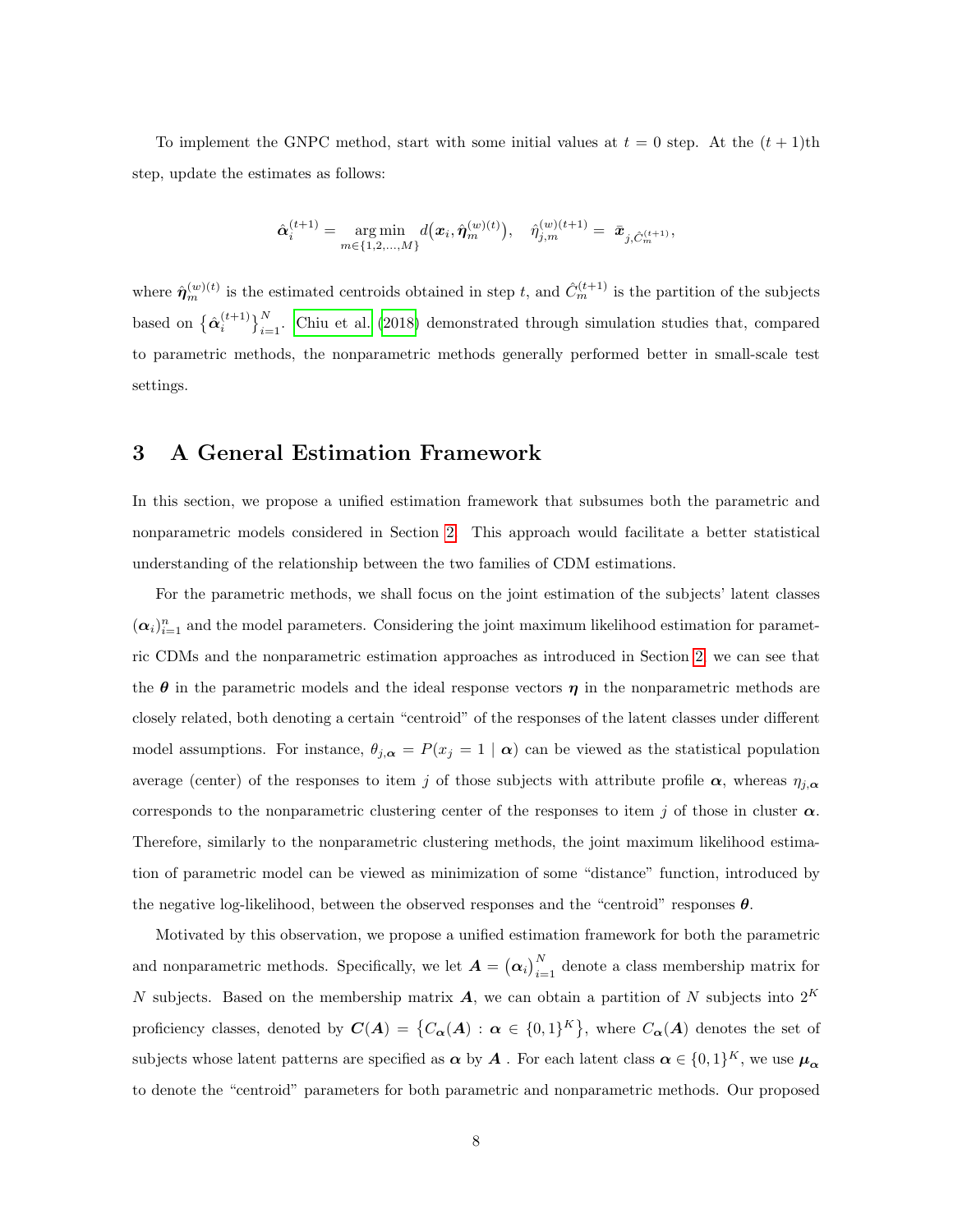estimators for the latent attributes and centroid parameters are obtained by minimizing a loss function of  $(A, \mu)$  as follows:

<span id="page-8-0"></span>
$$
L(\mathbf{A}, \boldsymbol{\mu}) := \sum_{\boldsymbol{\alpha} \in \{0,1\}^K} \sum_{i \in C_{\boldsymbol{\alpha}}(\mathbf{A})} l(\boldsymbol{x}_i, \boldsymbol{\mu}_{\boldsymbol{\alpha}}),
$$
(6)

and the corresponding estimators are  $(\hat{\boldsymbol{A}}, \hat{\boldsymbol{\mu}}) = \arg \min$ rg min $L(\mathbf{A}, \boldsymbol{\mu})$ . In [\(6\)](#page-8-0),  $l(\boldsymbol{x}_i, \boldsymbol{\mu_{\alpha}})$  is a loss function that  $(\mathbf{A}, \boldsymbol{\mu})$ measures the distance between the *i*th subject's response vector  $x_i$  and the centroid of latent class  $\alpha$ . Specifically, the loss function takes the additive form  $l(\bm{x}_i, \bm{\mu}_{\bm{\alpha}}) = \sum_{j=1}^J l(x_{ij}, \mu_{j, \bm{\alpha}})$ , where we abuse the notation  $l(\cdot, \cdot)$  a little, and when the loss function takes two vectors, we use it to denote the summation of the element-wise losses. In this work, we also assume that  $l(x_{ij}, \mu_{j,\alpha})$  is continuous in  $\mu_{j,\alpha}$ . Note that [\(6\)](#page-8-0) can also be expressed as

$$
L(\mathbf{A}, \boldsymbol{\mu}) = \sum_{\boldsymbol{\alpha} \in \{0,1\}^K} \sum_{i \in C_{\boldsymbol{\alpha}}(\mathbf{A})} l(\boldsymbol{x}_i, \boldsymbol{\mu}_{\boldsymbol{\alpha}}) = \sum_{i=1}^N \sum_{\boldsymbol{\alpha} \in \{0,1\}^K} I\{\boldsymbol{\alpha}_i = \boldsymbol{\alpha}\} \cdot l(\boldsymbol{x}_i, \boldsymbol{\mu}_{\boldsymbol{\alpha}}) = \sum_{i=1}^N l(\boldsymbol{x}_i, \boldsymbol{\mu}_{\boldsymbol{\alpha}_i}), \qquad (7)
$$

which corresponds to a joint estimation of  $(A, \mu)$  under the loss function  $l(\cdot, \cdot)$ . From the joint estimation perspective, we can show that, with appropriate loss functions (e.g.,  $L_1$ ,  $L_2$ , cross-entropy) and constraints on the centroids (e.g., centroids based on the ideal responses, weighted ideal responses, or specific CDM assumptions), the proposed framework can provide estimates for all the models discussed in Section [2.](#page-2-0) The examples below demonstrate how the NPC method, the GNPC method, and parametric estimation of the DINA and GDINA models can be derived from the proposed framework using various loss functions and centroid constraints.

<span id="page-8-1"></span>Example 4 (NPC). In the proposed framework, let the ideal responses under the NPC method be the centroids, that is,  $\mu_{\alpha} = \eta_{\alpha}$ . If we use the L<sub>1</sub> loss function  $l(x_{ij}, \eta_{j,\alpha}) = |x_{ij} - \eta_{j,\alpha}|$ , then our proposed framework will become exactly the NPC method. Recall that in the NPC method, the ideal response vectors  $\eta_{\alpha}$  are determined by pre-specified model assumptions (either the DINA or the DINO); thus, we only need to classify each subject to the closest proficiency class.

<span id="page-8-2"></span>**Example 5** (GNPC). Recall that in the GNPC method, the ideal response is defined as  $\eta_{j,m}^{(w)} =$  $w_{j,m}\eta_{j,m}^{DINA} + (1-w_{j,m})\eta_{j,m}^{DINO}$ , a weighted average of the DINA ideal response and the DINO ideal response. Note that for proficiency classes and items such that  $\alpha \succeq q_j$ , we have  $\eta_{\alpha,j}^{DINA} = \eta_{\alpha,j}^{DINO} = 1$ , and for  $\alpha \odot q_j = 0$ , where  $\odot$  denotes the elementwise multiplication of vectors, we have  $\eta_{\alpha,j}^{DINA} =$  $\eta_{\boldsymbol\alpha,j}^{DINO}=0.$  In such cases, the weights in fact do not affect the weighted ideal responses since the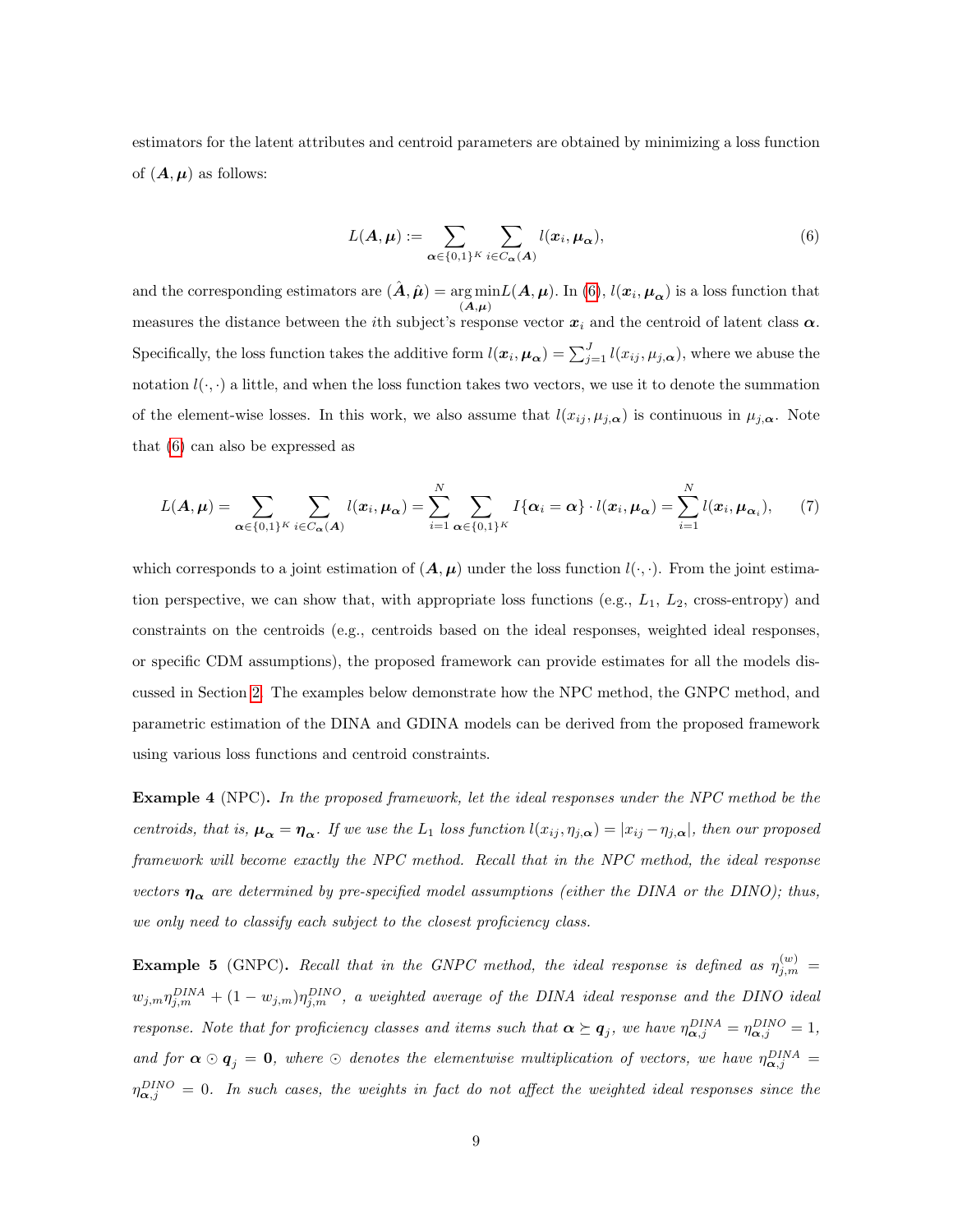DINA and the DINO models have the same ideal responses. Therefore, if we constrain  $\mu_{\alpha} = (\mu_{j,\alpha}, j =$  $1,\ldots,J$ ) in [\(6\)](#page-8-0), such that  $\mu_{j,\alpha} = 1$  if  $\alpha \succeq q_j$ ,  $\mu_{j,\alpha} = 0$  if  $\alpha \odot q_j = 0$ , and  $\mu_{j,\alpha} = \eta_{j,m}^{(w)}$  as defined in the GNPC for the rest of the items, while at the same time use the  $L_2$  loss function  $l(x_{ij}, \eta_{j,\alpha}) =$  $(x_{ij} - \eta_{j,\alpha})^2$ , then the criterion in [\(6\)](#page-8-0) is equivalent to the GNPC method.

**Example 6** (DINA). Let's consider the cross-entropy loss (i.e., the negative log-likelihood function),

<span id="page-9-0"></span>
$$
l(x_{ij}, \mu_{j,\alpha}) = -(x_{ij}\log\mu_{j,\alpha} + (1 - x_{ij})\log(1 - \mu_{j,\alpha})).
$$
\n(8)

In addition, if we constrain the centroids to satisfy the following conditions:

$$
\max_{\alpha:\alpha\succeq q_j}\mu_{j,\alpha}=\min_{\alpha:\alpha\succeq q_j}\mu_{j,\alpha} \ \geq \ \max_{\alpha:\alpha\not\succeq q_j}\mu_{j,\alpha}=\min_{\alpha:\alpha\not\succeq q_j}\mu_{j,\alpha},
$$

that is, all the capable subjects share the same higher item positive probabilities, whereas all the incapable subjects share the same lower item probabilities, then the proposed criterion [\(6\)](#page-8-0) becomes the JMLE criterion for the DINA model. Moreover, the centroids here correspond to item response parameters  $\boldsymbol{\theta}$ for each latent class in the DINA model.

<span id="page-9-1"></span>**Example 7** (GDINA). In Example [6,](#page-9-0) we can put the following constraints on the centroids:  $\mu_{j,\alpha} =$  $\mu_{j,\alpha'}$ , if  $\bm{\alpha}_{\mathcal{K}_j} = \bm{\alpha}'_{\mathcal{K}_j}$ , where  $\bm{\alpha}_{\mathcal{K}_j} = (\alpha_k)_{k \in \mathcal{K}_j}$  is the sub-vector of  $\bm{\alpha}$  on the set  $\mathcal{K}_j$ , and  $\mathcal{K}_j = \{k \in [K]:$  $q_{j,k} = 1$  is the set of required attributes by item j. Equivalently, these constraints will result in the same centroid parameters for any two latent patterns sharing the same values on the required attributes of item j, which is a GDINA model assumption. Furthermore, if we take the same loss functions as in Example [6,](#page-9-0) it will result in the JMLE criterion for the GDINA model. Again, the centroids correspond to item response parameters  $\theta$  for each proficiency class.

As demonstrated in the above examples, by taking different loss functions and different constraints on the centroid of each latent class, our proposal [\(6\)](#page-8-0) provides a general estimation framework bridging both the parametric and nonparametric methods in the literature. The parametric estimation approaches mostly use the cross-entropy loss (negative log-likelihood) function, whereas the nonparametric approaches use the  $L_1$  or  $L_2$  distance measures. The analogous roles of negative log-likelihood for a parametric CDM and the distance function for a nonparametric CDM were also noted in [Chiu](#page-31-5) [et al.](#page-31-5) [\(2018\)](#page-31-5).

It can be noted that the proposed estimation criterion [\(6\)](#page-8-0) does not directly use the information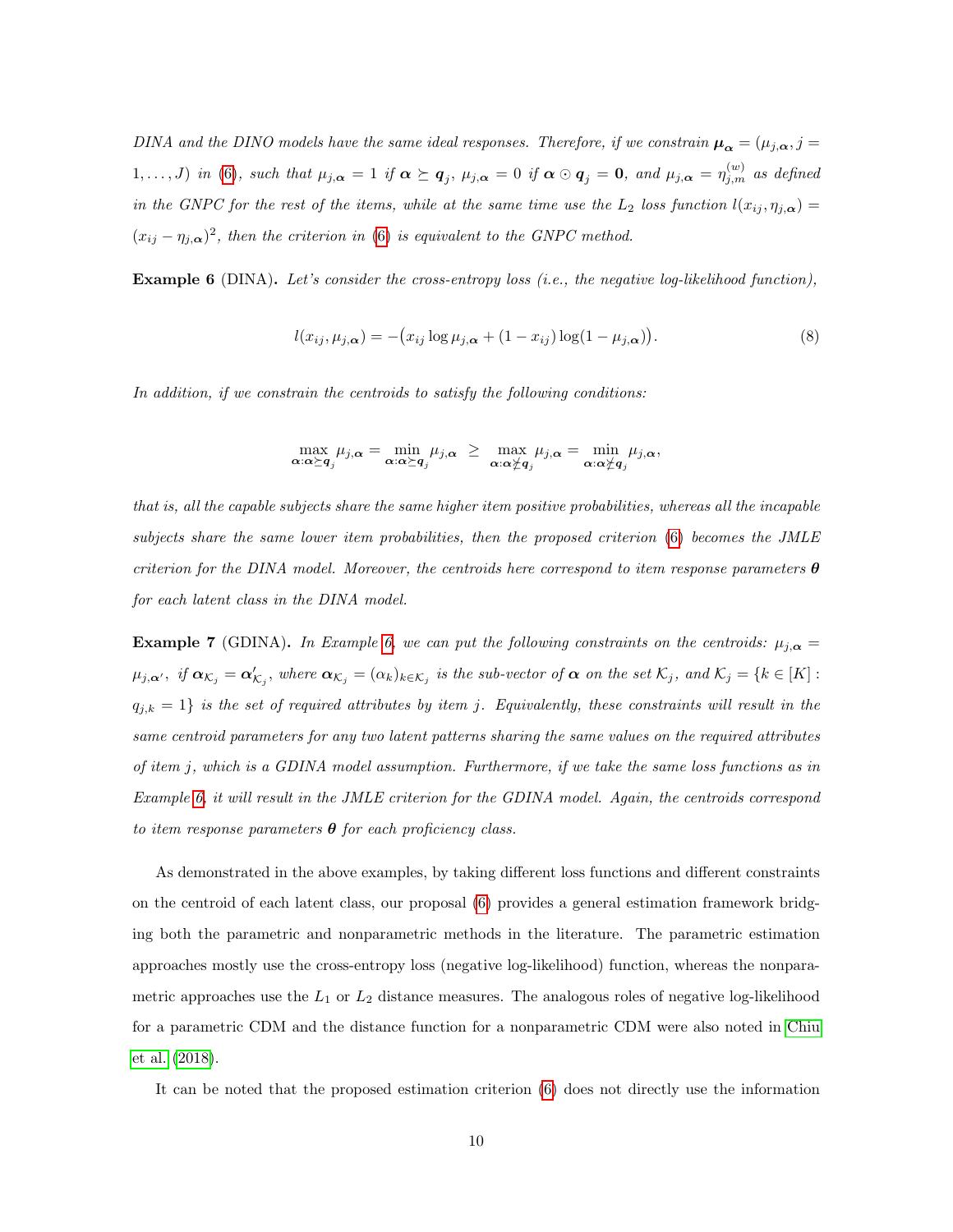pertaining to the population distribution of the latent attribute profiles, which differentiates it from marginal likelihood estimation. As the population proportion of each latent class of attribute profiles may also provide useful information for the model estimation, we propose to further generalize [\(6\)](#page-8-0) by including the proportion parameters in the loss function as follows:

<span id="page-10-0"></span>
$$
L(\mathbf{A}, \boldsymbol{\mu}, \boldsymbol{\pi}) := \sum_{\boldsymbol{\alpha} \in \{0,1\}^K} \sum_{i \in C_{\boldsymbol{\alpha}}(\mathbf{A})} \left( l(\boldsymbol{x}_i, \boldsymbol{\mu}_{\boldsymbol{\alpha}}) + h(\pi_{\boldsymbol{\alpha}}) \right), \tag{9}
$$

where  $l(\cdot, \cdot)$  is the loss function as in [\(6\)](#page-8-0), and  $h(\cdot)$  is a continuous nonincreasing regularization function of the proportion parameter  $\pi_{\alpha}$ , which denotes the population proportion of latent class  $\alpha$ . As can be seen from  $(9)$ , the loss function L depends on both the centroids and the class proportions, with one part measuring the distance between a subject's response  $x_i$  and the centroid of a latent class  $\mu_{\alpha}$ , and the other part involving a regularization of class proportions.

Implicitly, Examples [4](#page-8-1)[–7](#page-9-1) take  $h(\pi_{\alpha}) = 0$ . When we take the loss function  $l(x_{ij}, \mu_{j,\alpha})$  to be the cross-entropy loss function as in [\(8\)](#page-9-0), and let  $h(\pi_{\alpha}) = -\log \pi_{\alpha}$ , then [\(9\)](#page-10-0) becomes

<span id="page-10-1"></span>
$$
L(\mathbf{A}, \boldsymbol{\mu}, \boldsymbol{\pi}) = \sum_{\boldsymbol{\alpha} \in \{0,1\}^K} \sum_{i \in C_{\boldsymbol{\alpha}}(\mathbf{A})} \Big( l(x_{ij}, \mu_{j,\boldsymbol{\alpha}}) - \log \pi_{\boldsymbol{\alpha}} \Big) = - \sum_{i=1}^N \log \Big\{ \pi_{\boldsymbol{\alpha}_i} \times Lik(\boldsymbol{x}_i; \boldsymbol{\mu}_{\boldsymbol{\alpha}_i}) \Big\},\qquad(10)
$$

where  $Lik(\mathbf{x}; \mu_{\alpha}) = P(\mathbf{x} | \mu_{\alpha})$  is the likelihood function for latent class  $\alpha$  and observation  $\mathbf{x}$ , and  $\mu_{\alpha} = (\mu_{j,\alpha}, j = 1, \ldots, J)$  is the corresponding model parameters with  $\mu_{j,\alpha} = \theta_{j,\alpha} = P(x_{ij} = 1 | \alpha)$ . Note that  $\pi_{\alpha_i} \times Lik(\bm{x}_i; \mu_{\alpha_i})$  in the RHS of [\(10\)](#page-10-1) corresponds to the *complete-data* likelihood of  $(\alpha_i, \bm{x}_i)$ ; therefore, the loss function [\(10\)](#page-10-1) is in fact the complete-data log-likelihood of  $(A, X)$ .

The loss function [\(10\)](#page-10-1) also corresponds to the extension of the classification maximum likelihood (CML) criterion [\(Celeux and Govaert, 1992\)](#page-30-3) applied to the CDM setting. In Examples [6](#page-9-0) and [7,](#page-9-1) using the loss function as in [\(10\)](#page-10-1) corresponds to the CML criterion for the DINA or GDINA model respectively. It can be noted that the CML differs from the JMLE in that the former has an additional term  $\log \pi_{\alpha}$  in the loss function to make use of the information in the proportion parameters. The CML is also closely related to the EM estimation for the marginal MLE in that the CML directly maximizes the complete-data log-likelihood whereas the EM algorithm maximizes the expected complete-data log-likelihood with respect to the posterior distribution of the latent variables. Finally, it can also be underscored that, by incorporating a wide range of loss functions, the proposed criterion [\(9\)](#page-10-0) is a generalization of the CML criterion [\(10\)](#page-10-1).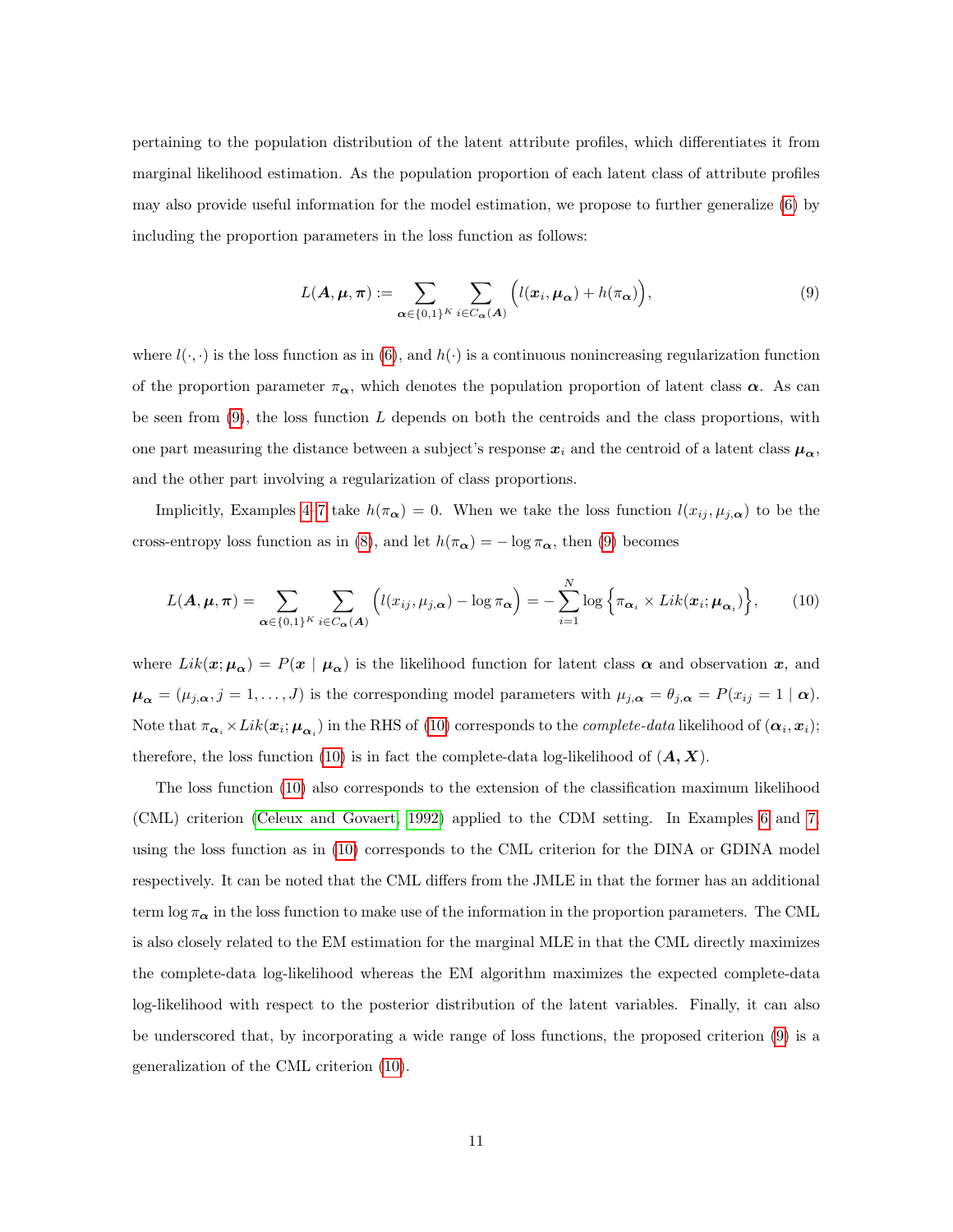To implement the unified estimation framework, we develop an algorithm to minimize [\(9\)](#page-10-0). The algorithm is a general iterative algorithm to classify each subject to the closet proficiency class. Starting from initial values, the current loss for each subject's responses and the centroid of each latent class is first computed, after which the subject is assigned to the closest latent class that minimizes the loss. Based on the assigned memberships, the estimates for the centroids and class proportions are updated. The details of the steps are shown in Algorithm [1.](#page-11-0)

#### Algorithm 1: General Iterative Classification Algorithm

<span id="page-11-0"></span>**Input** : Binary response matrix  $X \in \{0,1\}^{N \times J}$  and structural Q-matrix  $Q \in \{0,1\}^{J \times K}$ Initialize  $\hat{\boldsymbol{A}}^{(0)}$ ,  $\hat{\boldsymbol{\mu}}^{(0)}$  and  $\hat{\boldsymbol{\pi}}^{(0)}$ . while *convergence not reached* do At the  $(t+1)^{th}$  iteration, Step 1: Compute the current loss between  $x_i$  and the centroid of each proficiency class,  $l(\bm{x}_i, \hat{\bm{\mu}}_{\bm{\alpha}}^{(t)}) + h(\hat{\pi}_{\bm{\alpha}}^{(t)}), i = 1, \dots, N, \ \bm{\alpha} \in \{0, 1\}^K.$ Step 2: Assign each  $x_i$  to the closest proficiency class, as in,  $\hat{\boldsymbol{\alpha}}_i^{(t)} = \argmin_{\boldsymbol{\alpha}} l(\boldsymbol{x}_i, \hat{\boldsymbol{\mu}}_{\boldsymbol{\alpha}}^{(t)}) + h(\hat{\pi}_{\boldsymbol{\alpha}}^{(t)}), i = 1, \dots, N.$ and obtain the resulting partition  $\hat{\boldsymbol{C}}^{(t)} := \boldsymbol{C}(\hat{\boldsymbol{A}}^{(t)})$ . Step 3: Compute the centroid and proportion of each proficiency class,  $(\hat{\boldsymbol{\mu}}_{\boldsymbol{\alpha}}^{(t+1)}, \hat{\boldsymbol{\pi}}_{\boldsymbol{\alpha}}^{(t+1)}) = \argmin_{(\boldsymbol{\mu}, \boldsymbol{\pi})}$  $\sum$  $i \in \hat{C}_{\boldsymbol{\alpha}}^{(t)}$  $\left(l(\boldsymbol{x}_i, \hat{\boldsymbol{\mu}}_{\boldsymbol{\alpha}}^{(t)}) + h(\hat{\pi}_{\boldsymbol{\alpha}}^{(t)})\right), \ \boldsymbol{\alpha} \in \{0,1\}^K.$ 

**Output:**  $\hat{A}$ ,  $\hat{\mu}$ , and  $\hat{\pi}$ .

In the CDM context, certain proficiency classes share the same item response parameters for each item given a particular Q-matrix. For example, for all CDMs, any  $\alpha$  such that  $\alpha \succeq q_j$ , has the same item response function; for the DINA model, there are only two levels of probabilities for each item's item response function, and the capable classes with  $\alpha \succeq q_j$  share the same item response function  $1 - s_j$ , and the incapable classes with  $\alpha \not\leq q_j$  share the same item response function  $g_j$ . Based on this observation, under certain model assumptions, the proficiency classes can be partitioned into some equivalence classes for each item according to the  $Q$ -matrix. Specifically, for item  $j$ , let  $\tilde{A}_j = \{\tilde{A}_{j,\alpha} = \{\alpha': \mu_{j,\alpha} = \mu_{j,\alpha'}\}\}\.$  Under this partitioning, the proficiency classes in the same equivalence class will have the same item response probability for this item. For example, in a DINA model with two latent attributes, if  $q_j = (1, 0)$ , then the proficiency classes can be partitioned into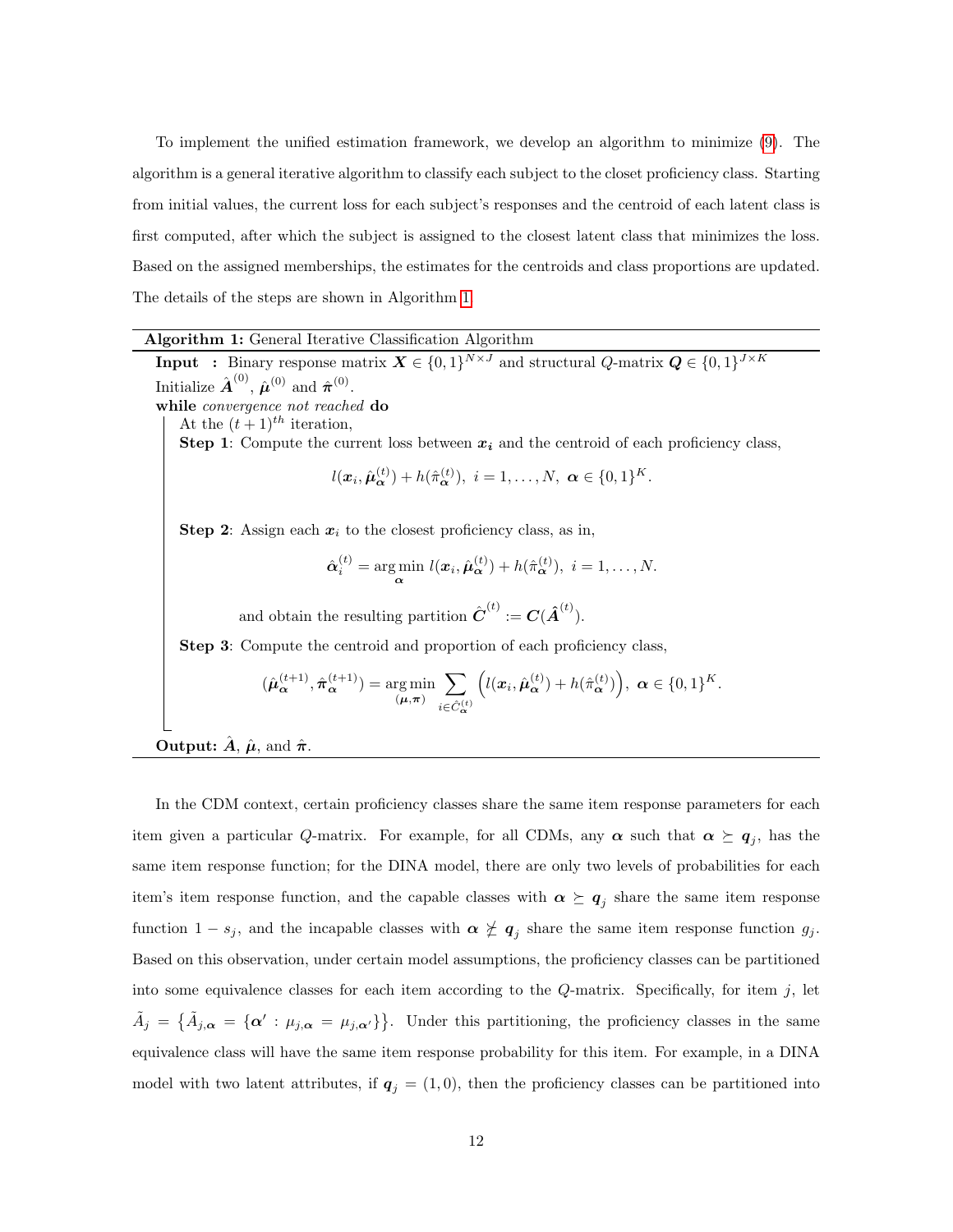$\{\{(0,0), (0,1)\}, \{(1,0), (1,1)\}\}\$ , where  $\alpha \in \{(0,0), (0,1)\}\$  will have the same item response function,  $g_j$ , and  $\alpha \in \{(1,0), (1,1)\}\$  will also share the same item response function,  $1 - s_j$ . Therefore, by incorporating information of the Q-matrix and certain model assumptions, we can develop an iterative classification algorithm tailored for CDMs that updates the centroids associated with equivalence classes together.

To illustrate, if we let the negative log-likelihood function be the loss function as specified in [\(8\)](#page-9-0), then Step 3 in Algorithm [1](#page-11-0) simplifies to

$$
\hat{\pi}_{\alpha}^{(t+1)} = \frac{\sum_{i=1}^{N} I\{\hat{\alpha}_{i}^{(t)} = \alpha\}}{N}, \quad \hat{\mu}_{j,\alpha}^{(t+1)} = \frac{\sum_{\alpha' \in \tilde{A}_{j,\alpha}} \sum_{i \in \hat{C}_{\alpha'}^{(t)}} x_{ij}}{\sum_{\alpha' \in \tilde{A}_{j,\alpha}} |\hat{C}_{\alpha'}^{(t)}|},
$$

where  $|\cdot|$  is the cardinality of a set. Based on this simplification, the estimated proportion parameters are the sample proportions based on the estimated partition of the subjects, and the estimated centroids are the corresponding sample means of the equivalence classes also based on the estimated partition. Moreover, if fixed and equal proportions, together with  $L_2$  loss  $l(x_{ij}, \mu_{j,\alpha}) = (x_{ij} - \mu_{j,\alpha})^2$  are used, the algorithm becomes the iterative algorithm for the GNPC method outlined in [Chiu et al.](#page-31-5) [\(2018\)](#page-31-5).

## <span id="page-12-0"></span>4 Analysis of the Proposed Framework

In this section, we provide a theoretical analysis of the proposed framework. We show that, under certain conditions, the proposed estimation framework will give consistent estimates. The consistency results can be regarded as extensions of those for the NPC and the GNPC methods developed in [Wang](#page-32-4) [and Douglas](#page-32-4) [\(2015\)](#page-32-4) and Chiu and Köhn [\(2019a\)](#page-30-1). In addition to the asymptotic results, we also provide an analysis of the proposed algorithm in the finite sample situations.

As we introduced in Section [2.1,](#page-2-1) all the parametric CDMs belong to the family of latent class models. Hence, in our following analysis, we assume a general latent class model as the underlying model. Our results below are also easily adapted to the Q-matrix restricted latent class models. We use  $\theta_{j,\alpha}^0$  to denote the true probability of providing a positive response for the jth item and latent pattern  $\alpha$ , as in,  $\theta_{j,\alpha}^0 = \mathbb{P}(x_j = 1 | \alpha)$ , and we use  $\theta_{\alpha}^0 = (\theta_{1,\alpha}^0, \ldots, \theta_{J,\alpha}^0)$  to denote item probability vector for latent pattern  $\alpha$ . We let  $A^0 = (\alpha_i^0)_{i=1}^N$  denote the true latent pattern matrix of the N subjects to be classified. Before we establish the consistency results, we first make some mild assumptions.

<span id="page-12-1"></span>**Assumption 1.** The loss function  $l(x, \mu)$  is Hölder continuous in  $\mu$  on  $[\tau, 1 - \tau]$  for any  $\tau \in (0, 0.5)$ ,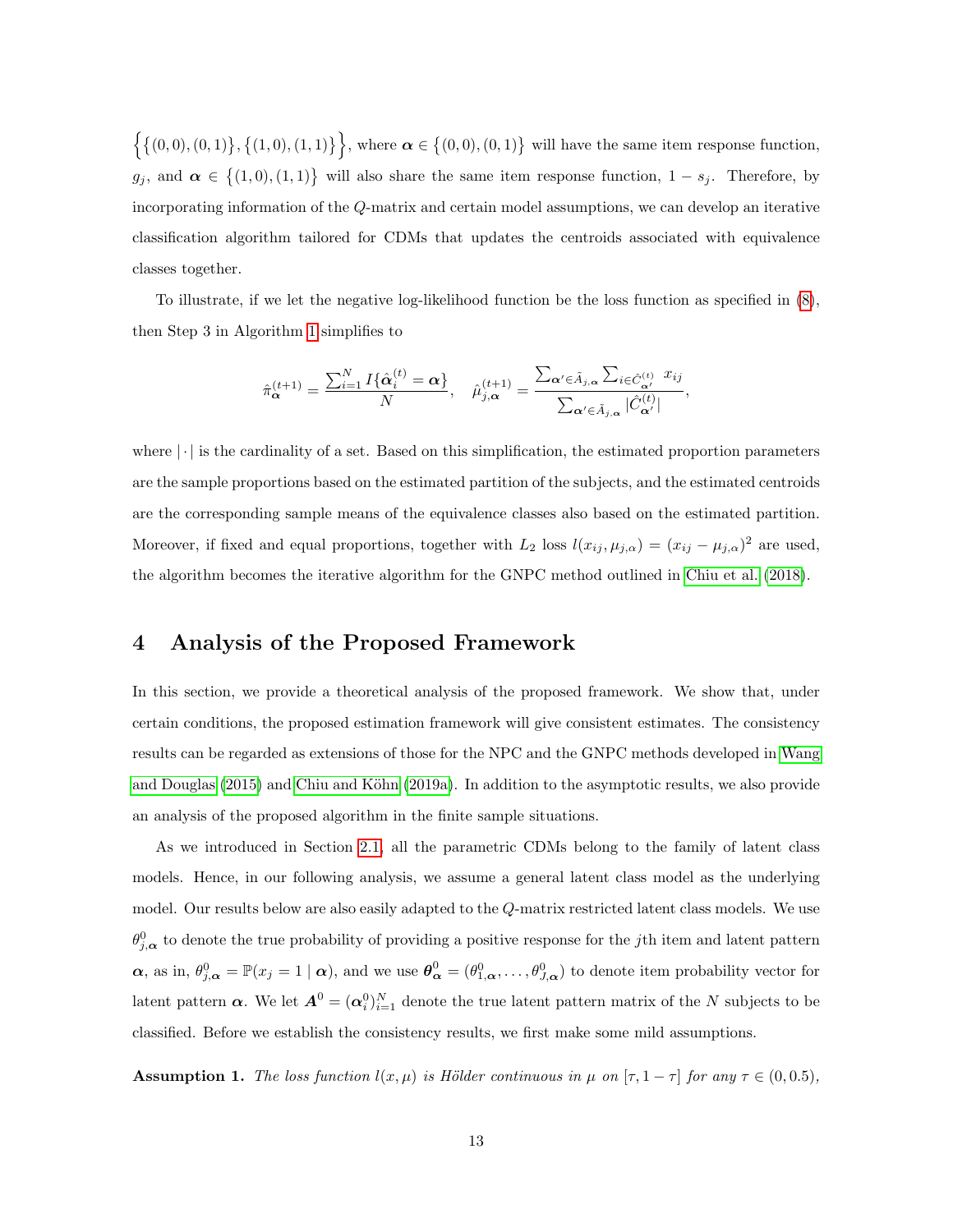and the total loss [\(9\)](#page-10-0) is minimized at class means given the subjects' membership, as in,  $\hat{\mu}_{j,\alpha} =$  $\sum_{i\in C_{\boldsymbol{\alpha}}} x_{ij}/|C_{\boldsymbol{\alpha}}|.$ 

<span id="page-13-0"></span>**Assumption 2.**  $h(\cdot)$  in [\(9\)](#page-10-0) is a continuous nonincreasing function of the proportion parameters.

<span id="page-13-1"></span>Assumption 3. There exist constants  $\delta_1, \delta_2 > 0$  such that  $\lim_{J \to \infty} {\lim_{\alpha \neq \alpha'} J^{-1} \|\theta^0_{\alpha} - \theta^0_{\alpha'} \|_1} \geq \delta_1$ , and  $\delta_2 \leq \min_{j,\alpha} \theta_{j,\alpha}^0 \leq \max_{j,\alpha} \theta_{j,\alpha}^0 \leq 1-\delta_2$ , where  $\|\cdot\|_1$  denotes the  $L_1$  norm.

<span id="page-13-3"></span>**Assumption 4.** There exists  $\delta \geq 1$  such that

<span id="page-13-2"></span>
$$
\left| E[l(x_{ij}, \theta_{j,\alpha}^0)] - E[l(x_{ij}, \theta_{j,\alpha_i^0}^0)] \right| \geq \left| \theta_{j,\alpha}^0 - \theta_{j,\alpha_i^0}^0 \right|^{\delta}, \ \forall \ \alpha \neq \alpha_i^0. \tag{11}
$$

One can easily check that the  $L_2$  and cross-entropy (negative log-likelihood) loss functions given in Section [3](#page-7-0) satisfy Assumption [1.](#page-12-1) Note that the second part of Assumption [1](#page-12-1) is a natural requirement for the consistent estimation of  $\theta_{j,\alpha}^0$ , as  $\theta_{j,\alpha}^0$  represents the population average of the responses of subjects in latent class  $\alpha$ , that is,  $\theta_{j,\alpha}^0 = \mathbb{P}(x_j = 1 | \alpha)$ . Given the true memberships of the subjects, for an estimator  $\hat{\mu}_{j,\alpha}$  that is consistent for  $\theta_{j,\alpha}^0$ , it must satisfy  $|\hat{\mu}_{j,\alpha} - \sum_{i \in C_{\alpha}} x_{ij}/|C_{\alpha}|| \to 0$  in probability by the law of large number. An interesting counterexample is the  $L_1$  loss function, which does not satisfy this assumption because given the memberships,  $\hat{\mu}_{j,\alpha}$  that minimizes the  $L_1$  loss function is the sample median instead of the sample mean. Since in the CDM setting the responses are binary, the sample median would be either 0 or 1, which makes  $\hat{\mu}_{j,\alpha}$  under the  $L_1$  loss not a consistent estimator of  $\theta_{j,\alpha}^0$ even when the true memberships are known. In other words, the  $L_1$  loss cannot provide consistent estimation of the centroid parameters while the  $L_2$  and cross-entropy losses can, as to be shown in the following theorems. More generally, following the M-estimation theory [\(van der Vaart, 2000\)](#page-32-6), the second part of Assumption [1](#page-12-1) can be further relaxed to requiring  $E_{\theta_{j,\alpha}^0}[l(x_{ij},\mu_{j,\alpha})]$  has a unique minima at  $\theta_{j,\alpha}^0$  and some additional technical conditions. For the presentation brevity, here we shall use the current assumption, which is already broad enough for practical use.

Assumptions [2](#page-13-0) and [3](#page-13-1) ensure the identifiability of the model, and also keep the true parameters away from the boundaries of the parameter space. Particularly, the assumption  $\lim_{J\to\infty} \{\min_{\alpha\neq \alpha'} J^{-1} \|\theta^0_{\alpha} \{\theta_{\alpha'}^0\|_1\} \ge \delta_1$  implies that there is sufficient information to distinguish any two different classes  $\alpha$  and  $\alpha'$ , thus ensuring the completeness [\(Chiu et al., 2009\)](#page-30-4) and identifiability conditions [\(Gu and Xu, 2020\)](#page-31-9). It is also similar to Condition (b) in [Wang and Douglas](#page-32-4) [\(2015\)](#page-32-4):

**Condition(b).** Define the set  $\mathcal{A}_{m,m'} = \{j | \eta_{mj} \neq \eta_{m'j}\}\$ , where m and m' index the attribute profiles of different proficiency classes among all the  $M = 2^K$  realizable proficiency classes;  $Card(\mathcal{A}_{m,m'}) \to \infty$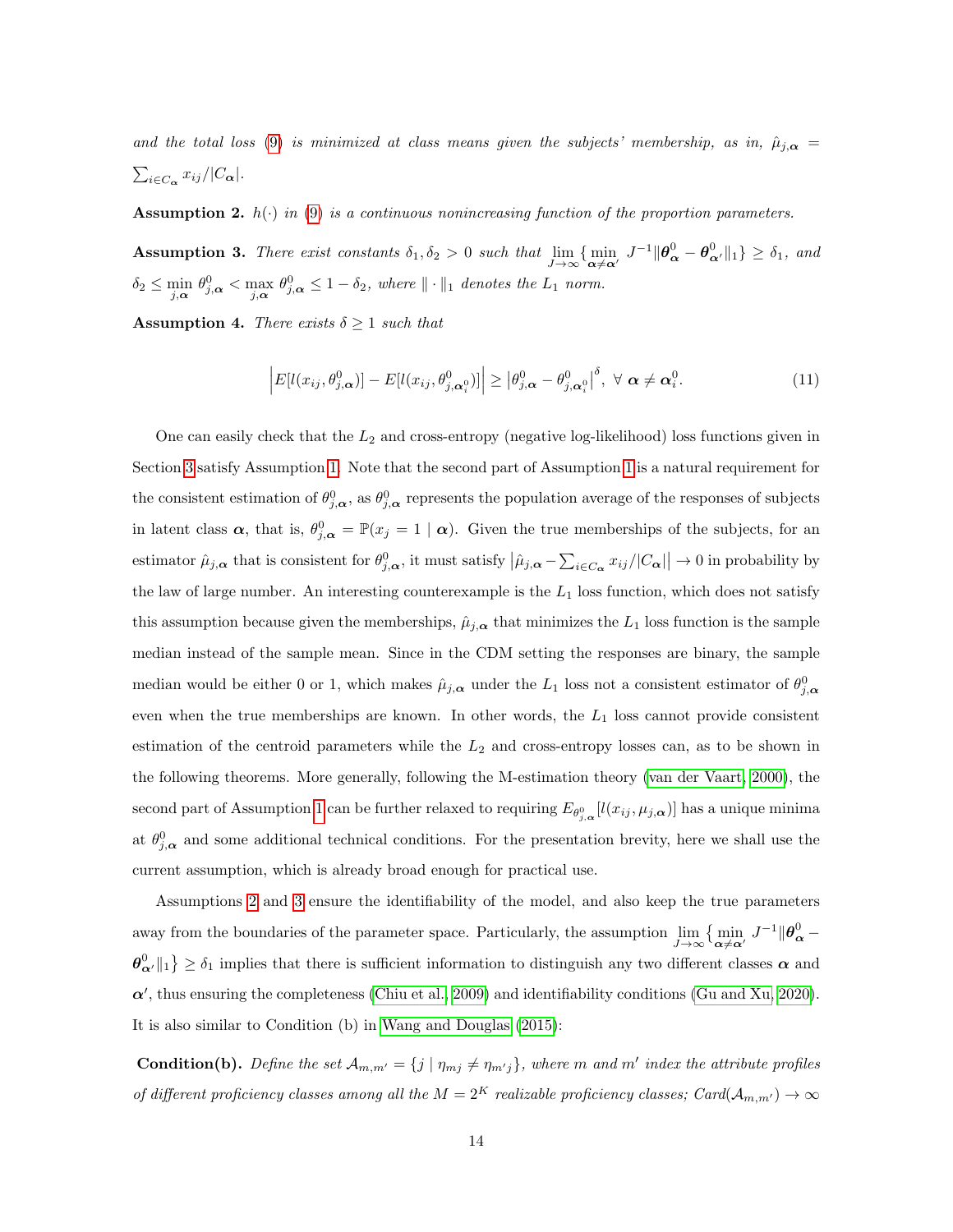as  $J \to \infty$ .

Condition (b) in [Wang and Douglas](#page-32-4) [\(2015\)](#page-32-4) and Assumption [3](#page-13-1) in our work are essentially stating that for any two different proficiency classes, there are infinitely many items such that the item response functions for these two proficiency classes are different.

The condition [\(11\)](#page-13-2) in Assumption [4](#page-13-3) also holds for the aforementioned loss functions in Section [3.](#page-7-0) For example, it is easy to check the condition  $(11)$  for the  $L_2$  loss and the cross-entropy loss. For the  $L_2$  loss, we have  $E\left[l(x_{ij}, \theta_{j,\alpha}^0)\right] - E\left[l(x_{ij}, \theta_{j,\alpha_i^0}^0)\right] = (\theta_{j,\alpha}^0 - \theta_{j,\alpha_i^0}^0)^2$ . For the cross-entropy loss, we have

$$
E\left[l(x_{ij}, \theta_{j,\alpha}^{0})\right] - E\left[l(x_{ij}, \theta_{j,\alpha_{i}}^{0})\right]
$$
\n
$$
= -\theta_{j,\alpha_{0}}^{0} \log(\theta_{j,\alpha}^{0}) - (1 - \theta_{j,\alpha_{i}}^{0}) \log(1 - \theta_{j,\alpha}^{0}) + \theta_{j,\alpha_{i}}^{0} \log(\theta_{j,\alpha_{i}}^{0}) + (1 - \theta_{j,\alpha_{i}}^{0}) \log(1 - \theta_{j,\alpha_{i}}^{0})
$$
\n
$$
= D_{KL}\left(p(\theta_{j,\alpha}^{0}) \mid p(\theta_{j,\alpha_{i}}^{0})\right) \geq \frac{1}{2} \left(|\theta_{j,\alpha}^{0} - \theta_{j,\alpha_{i}}^{0}| + |(1 - \theta_{j,\alpha}^{0}) - (1 - \theta_{j,\alpha_{i}}^{0})|\right)^{2}
$$
\n
$$
= 2(\theta_{j,\alpha}^{0} - \theta_{j,\alpha_{i}}^{0})^{2},
$$

where  $D_{KL}(\cdot \mid \mid \cdot)$  is the Kullback-Leibler divergence,  $p(\cdot)$  is the mass function of a Bernoulli distribution, and the last inequality follows from Theorem 1.3 in [Popescu et al.](#page-32-7) [\(2016\)](#page-32-7).

Similar to the analysis of the joint maximum likelihood estimation in [Chiu et al.](#page-31-3) [\(2016\)](#page-31-3), we assume that there is a calibration dataset that would give a statistically consistent estimator of the calibration subjects' latent class membership  $\hat{A}_c$ , in the sense that  $\mathbb{P}(\hat{A}_c \neq A_c^0) \to 0$  as  $J \to \infty$ . We use  $N_c$  and  $A_c^0$ to denote the sample size and the true membership matrix of the calibration dataset, respectively. Here the subscript c denotes the calibration dataset. Similar assumption is also made in the consistency theories of the GNPC method in Chiu and Köhn [\(2019a\)](#page-30-1). In the next theorem, we show that the consistent membership estimator will give consistent estimators for the centroids of the latent classes.

<span id="page-14-0"></span>Theorem 1. Suppose the data conforms to CDMs that can be expressed in terms of general latent class models, and Assumptions 1-3 hold. Further assume that  $J \exp(-N_c \epsilon) \to 0$  as  $J, N_c \to \infty$  for any  $\epsilon > 0$ . If  $\hat{A}_c$  is a consistent estimator of  $A_c^0$ , then  $\hat{\mu}$  is also consistent for  $\theta^0$  as  $J, N_c \to \infty$ , that is,  $\|\hat{\boldsymbol{\mu}} - \boldsymbol{\theta}^0\|_{\infty} \stackrel{P}{\rightarrow} 0$  as  $J, N_c \rightarrow \infty$ , where  $\|\cdot\|_{\infty}$  is the supremum norm.

Theorem [1](#page-14-0) states that if we could get a consistent estimate of the calibration subjects' membership  $\hat{A}_c$ , then the estimated centroids  $\hat{\mu}$  are also consistent for the true item response probabilities  $\theta^0$  in a uniform sense that all item parameters can be uniformly consistently estimated. The detailed proof is in online Appendix [A.1.](#page-34-0) This result is similar to Lemmas 1 and 2 in Chiu and Köhn [\(2019a\)](#page-30-1) under the GNPC framework, and Theorem 2 in [Chiu et al.](#page-31-3) [\(2016\)](#page-31-3) under the JMLE framework. Note that for the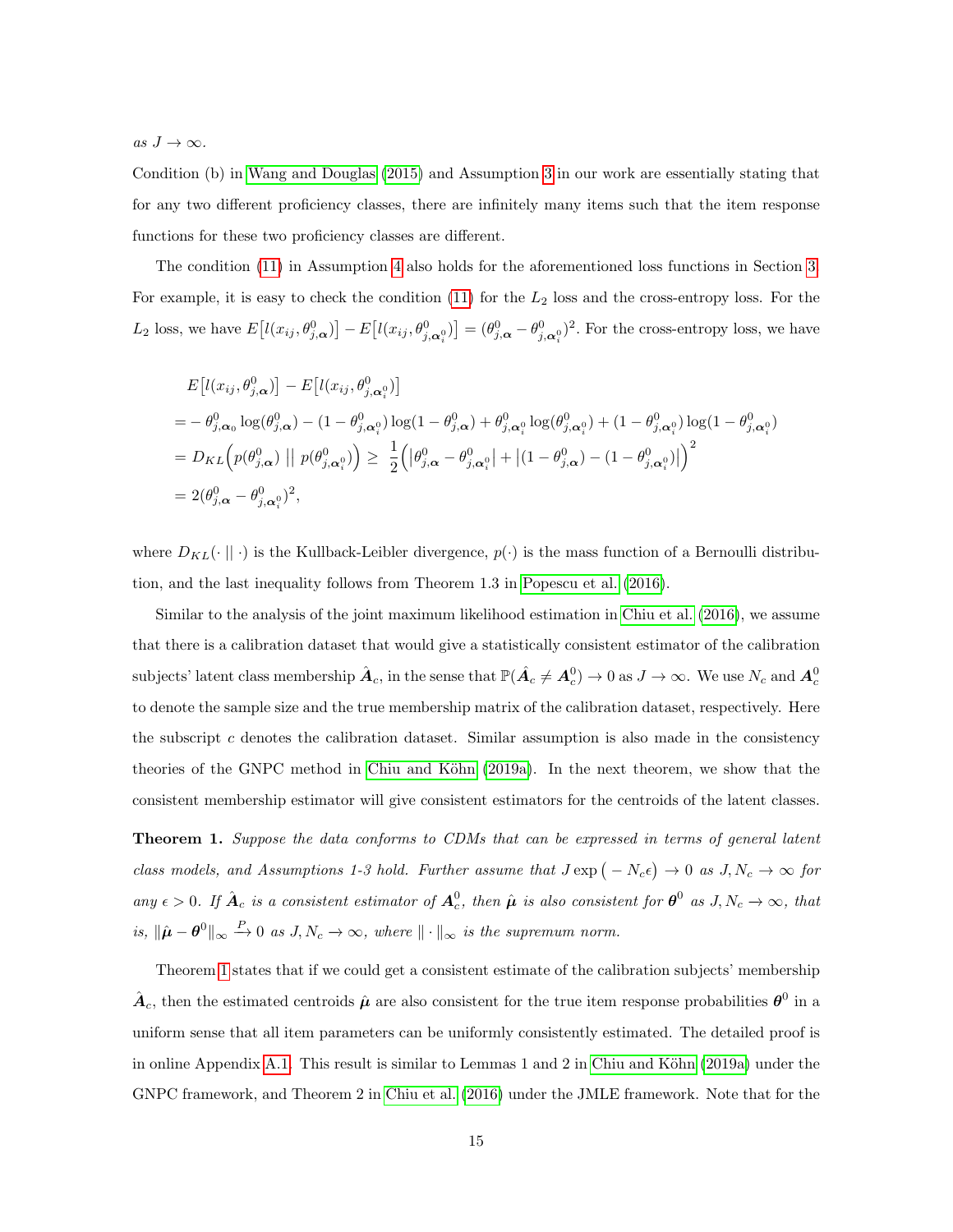GNPC method, the centroids are weighted averages of the ideal responses from the DINA and DINO models. As discussed in Example [5,](#page-8-2) if the DINA and DINO models have the same ideal responses (i.e.,  $\alpha \succeq q_j$  or  $\alpha \odot q_j = 0$ ), then the corresponding centroid will be fixed to be 0 or 1, which thus does not lead to a consistent estimation of the corresponding item response probability  $\theta_{j,\alpha}^0$ ; however, note that for the nonparametric GNPC method, such a fixed centroid does not necessarily lead to inconsistency of  $\hat{\alpha}$ . Here we allow all the centroid parameters to be free, and the consistency estimation is ensured as in Theorem [1.](#page-14-0)

The next theorem shows that if we start with a consistent membership  $\hat{A}_c$  obtained from the calibration dataset, and use the estimated centroids to classify the subjects, then the resulting classifications are also consistent for each subject.

<span id="page-15-0"></span>**Theorem 2.** Suppose Assumptions  $1-4$  and the assumptions of Theorem [1](#page-14-0) hold. If we start with a consistent  $\hat{A}_c$  obtained from a calibration dataset to estimate the centroid  $\hat{\mu}$ , then  $\hat{\alpha}_i$  obtained by Algorithm [1](#page-11-0) is also a consistent estimator of  $\alpha_i$  for each  $i = 1, \ldots, N$ .

To establish the consistency in Theorem [2,](#page-15-0) the following two lemmas are needed.

<span id="page-15-1"></span>Lemma 1. Suppose Assumptions in Theorem [2](#page-15-0) hold. For each subject i, the true attribute pattern minimizes  $E[l(\mathbf{x}_i, \hat{\boldsymbol{\mu}}_{\boldsymbol{\alpha}}) + h(\hat{\pi}_{\boldsymbol{\alpha}})]$  with probability approaching 1 as  $J \to \infty$ , as in,

$$
P\Big(\boldsymbol{\alpha}_i^0 = \underset{\boldsymbol{\alpha}}{\arg\min} \ E\big[l(\boldsymbol{x}_i,\hat{\boldsymbol{\mu}}_{\boldsymbol{\alpha}}) + h(\hat{\pi}_{\boldsymbol{\alpha}})\big]\Big) \to 1 \quad \text{ as } J \to \infty.
$$

<span id="page-15-2"></span>Lemma 2. Suppose Assumptions in Theorem [2](#page-15-0) hold, then we have

$$
P\Big(\max_{\alpha}\Big|\frac{1}{J}\sum_{j=1}^{J}\big(l(x_{ij},\hat{\mu}_{j,\alpha})-E[l(x_{ij},\theta_{j,\alpha}^0)]\big)\Big|\geq\epsilon\Big)\to 0,\ \text{as}\ J\to\infty.
$$

Lemma [1](#page-15-1) extends Proposition 1 in [Wang and Douglas](#page-32-4) [\(2015\)](#page-32-4) and Lemma 3 in Chiu and Köhn [\(2019a\)](#page-30-1) to more general loss functions. Lemma [2](#page-15-2) generalizes Proposition 3 in [Wang and Douglas](#page-32-4) [\(2015\)](#page-32-4) and Lemma 4 in Chiu and Köhn [\(2019a\)](#page-30-1). The detailed proofs of Lemma [1,](#page-15-1) Lemma [2,](#page-15-2) and Theorem [2](#page-15-0) are given in online Appendices [A.2](#page-35-0) – [A.4.](#page-39-0) Note that Theorem [2](#page-15-0) only gives the consistency for each  $\alpha_i$ ; however, we can further establish uniform consistency for all  $\alpha_i$ ,  $i = 1, ..., N$ , as shown in Theorem [3.](#page-15-3)

<span id="page-15-3"></span>**Theorem 3.** Suppose all the assumptions of Theorem [2](#page-15-0) hold. Further assume that  $N > J$ ,  $N_c > J$ and for any  $\epsilon > 0$ ,  $N \exp(-J\epsilon) \to 0$ . If we start with a consistent  $\hat{A}_c$  obtained from a calibration dataset, then  $\hat{\alpha}_i$  obtained from Algorithm [1](#page-11-0) is uniformly consistent for  $\alpha_i$ , for all  $i = 1, \ldots, N$ .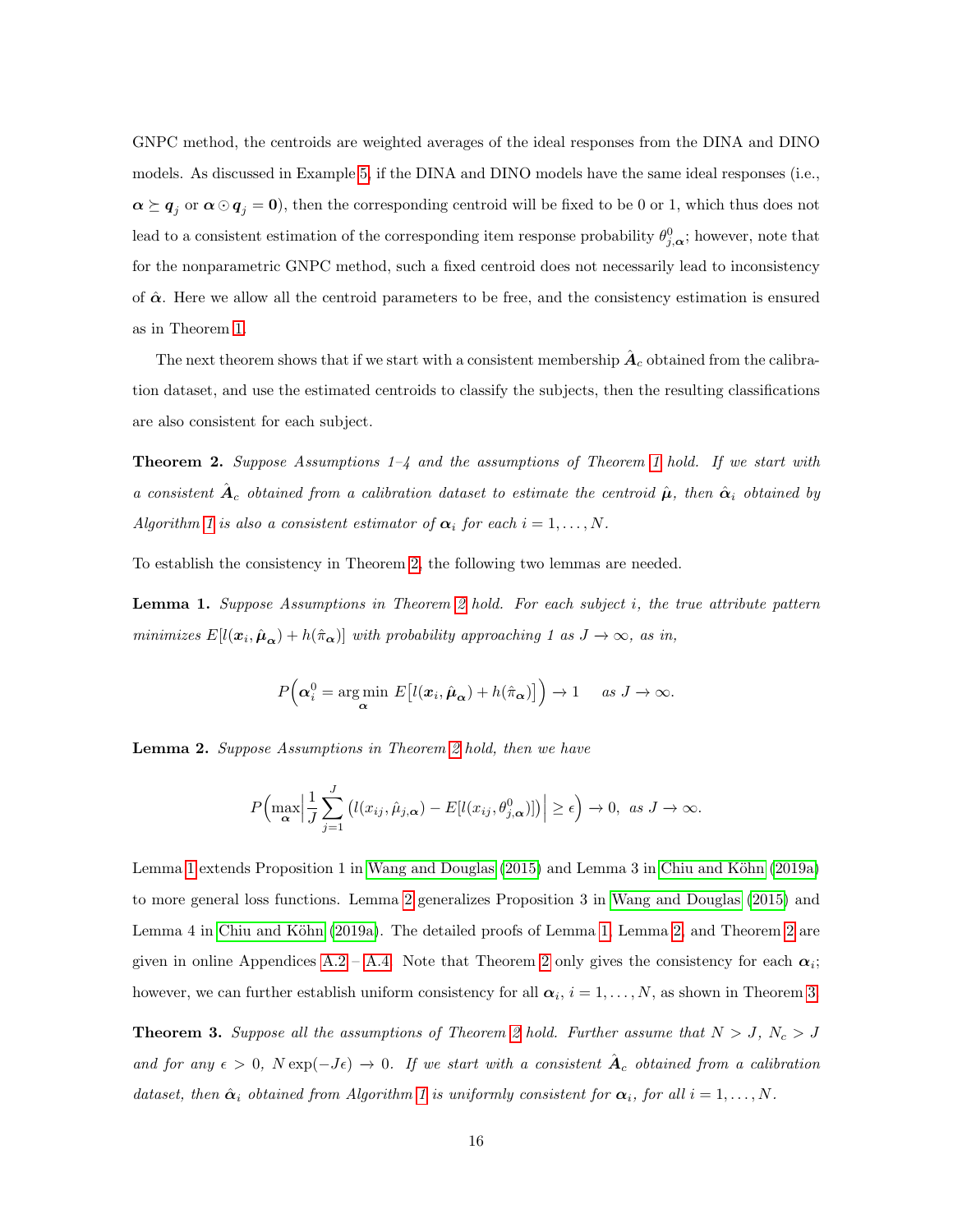Uniform consistency has also been established for specific nonparametric methods, such as Theorem 2 in [Wang and Douglas](#page-32-4) [\(2015\)](#page-32-4) and Theorem 2 in Chiu and Köhn [\(2019a\)](#page-30-1). Our uniformly consistent result in Theorem [3](#page-15-3) can be regarded as their generalization. Specifically, in [Wang and Douglas](#page-32-4) [\(2015\)](#page-32-4), they showed the uniform consistency for the NPC method, where the loss function is taken to be  $L_1$ loss and the centroids are fixed, to be the ideal responses of the DINA or DINO model. In [Chiu](#page-30-1) and Köhn [\(2019a\)](#page-30-1), the authors generalize the uniform consistency for the NPC method to the GNPC method, where the loss function is  $L_2$  loss and the centroids are weighted averages of ideal responses from the DINA and the DINO models.

The above analysis pertains the asymptotic properties of our framework. For finite-sample situations, we have the following theoretical properties for the proposed iterative algorithms in Section [3,](#page-7-0) which are established following the theory in [Celeux and Govaert](#page-30-3) [\(1992\)](#page-30-3).

<span id="page-16-0"></span>**Proposition [1](#page-11-0).** Any sequence  $(A^{(t)}, \mu^{(t)}, \pi^{(t)})$  obtained by Algorithm 1 decreases the criterion [\(9\)](#page-10-0) and the sequence  $L(\mathbf{A}^{(t)}, \boldsymbol{\mu}^{(t)}, \boldsymbol{\pi}^{(t)})$  converges to a stationary value. Moreover, if for any fixed  $\mathbf{A}$ , the minima of the loss function  $L(\mathbf{A}, \boldsymbol{\mu}, \boldsymbol{\pi})$  is well-defined, then the sequence  $(\mathbf{A}^{(t)}, \boldsymbol{\mu}^{(t)}, \boldsymbol{\pi}^{(t)})$  also converges to a stationary point.

Proposition [1](#page-16-0) indicates that the update sequence  $(A^{(t)}, \mu^{(t)}, \pi^{(t)})$  from the proposed algorithm converges to a stationary point of the proposed criterion [\(9\)](#page-10-0) with finite samples. Additionally, all the loss functions in the examples in Section [3](#page-7-0) satisfy the condition that the minima is well-defined. Now, consider a smoothed version of  $L(\mathbf{A}, \boldsymbol{\mu}, \boldsymbol{\pi}),$ 

$$
L(\boldsymbol{U}, \boldsymbol{\mu}, \boldsymbol{\pi}) = \sum_{\boldsymbol{\alpha} \in \{0,1\}^K} \sum_{i=1}^n u_{i\boldsymbol{\alpha}} \Big(l(\boldsymbol{x_i}, \boldsymbol{\mu_{\alpha}}) + h(\pi_{\boldsymbol{\alpha}})\Big),
$$

where  $\boldsymbol{U} = \{u_{im}\} \in [0,1]^{n \times 2^{K}}$  is a matrix with nonnegative entries and each column sums to one, which is called a standard classification matrix in [Celeux and Govaert](#page-30-3) [\(1992\)](#page-30-3). Recall that  $L(A, \mu, \pi)$  $\sum_{\alpha} \sum_{i \in C_{\alpha}(A)} \left( l(x_i, \mu_{\alpha}) + h(\pi_{\alpha}) \right) = \sum_{\alpha} \sum_{i=1}^{n} I(\alpha_i = \alpha) \left( l(x_i, \mu_{\alpha}) + h(\pi_{\alpha}) \right)$ . Therefore,  $L(U, \mu, \pi)$ can be regarded as a smoothed version, where the hard membership matrix  $\bm{A}$  is replaced by  $\bm{U}$ . Note that the minimum of  $L(U, \mu, \pi)$  is attained when U is equal to some hard membership matrix A.

<span id="page-16-1"></span>**Proposition 2.** Assume that  $L(U, \mu, \pi)$  has a local minimum at  $(U^*, \mu^*, \pi^*)$  and that the Hessian of  $L(U, \mu, \pi)$  exists and is positive definite at  $(U^*, \mu^*, \pi^*)$ . Then there is a neighborhood of  $(\boldsymbol{U}^*, \boldsymbol{\mu}^*, \boldsymbol{\pi}^*)$  such that starting with any  $(\boldsymbol{U}^{(0)}, \boldsymbol{\mu}^{(0)}, \boldsymbol{\pi}^{(0)})$  in that neighborhood, the resulting sequence  $(\mathbf{A}^{(t)}, \boldsymbol{\mu}^{(t)}, \boldsymbol{\pi}^{(t)})$  of the Algorithm [1](#page-11-0) converges to  $(\mathbf{U}^*, \boldsymbol{\mu}^*, \boldsymbol{\pi}^*)$  at a linear rate.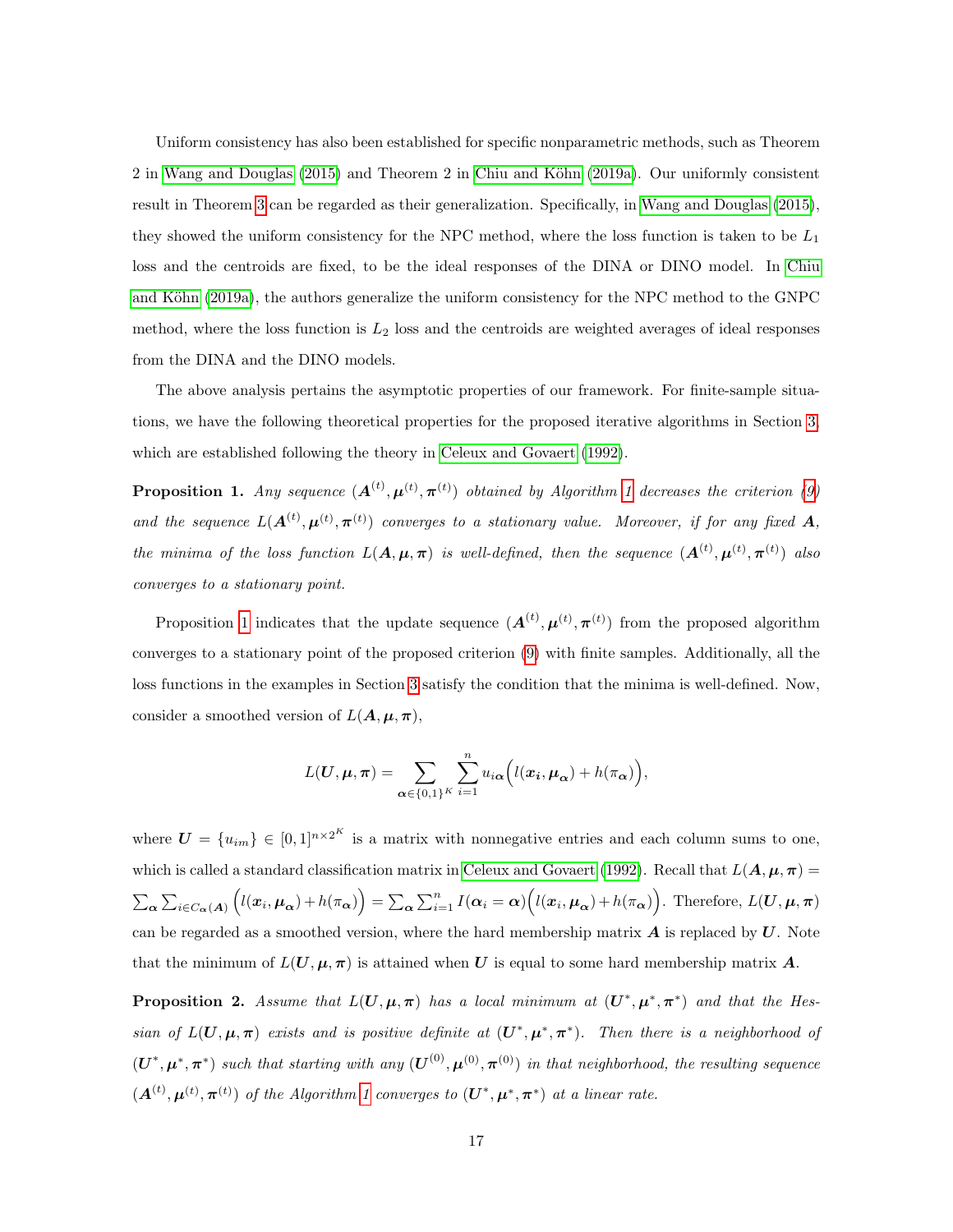Proposition [2](#page-16-1) states that if we start with a good initial value which is close enough to the optimal point, then the update sequence will also converge to the optimal point. These two propositions give good finite-sample properties of our proposed estimation framework. The detailed proofs of Proposition [1](#page-16-0) and Proposition [2](#page-16-1) are given in online Appendix [A.6](#page-41-0) and [A.7,](#page-42-0) respectively.

## <span id="page-17-0"></span>5 Simulation Studies

We conducted comprehensive simulations under a variety of settings to compare the performance of different methods. The methods compared were:

- NPC: the baseline method, where the centers are the ideal responses from the DINA model, and the loss function is the  $L_1$  loss;
- GNPC: the centers are weighted averages of the ideal responses from the DINA and DINO models, and the loss function is the  $L_2$  loss;
- GNPC  $+$  log penalty: add log penalties on the proportion parameters to the GNPC method, where the loss function is  $L_2$  loss for the centroids plus the summation of the log functions of the proportion parameters;
- JMLE: the Joint Maximum Likelihood Estimate, where the centroid parameters are to be estimated, and the loss function is the negative log-likelihood;
- CMLE: the Classification Maximum Likelihood Estimate, where the centers and the loss function are the same as JMLE but with an additional term of class proportions as specified in [\(10\)](#page-10-1);
- MMLE: the Marginal Maximum Likelihood Estimate obtained from the traditional EM algorithm under the DINA or GDINA model assumption.

MMLE, as one of, if not the the most commonly used estimation algorithm in the CDM literature, was included in the comparison to provide a more comprehensive understanding of how different CDM estimation methods perform.

For the underlying true models, we considered two different settings: all items conformed to the DINA, or all items conformed to the GDINA model. Following the simulation design in [Chiu et al.](#page-31-5) [\(2018\)](#page-31-5), the subjects' true latent attribute patterns were either drawn from a uniform distribution or derived from the multivariate normal threshold model. More specifically, for the uniform setting, each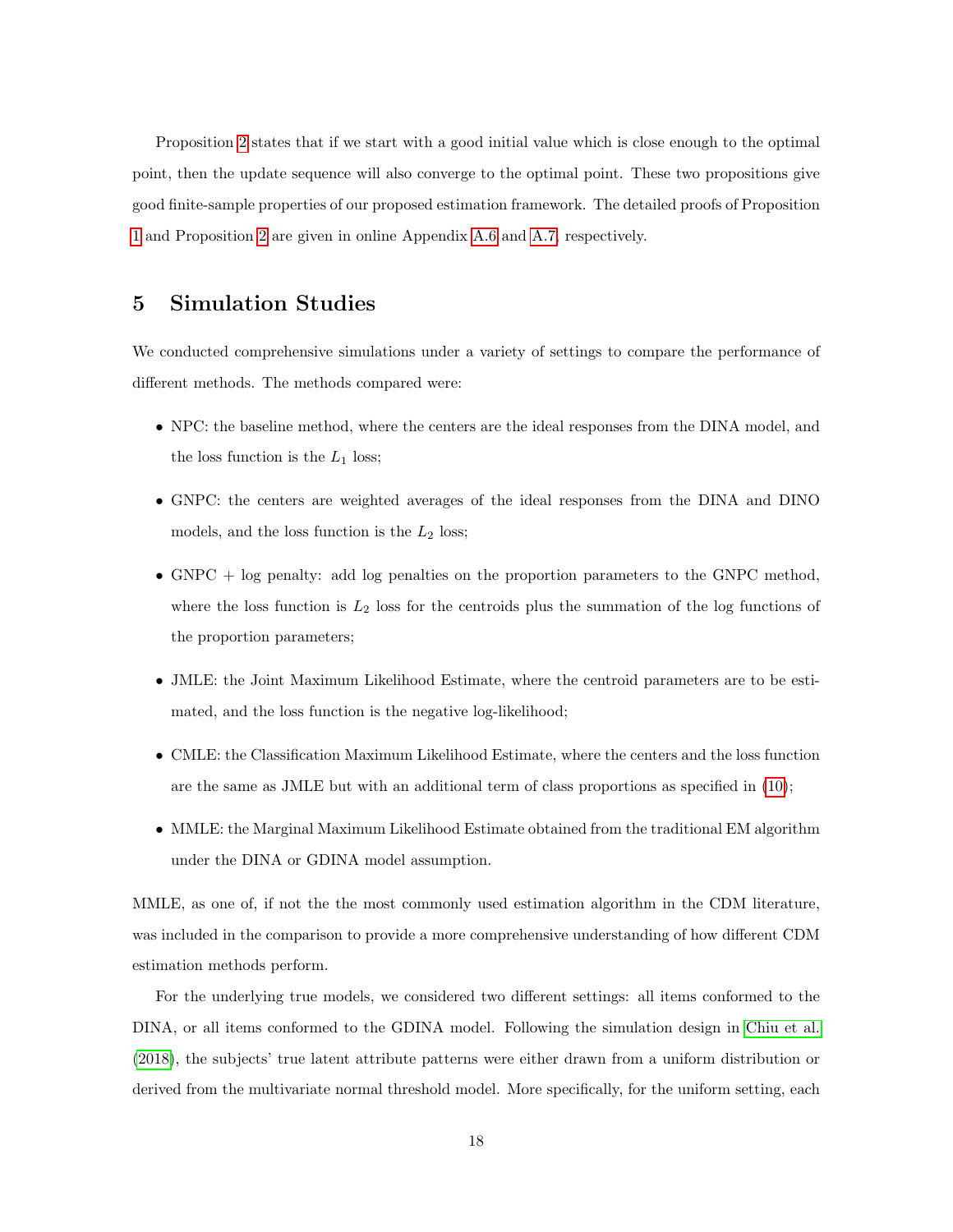latent pattern  $\alpha$  had the same probability  $1/2<sup>K</sup>$  of being drawn. For the multivariate normal setting, each subject's attribute profile was linked to a latent continuous ability vector  $\boldsymbol{z} = (z_1, \ldots, z_K)' \sim$  $\mathcal{N}(\mathbf{0}, \Sigma)$  with values along the main diagonal of  $\Sigma$  setting to 1 and the off-diagonal entries setting to either  $r = 0.4$  or 0.8 for different levels of correlation. The latent continuous ability vector z was randomly sampled, and the kth entry of the attribute pattern was determined by

$$
\alpha_{ik} = \begin{cases} 1, & z_{ik} \ge \Phi^{-1}\left(\frac{k}{K+1}\right) \\ 0, & \text{otherwise.} \end{cases}
$$

where  $\Phi$  is the inverse cumulative distribution function of standard normal distribution.

We considered different numbers of latent attributes ( $K = 3$  or 5), different sample sizes ( $N = 30$ , 50, 200 or 500) and different number of items  $(J = 30 \text{ or } 50)$ . To ensure identifiability, we set the first two  $K \times K$  submatrices of the Q-matrix to be identity matrices. The remaining items were randomly generated from all the possible latent patterns. When  $K = 5$ , the Q-matrix contained items that measured up to three attributes and was constructed the same way as that for  $K = 3$ . When the underlying model was the DINA or DINO model, different signal strengths were considered. Specifically we set  $s = g = 0.1$  or 0.3. When the true model was the GDINA model, we also considered two different signal strength levels. One had the same item response functions as those specified in [Chiu et al.](#page-31-5) [\(2018\)](#page-31-5), which are listed in Table [1;](#page-18-0) the other setting contained larger noise as listed in Table [2.](#page-19-0)

| $P(\boldsymbol{\alpha}_1)$ | $P(\boldsymbol{\alpha}_2)$ |     | $P(\boldsymbol{\alpha}_3)$ $P(\boldsymbol{\alpha}_4)$ $P(\boldsymbol{\alpha}_5)$ $P(\boldsymbol{\alpha}_6)$ |     |     | $P(\boldsymbol{\alpha}_7)$ | $P(\alpha_8)$ |
|----------------------------|----------------------------|-----|-------------------------------------------------------------------------------------------------------------|-----|-----|----------------------------|---------------|
| 0.2                        | 0.9                        |     |                                                                                                             |     |     |                            |               |
| 0.1                        | 0.8                        |     |                                                                                                             |     |     |                            |               |
| 0.1                        | 0.9                        |     |                                                                                                             |     |     |                            |               |
| 0.2                        | 0.5                        | 0.4 | 0.9                                                                                                         |     |     |                            |               |
| 0.1                        | 0.3                        | 0.5 | 0.9                                                                                                         |     |     |                            |               |
| 0.1                        | 0.2                        | 0.6 | 0.8                                                                                                         |     |     |                            |               |
| 0.1                        | 0.2                        | 0.3 | 0.4                                                                                                         | 0.4 | 0.5 | 0.7                        | 0.9           |

<span id="page-18-0"></span>Table 1: Item response parameters for GDINA with small noise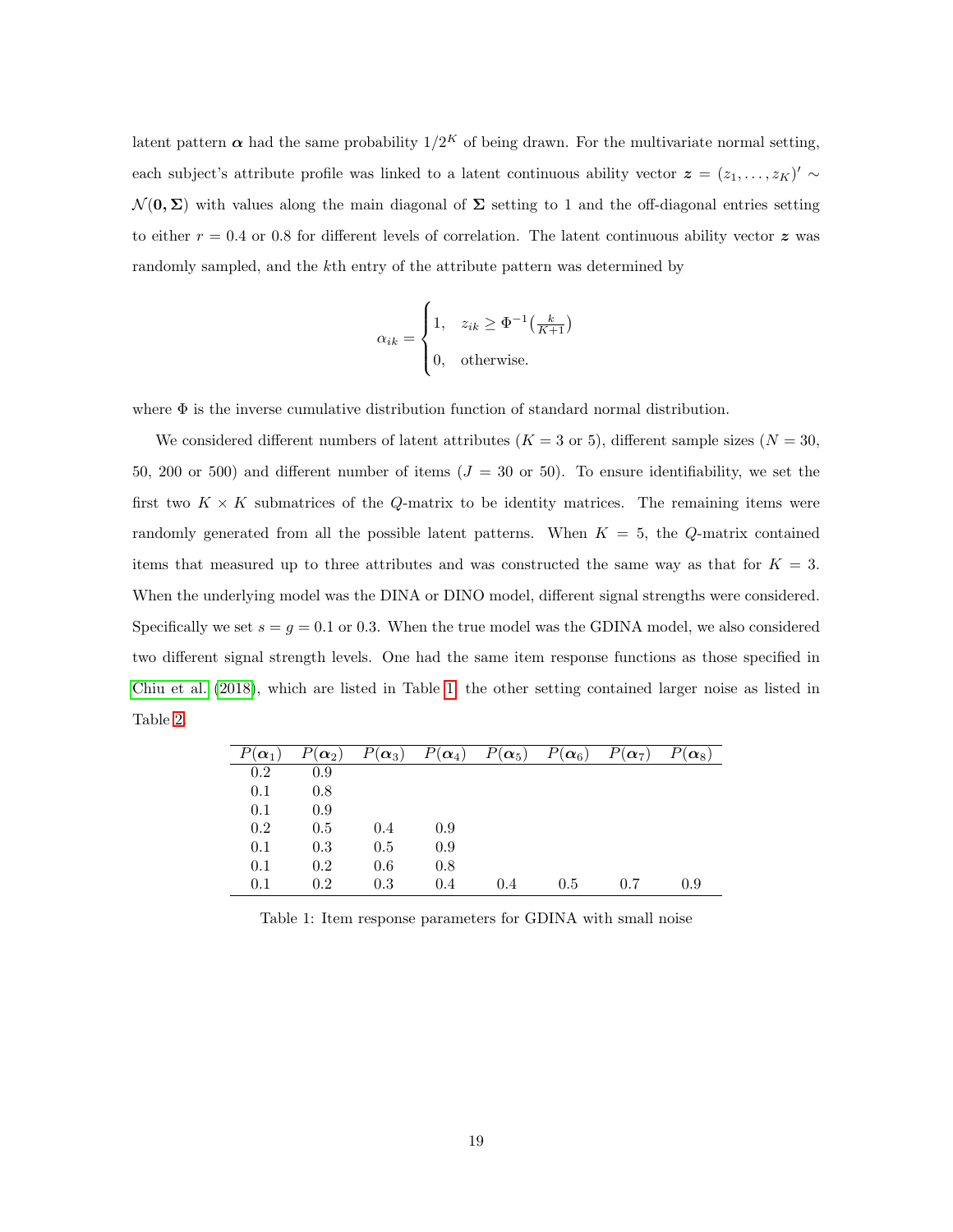| $P(\boldsymbol{\alpha}_1)$ |     |     |     |     | $P(\boldsymbol{\alpha}_2)$ $P(\boldsymbol{\alpha}_3)$ $P(\boldsymbol{\alpha}_4)$ $P(\boldsymbol{\alpha}_5)$ $P(\boldsymbol{\alpha}_6)$ $P(\boldsymbol{\alpha}_7)$ |     | $P(\alpha_8)$ |
|----------------------------|-----|-----|-----|-----|-------------------------------------------------------------------------------------------------------------------------------------------------------------------|-----|---------------|
| 0.3                        | 0.7 |     |     |     |                                                                                                                                                                   |     |               |
| 0.3                        | 0.8 |     |     |     |                                                                                                                                                                   |     |               |
| 0.3                        | 0.4 | 0.7 | 0.8 |     |                                                                                                                                                                   |     |               |
| 0.3                        | 0.4 | 0.6 | 0.7 |     |                                                                                                                                                                   |     |               |
| 0.2                        | 0.3 | 0.6 | 0.7 |     |                                                                                                                                                                   |     |               |
| 0.2                        | 0.3 | 0.3 | 0.4 | 0.4 | 0.5                                                                                                                                                               | 0.6 | 0.7           |

<span id="page-19-0"></span>Table 2: Item response parameters for GDINA with large noise

To evaluate the performance of different methods, two metrics were used: the pattern-wise agreement rate (PAR) and the attribute-wise agreement rate (AAR), as defined below,

$$
PAR = \frac{\sum_{i=1}^{N} I\{\hat{\alpha}_i = \alpha_i\}}{N}, \quad \text{AAR} = \frac{\sum_{i=1}^{N} \sum_{k=1}^{K} I\{\hat{\alpha}_{ik} = \alpha_{ik}\}}{NK}.
$$

For parametric methods including JMLE, CMLE, MMLE of the DINA and the GDINA models, we also calculate the Mean Squared Errors (MSEs) for item response probabilities  $\theta$ 's of each latent class. For each setting, we repeated 100 times and reported the obtained means of PAR, AAR and MSE. Note that the aforementioned methods are iterative in nature, hence, would be affected by how they are initialized. For comparability purposes, we treated the NPC method as the baseline in this work, and used its results to initialize all the other methods. Using the NPC to perform the initialization is a reasonable choice given its non-iterative nature. In the following result plots, we use DINA or GDINA to stand for the results of MMLE obtained by the EM algorithm under the corresponding model assumptions.

#### Result I: DINA

Figures [1](#page-23-0) and [2](#page-24-0) present the PARs and AARs when the underlying process followed the DINA model. Under the independent attribute (i.e., uniform) setting, the NPC performed the best, as expected, in almost all the cases. The JMLE performed similarly to the CMLE in most cases, and slightly better than CMLE when there were more latent attributes  $(K = 5)$  – this was so because the JMLE method correctly assumed that the true latent patterns were uniformly distributed. The GNPC produced similar results to the JMLE and the CMLE in most cases, but much worse results with large noises  $(s = g = 0.3)$  and more items  $(J = 50)$ . Adding the log penalty to the GNPC method degraded the results under the uniform setting especially when the sample size was large, which is also expected since the GNPC method implicitly assumes a uniform penalty on the latent classes. In comparison, the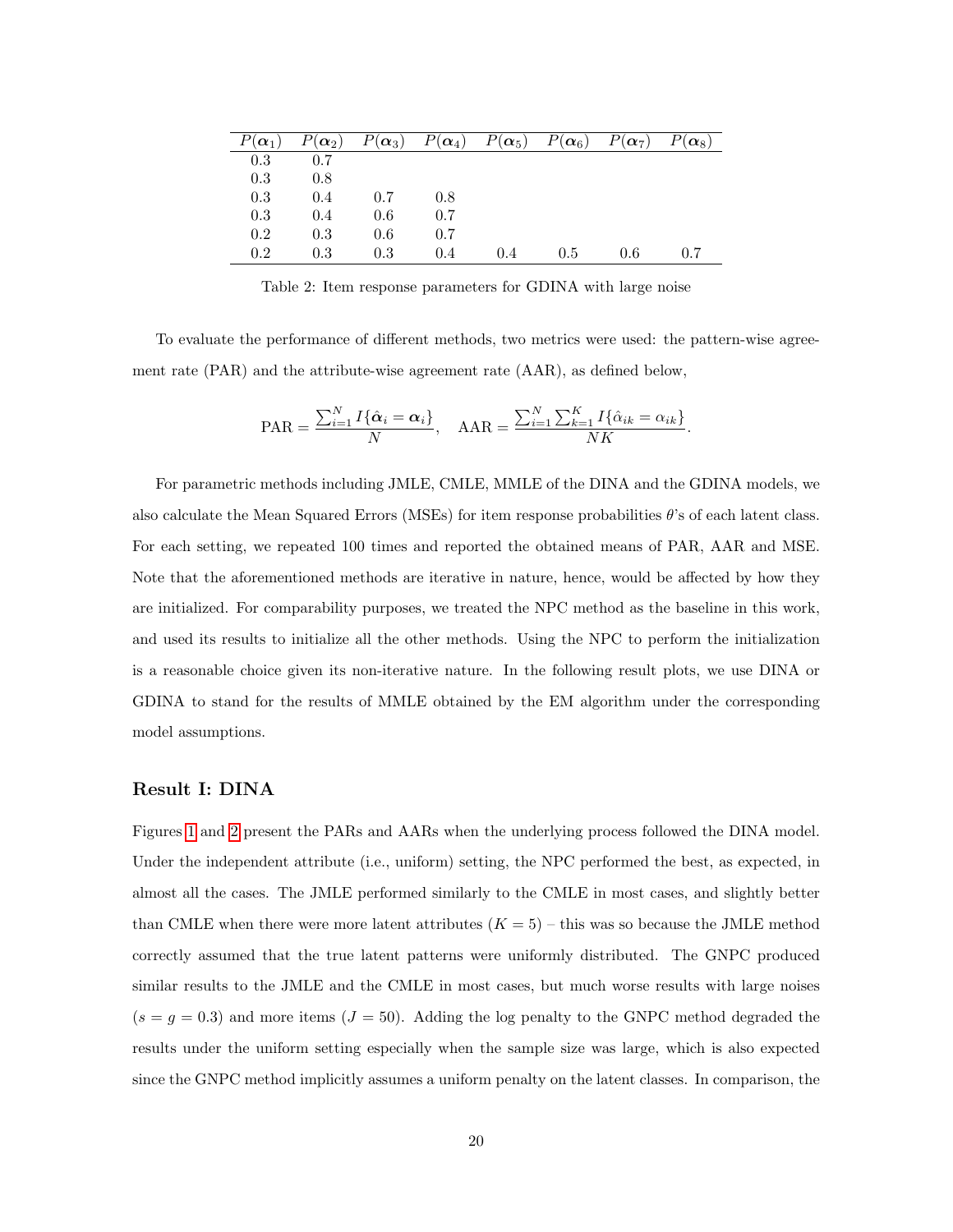MMLE of the DINA and GDINA models did not perform as well as the others. This was particularly true when the noise was large and sample size was small.

Under the dependent attribute (i.e., multivariate normal) settings, although the NPC still performed the best in almost all the cases with moderate correlation  $(r = 0.4)$ , it performed poorly with larger correlation ( $r = 0.8$ ) and sample size ( $N = 200$  or 500) as a consequence of more unequal latent patterns proportions. The MMLE of the DINA provided the best results when the sample size was larger ( $N = 200/500$ ) and the correlation was large ( $r = 0.8$ ), but did not perform well with smaller sample sizes. The GNPC and JMLE performed similarly when the noise was small, but the GNPC was much worse than the JMLE when the noise was large. Adding the log penalty on the proportions improved the performance of the GNPC method under the correlated settings, though still not as good as the CMLE method. In contrast, the CMLE performed uniformly well in almost all cases, and its advantages became more apparent when there were more latent attributes, and the correlation and the noise were large. Specifically, the CMLE performed similarly to the NPC when the sample sizes were small, and the MMLE of the DINA when the sample sizes were large. In almost all of the conditions, the MMLE of the GDINA did not perform as well as the other methods, which was not unexpected as the DINA was the true model.

Mean Squared Errors (MSEs) for the item response probabilities  $\theta$ 's using parametric methods including JMLE, CMLE and MMLE for the DINA and GDINA models are plotted in Figure [3.](#page-25-0) From the results, we can see that across different settings the MMLE for the DINA model gave the best item response probability estimates, while the MMLE for the GDINA model performed the worst. The JMLE and CMLE methods provided similar results. It is actually not surprising that the MMLE for the DINA performed the best for item response probability estimation since it correctly assumed a two-level DINA model and directly estimated the corresponding guessing and slipping parameters, while other methods did not have such prior knowledge about the underlying model.

#### Result II: GDINA

Figures [4](#page-26-0) and [5](#page-27-0) show the PARs and the AARs when the data conformed to the GDINA model under different settings. Based on the results, when the latent attributes were independent, the GNPC performed generally the best across the settings, whereas the JMLE ,the CMLE and the MMLE of the GDINA model improved with increasing sample size. As in the DINA cases, the log penalty on the proportions degraded the performance of the GNPC method under the independent setting. The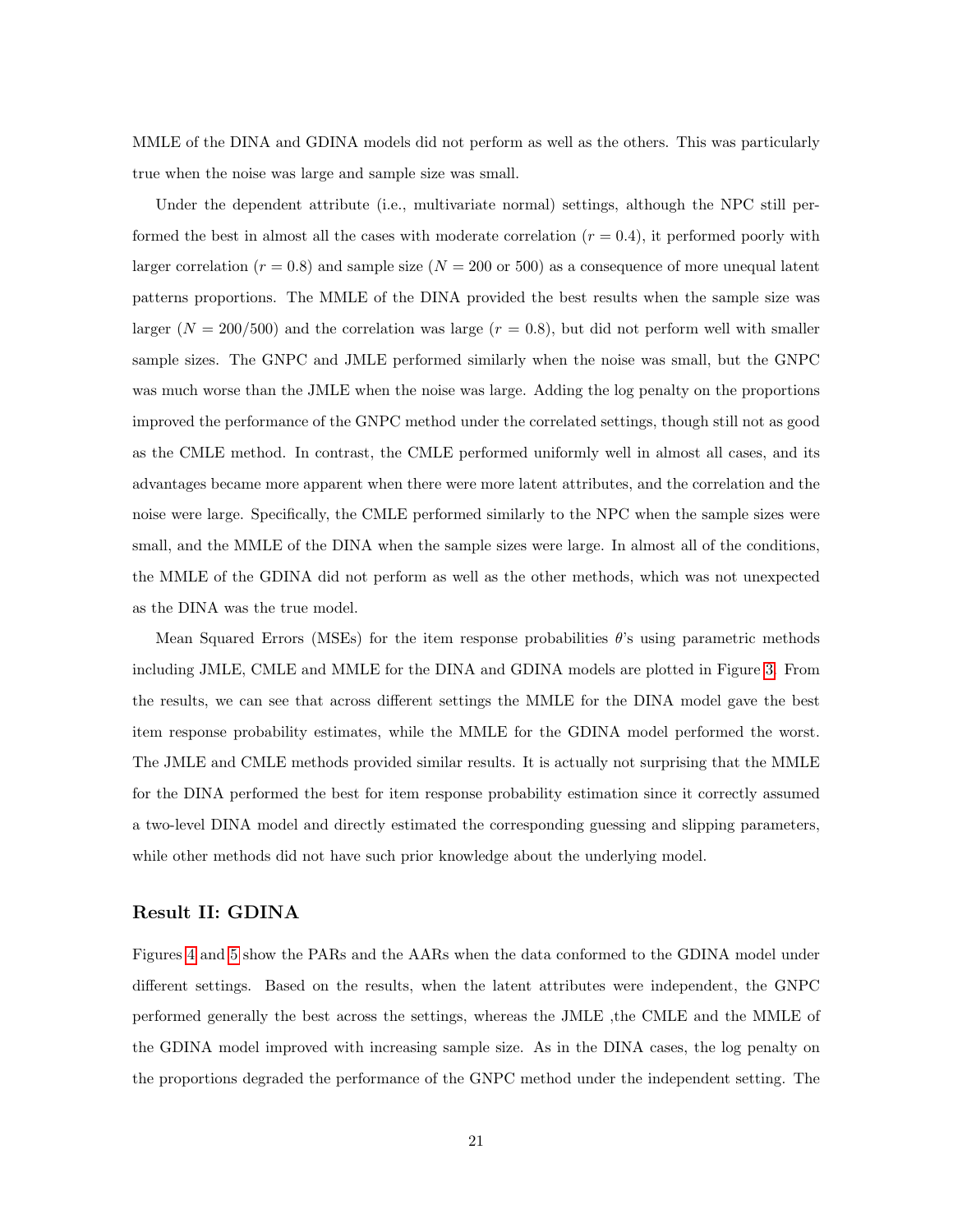JMLE provided comparable or slightly better results than the CMLE, particularly when K was larger. As mentioned earlier, this is because the JMLE correctly assumed a uniform prior distribution for the latent attributes, whereas the CMLE, although made no assumptions, needed to estimate additional parameters.

Under the correlated latent attributes settings, adding the log penalties on the proportions to the GNPC method greatly improved the performance especially when the noise was large or correlation was high. GNPC+log penalty tended to provide the best results with small sample sizes, and the CMLE and the MMLE of the GDINA gave the best results with larger samples. Moreover, with larger noises, the CMLE method provided better results than the MMLE of the GDINA model particularly when there were more latent attributes. As the correlation became larger, with large sample sizes, the performance of the CMLE method became more similar to that of the MMLE of the GDINA, and better than the JMLE method, due to the proportions of latent attribute patterns no longer being equal. Based on the above analysis, one can note that the CMLE method was more robust to large noise.

The MSEs for the parametric methods including JMLE, CMLE and MMLE for the GDINA model under the GDINA settings are given in Figure [6.](#page-28-0) These three methods gave similar results in most cases, while JMLE and CMLE performed better than the MMLE of the GDINA settings especially when the number of attributes was large or noises were large.

#### Summary and Recommendations

Based on the above simulation results, we can see that there is no dominating method that performed uniformly better than other methods across all the simulation settings. Hence, the choice of the method should be based on the specific setting and other information we have at hand. In the following, we provide recommendations in practice under different circumstances.

If we can safely assumed that the true underlying model is the DINA model, then the NPC method would give good results if the latent attributes are independent. When the latent attributes are moderately correlated, either the NPC or the CMLE method is recommended. When the correlations are high among the latent attributes, the NPC and the CMLE would perform well with small sample sizes, whereas the CMLE and the MMLE of the DINA model would give better results with sufficiently large data sizes.

In situations where the true model is the GDINA model, the GNPC method will perform generally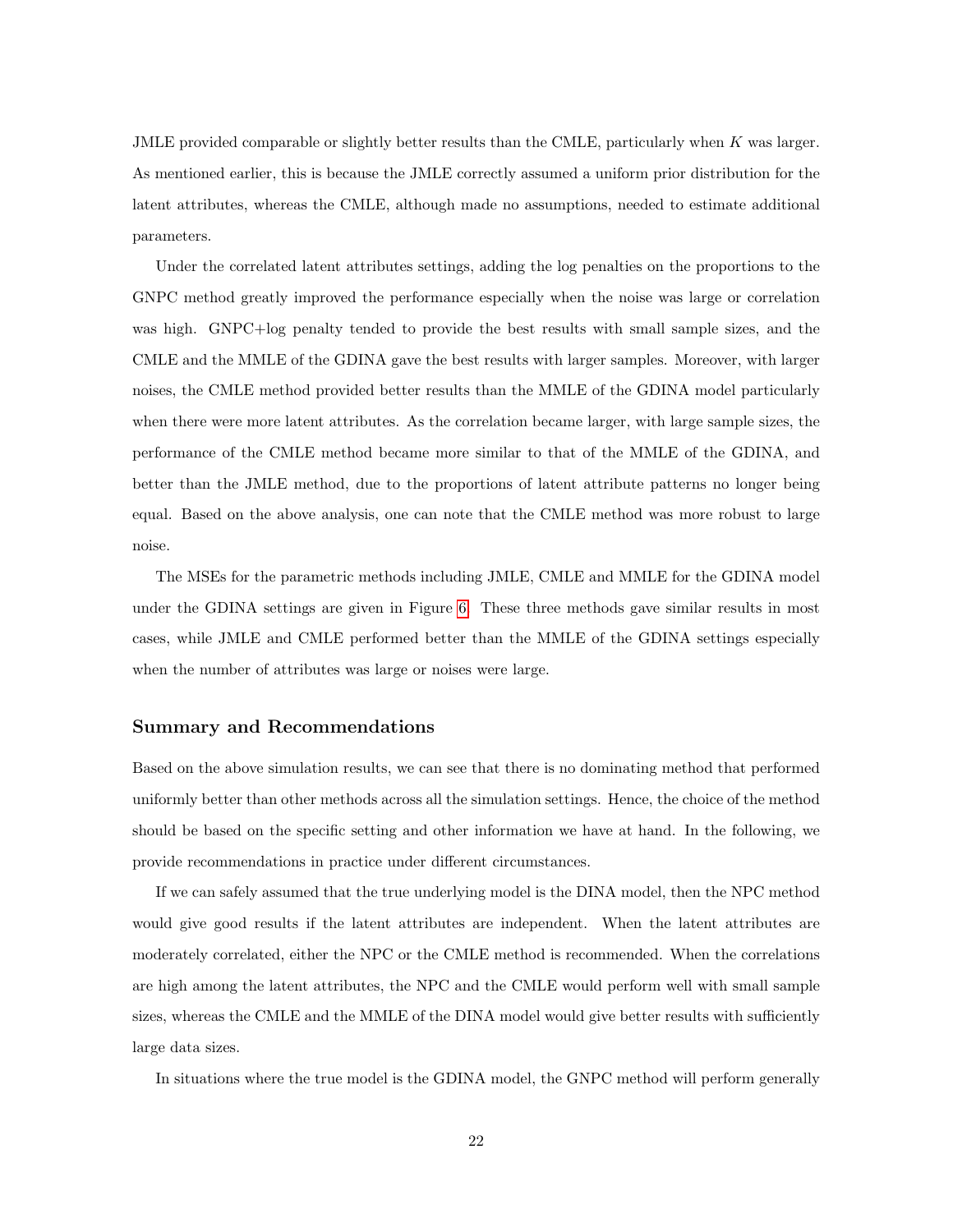well if the latent attributes are independent. When the latent attributes are correlated and the sample size is small, the GNPC augmented by the log penalties on the proportion parameters is preferred. However, when the sample is sufficiently large, the CMLE method is more robust. The CMLE method also performs well with small sample sizes when the noise is large.

Finally, if the true data-generating models are unknown, the CMLE method is recommended when the latent attributes are correlated. If the latent attributes are independent, the GNPC method is preferred. Moreover, when the sample size is large enough, the MMLE method for the GDINA model is also recommended. If the noise is small, the GNPC method will also perform well when the sample size is small, and augmenting the GNPC method with the log penalties on the proportion parameters will improve its performance under the correlated setting.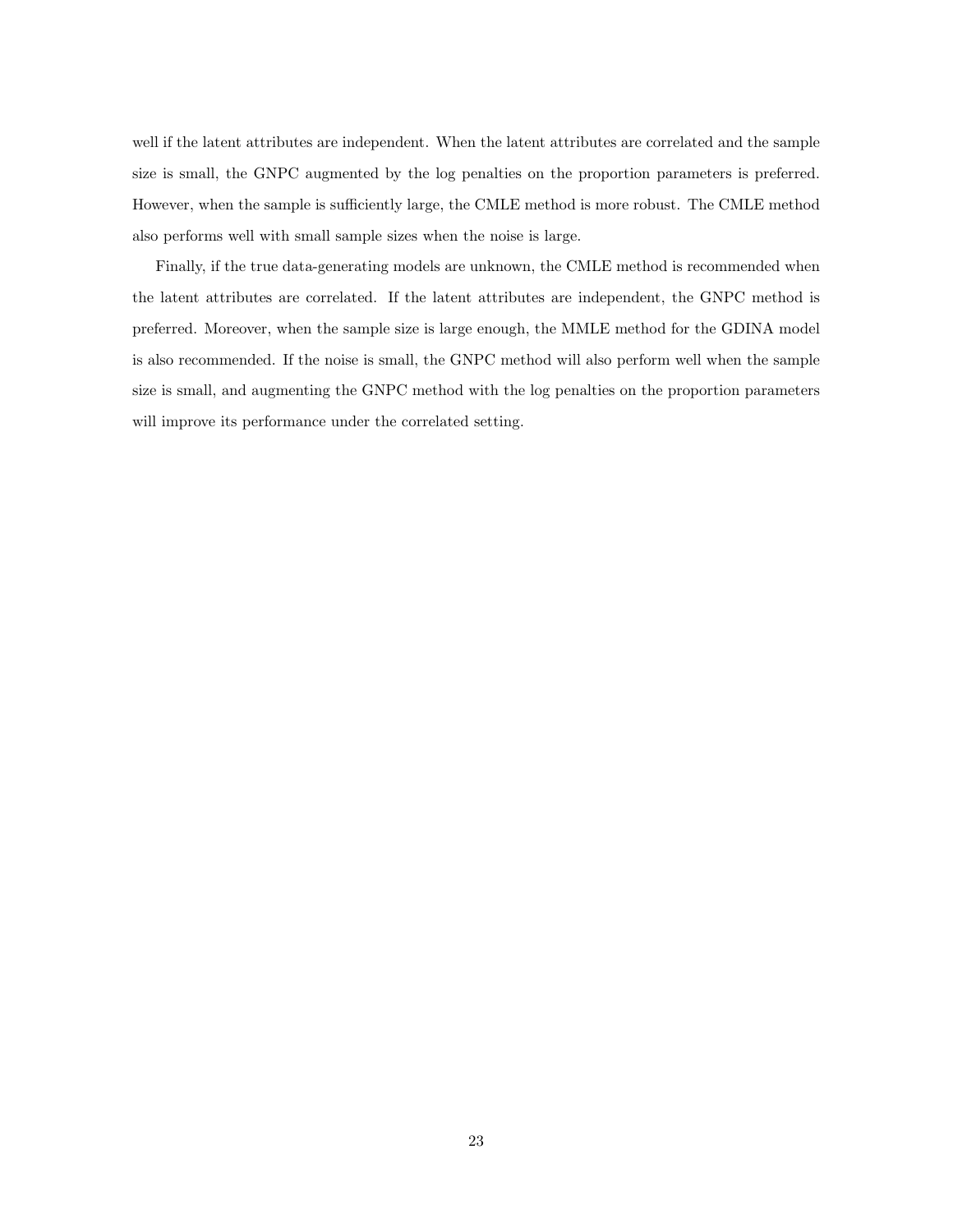<span id="page-23-0"></span>

Figure 1: PARs when the data conformed to the DINA model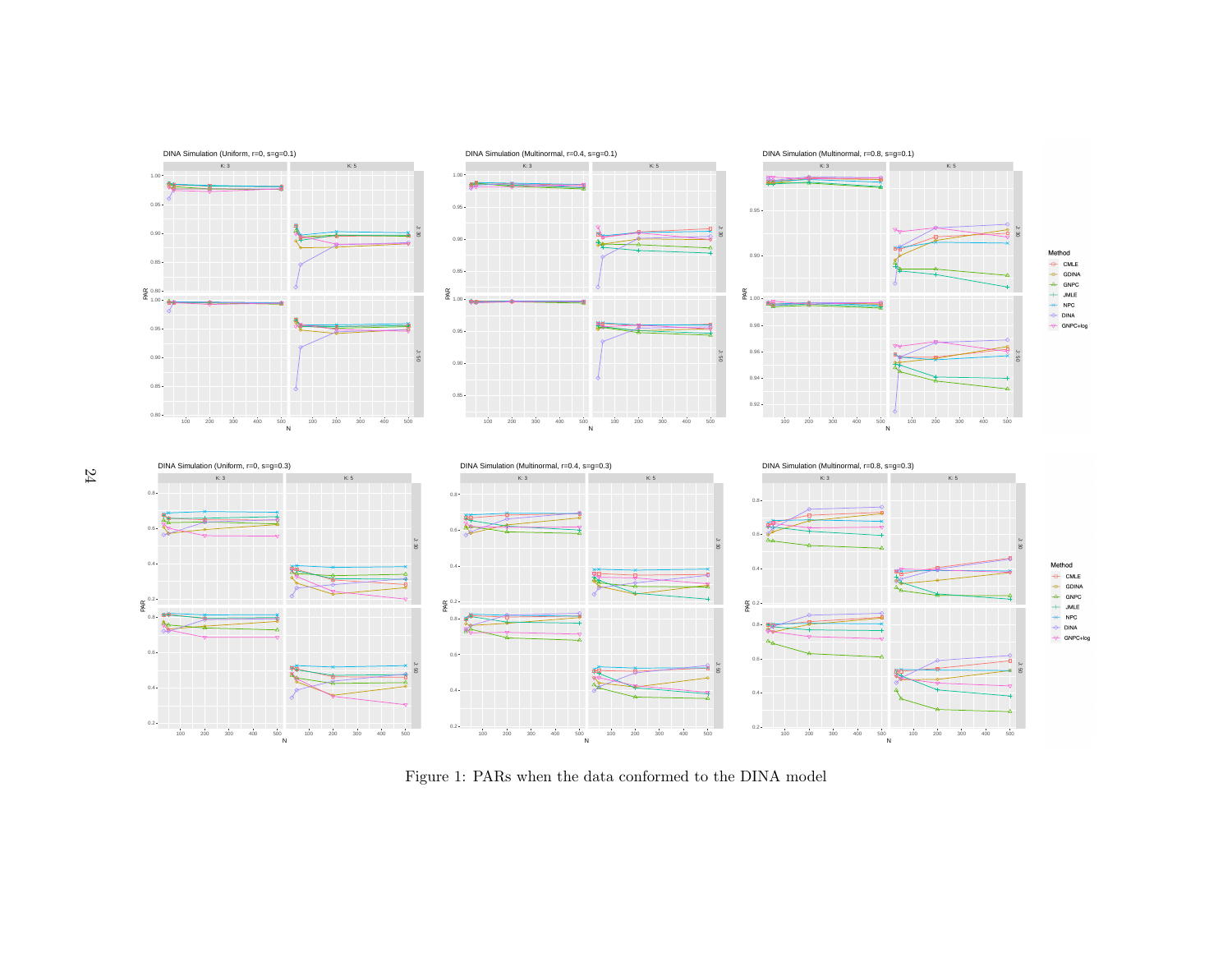<span id="page-24-0"></span>

Figure 2: AARs when the data conformed to the DINA model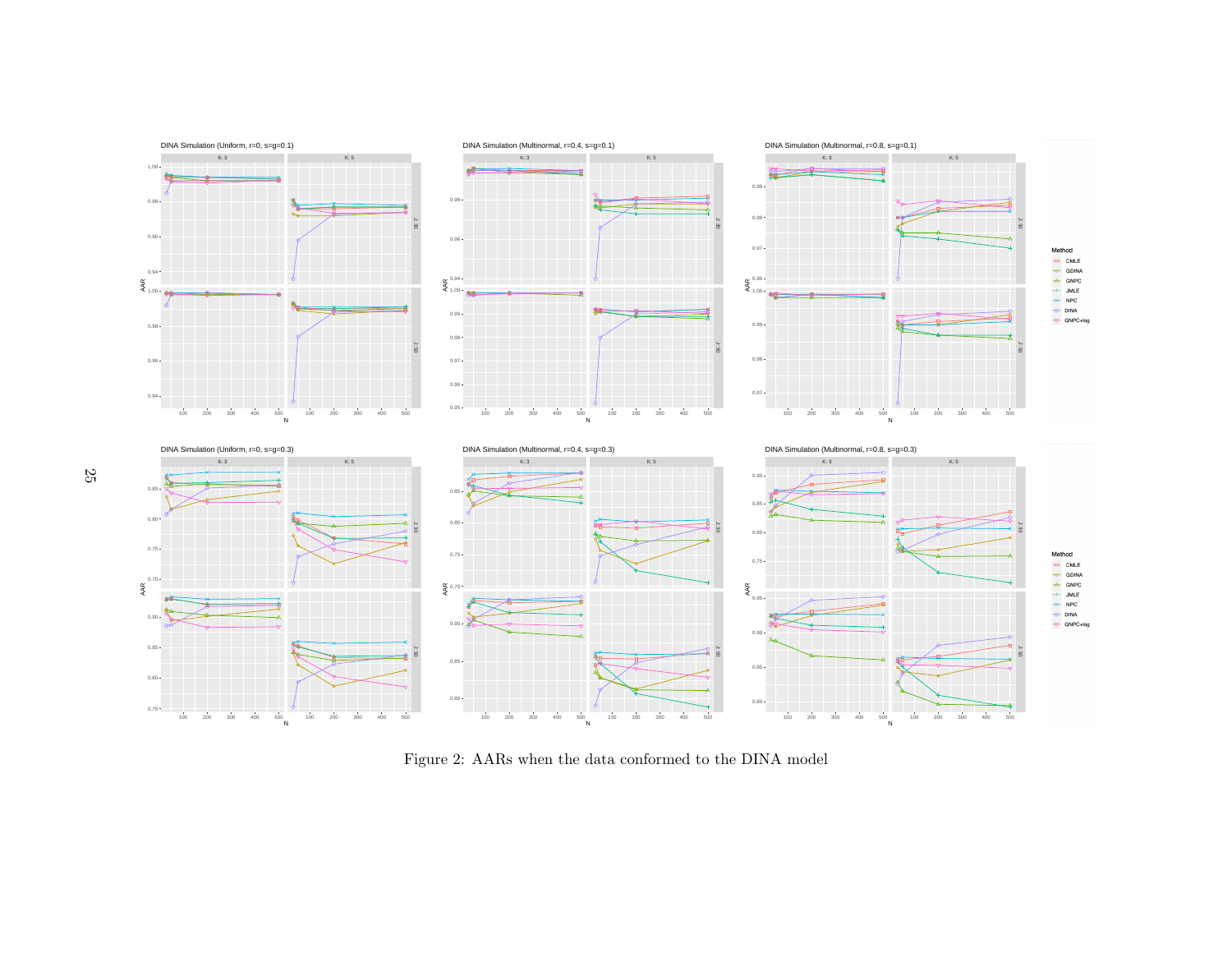<span id="page-25-0"></span>

Figure 3: MSE when the data conformed to the DINA model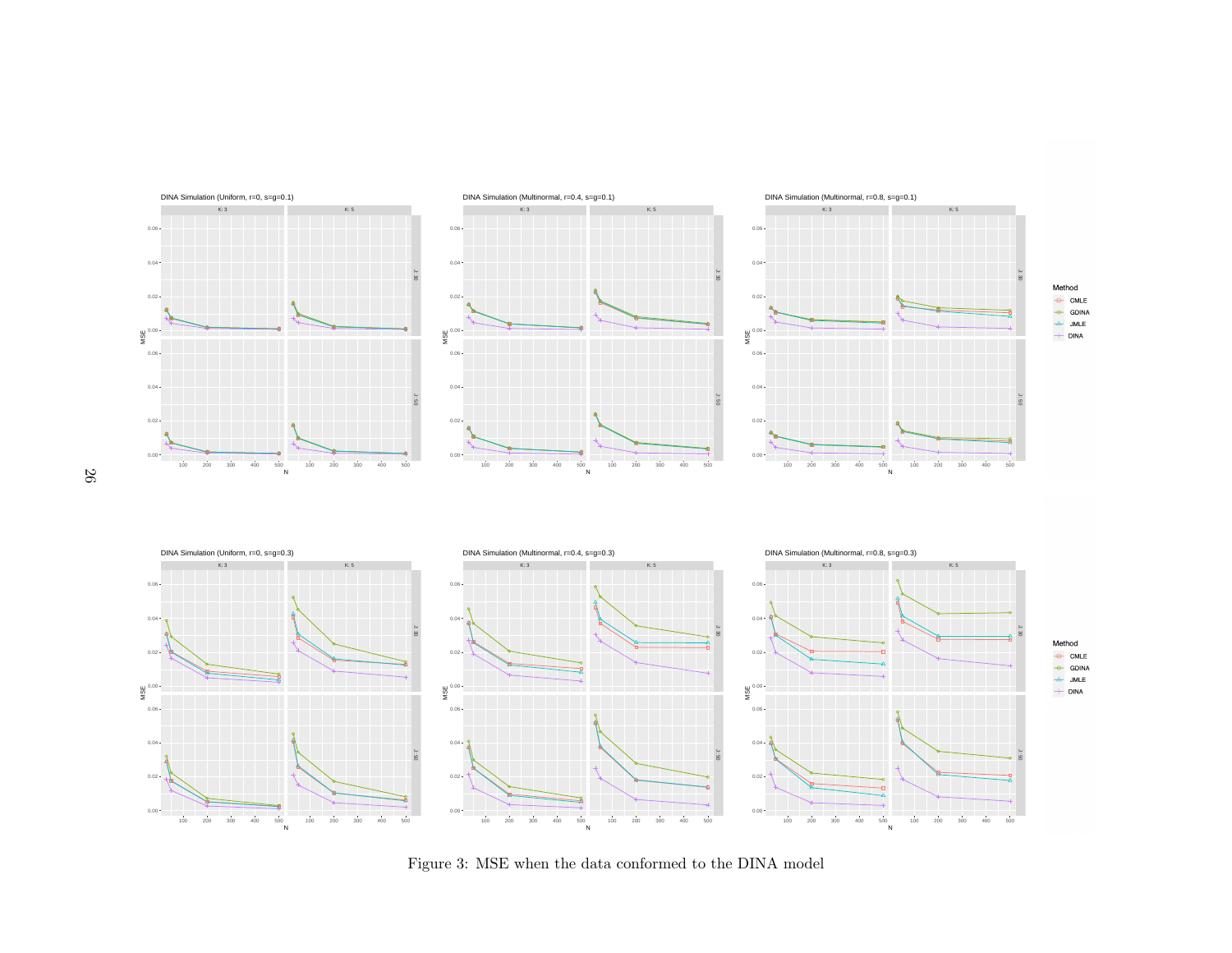<span id="page-26-0"></span>

Figure 4: PARs when the data conformed to the GDINA model

27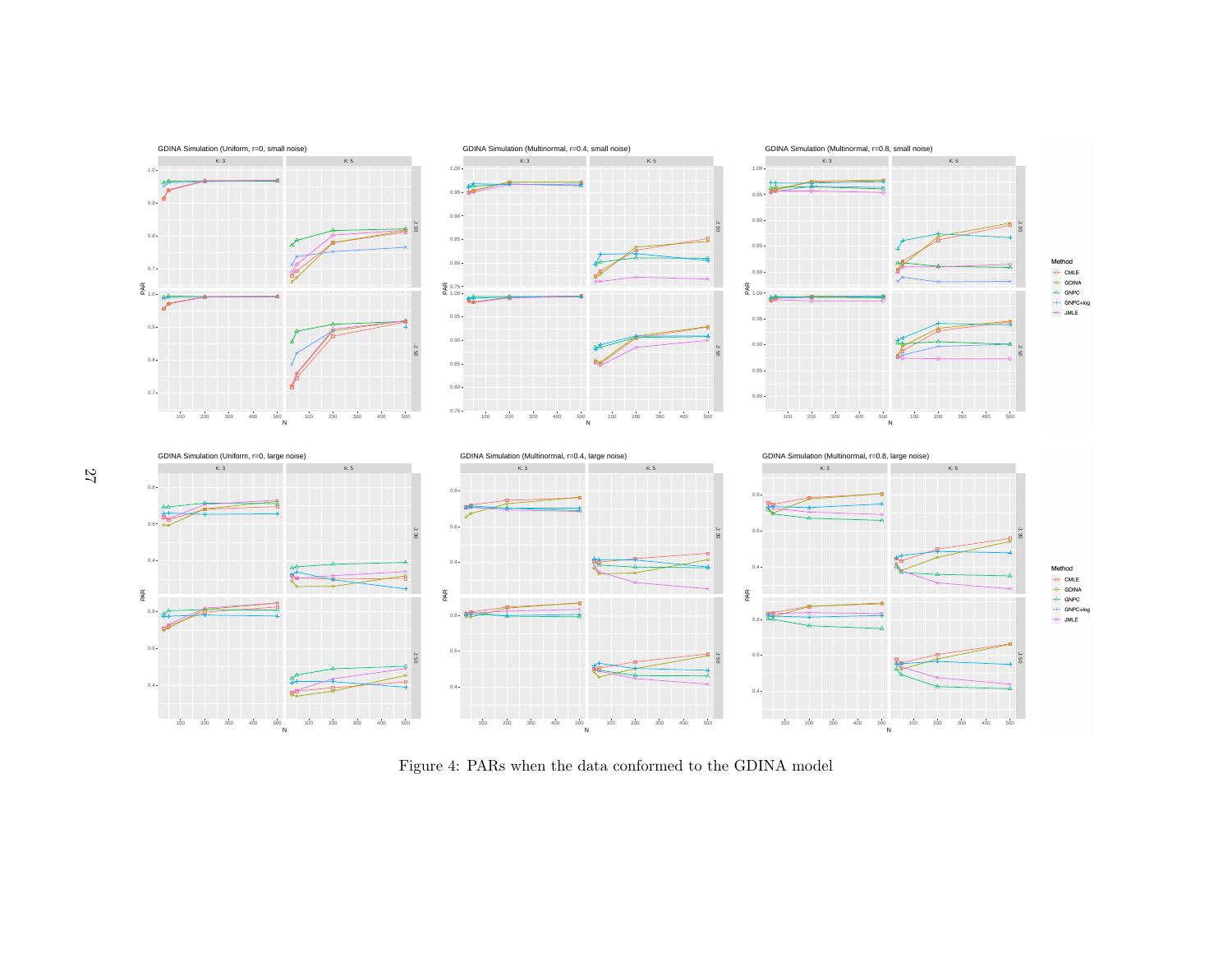<span id="page-27-0"></span>

Figure 5: AARs when the data conformed to the GDINA model

28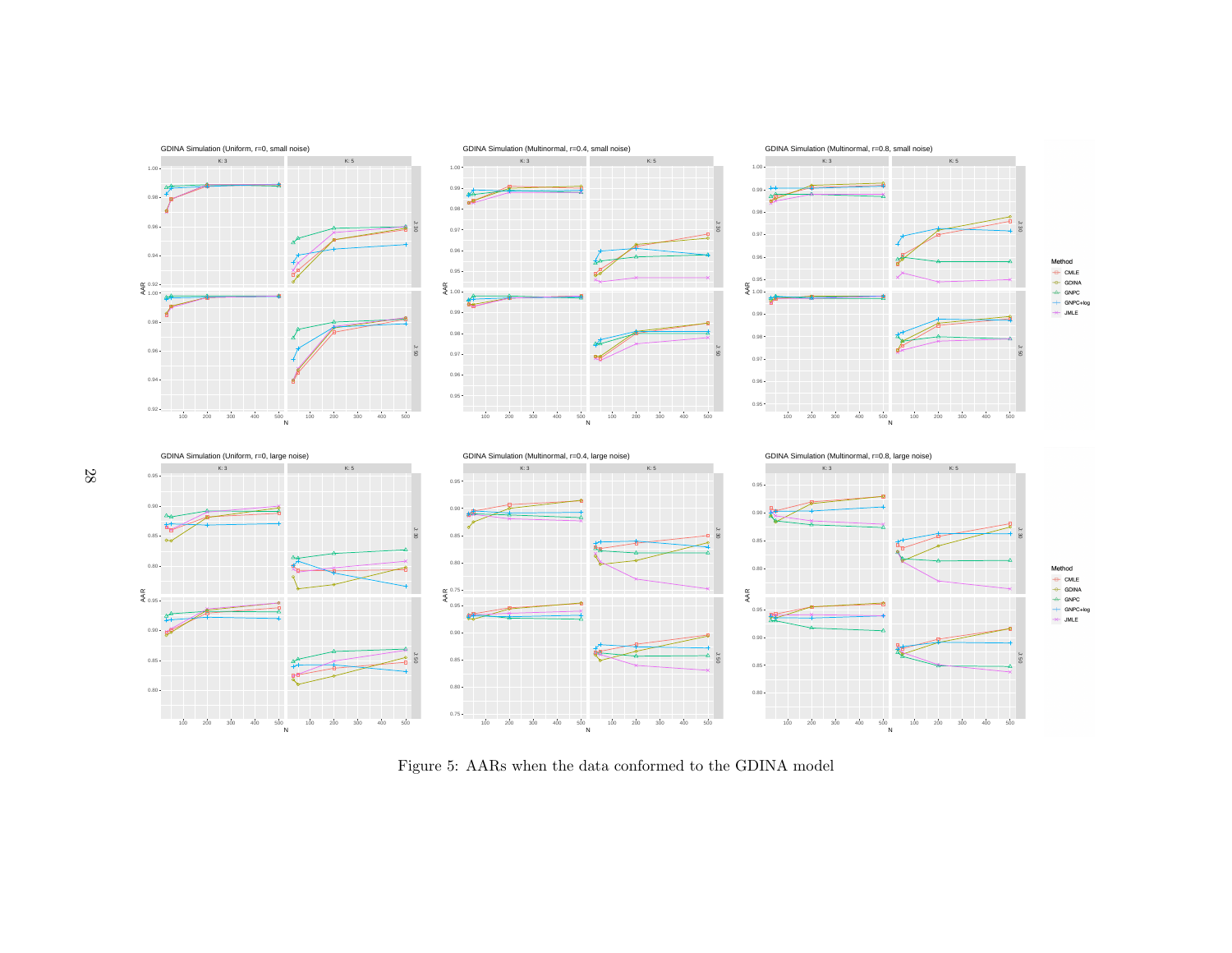<span id="page-28-0"></span>

Figure 6: MSEs when the data conformed to the GDINA model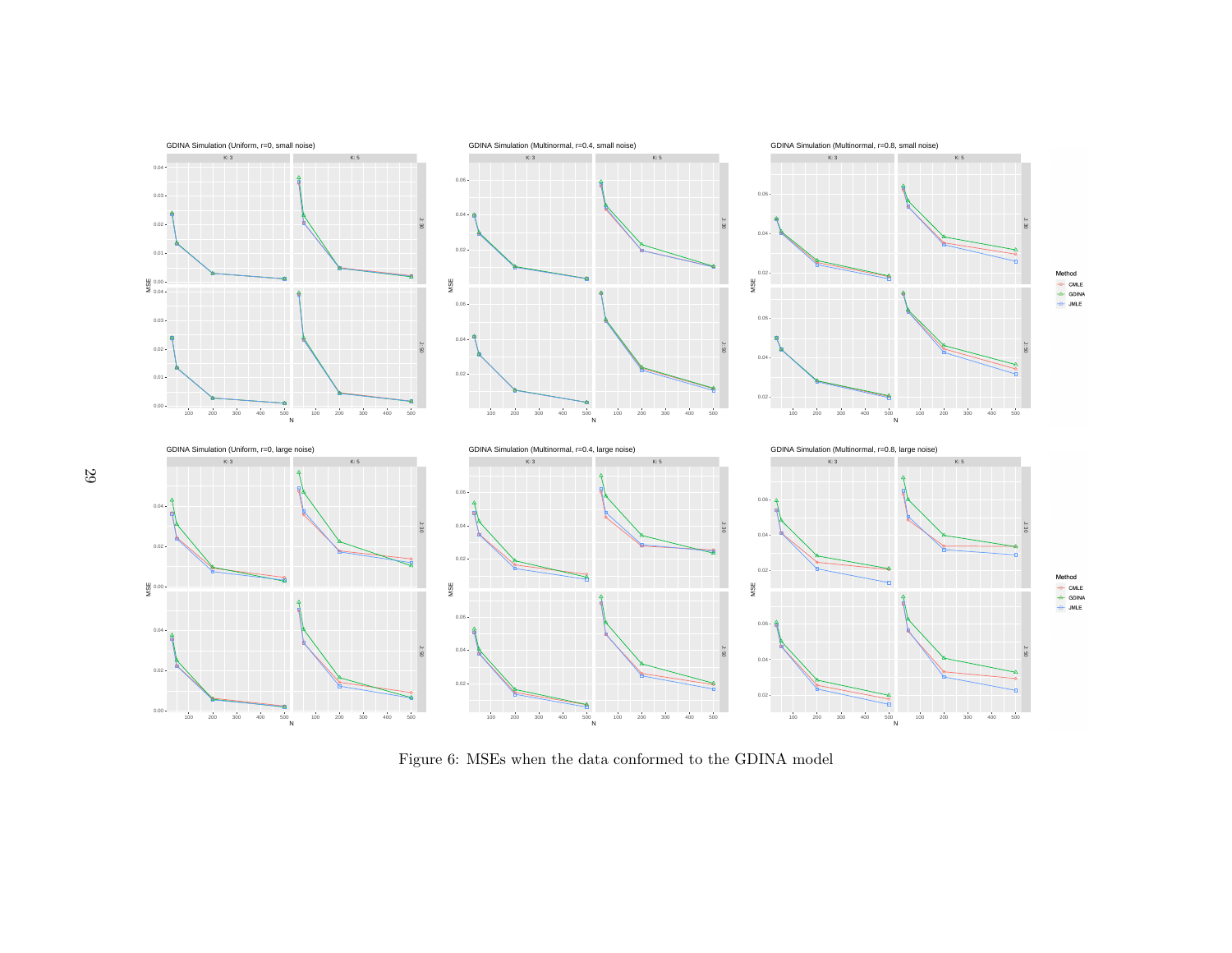## 6 Discussion

In this paper, a unified estimation framework is proposed to bridge the parametric and nonparametric methods of cognitive diagnosis, and corresponding computational algorithms are developed. Specifically, by choosing different loss functions and potentially imposing additional constraints on the centroids of the proficiency classes, the proposed framework essentially provides estimations for both parametric cognitive diagnosis models and nonparametric methods for classifying subjects to proficiency classes. Moreover, we also provide theoretical analysis and establish consistency theories of the proposed framework. The simulation studies under various settings demonstrate the advantages and disadvantages of different methods.

In our proposed framework [\(9\)](#page-10-0), we decompose the loss function into two additive parts. In addition to the losses between the responses and class centroids, we also put a regularization term on the class proportions. The regularization term can also play a role in selecting significant latent classes in the population. For instance, similar to the CML in Examples [6](#page-9-0) and [7,](#page-9-1) a log-type penalty  $h(\pi_{\alpha}) =$  $-\lambda \log(\pi_{\alpha})$ , where  $\lambda > 0$  is a tuning parameter and  $\pi_{\alpha}$  is the proportion parameter for the latent pattern  $\alpha$ , can be used. Such a log-type penalty penalizes smaller proportions more heavily, and as recently shown in [Gu and Xu](#page-31-10) [\(2019\)](#page-31-10), can effectively select significant latent classes in the population. Alternatively, to perform such latent class selection, the use of Lasso or elastic-net type penalty can be explored in the future.

Another interesting problem is the uncertainty quantification of the latent pattern classification. Since in the proposed framework we directly assign the latent patterns by minimizing a loss function, the subjects' latent patterns are treated as fixed effects instead of random variables. Based on the clustering literature, it is theoretically challenging to quantify the uncertainty of clustering accuracy. One practical approach is to use bootstrap, where we resample the data multiple times and use the bootstrapped samples to quantify the estimation and classification uncertainty. It is also possible to further model latent pattern probabilities and use large deviation theory to approximate the misclassification errors. For instance, [Liu et al.](#page-32-8) [\(2015\)](#page-32-8) studied the asymptotic misclassification error rate for CDMs under the assumption that the item parameters are pre-calibrated. However, in the proposed framework, the item parameters and the latent patterns are unknown and jointly estimated, and we focus on a more complicated double asymptotic regime, where the sample size N and the number of items J both go to infinity, making uncertainty quantification even more challenging. This interesting problem will be explored further in the future.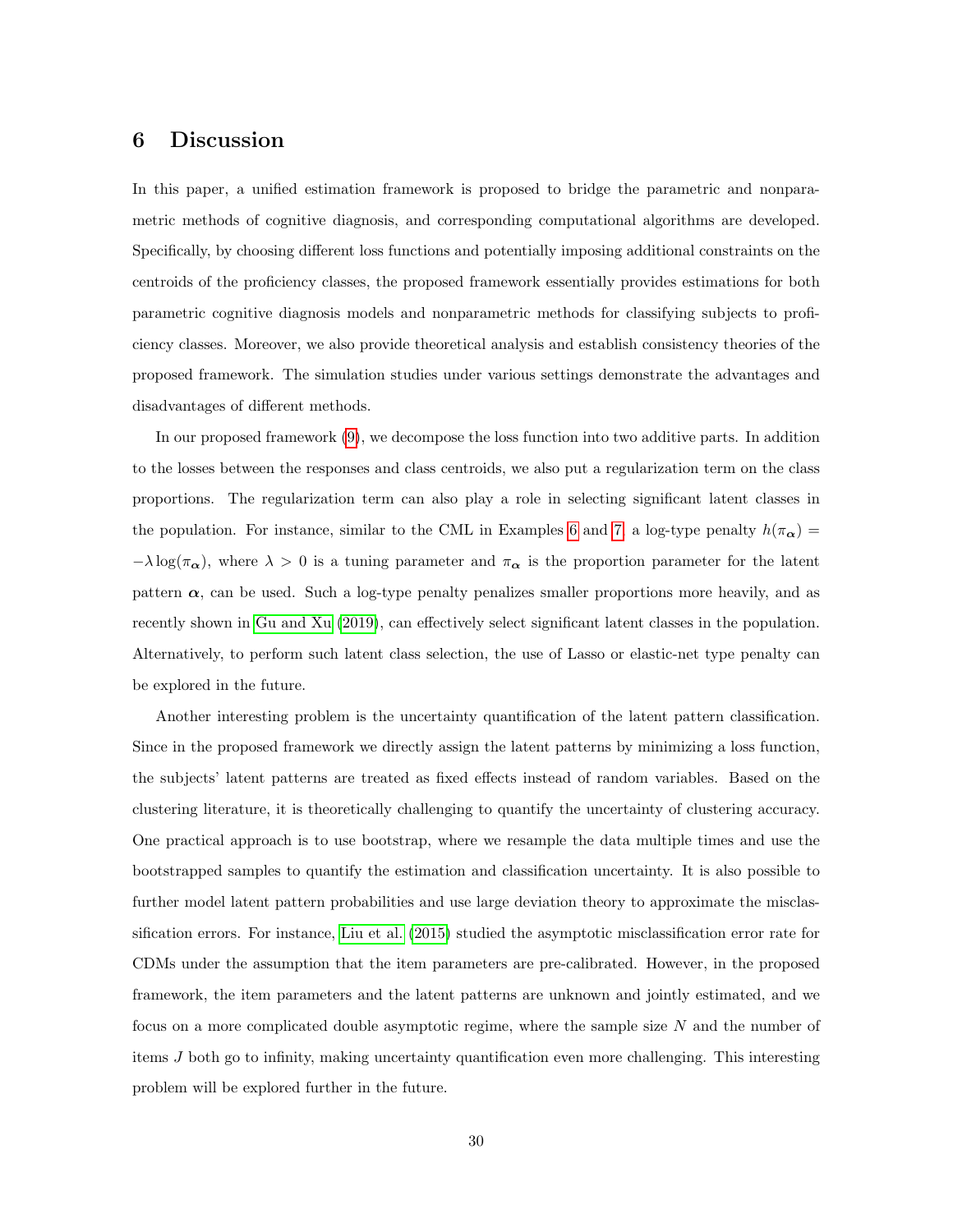One constraint of all the methods discussed in this paper pertain to the assumption that the Qmatrix is known and accurately specified. In practice, the Q-matrix may not be given or subjectively specified by domain experts, with possible misspecifications. There are some existing methods for estimating the Q-matrix in the literature [\(Chen, Culpepper, Chen, and Douglas, 2018;](#page-30-5) [Chen, Liu, Xu,](#page-30-6) [and Ying, 2015;](#page-30-6) [Chung and Johnson, 2018;](#page-31-11) [Culpepper, 2019;](#page-31-12) [Liu, Xu, and Ying, 2012;](#page-32-9) [Xu and Shang,](#page-33-1) [2018\)](#page-33-1). Developing computational methods and theories for estimating CDMs with unknown Q-matrix under our proposed general framework is a natural next step that is left for future work. Another possible extension is to consider hierarchical structures among the latent attributes [\(Leighton, Gierl,](#page-32-10) [and Hunka, 2004;](#page-32-10) [Templin and Bradshaw, 2014;](#page-32-11) [Ma and Xu, 2021\)](#page-32-12), which may exclude some latent patterns in the subjects' population. Our proposed framework and computational algorithms should be easily adapted if the latent hierarchical structure is given. Our theoretical analysis will also be readily carried over to the hierarchical setting.

## References

- <span id="page-30-3"></span>Celeux, G. and G. Govaert (1992). A classification EM algorithm for clustering and two stochastic versions. Computational Statistics & Data Analysis  $1/4$  (3), 315–332.
- <span id="page-30-5"></span>Chen, Y., S. A. Culpepper, Y. Chen, and J. Douglas (2018). Bayesian estimation of the DINA Q matrix. *Psychometrika*  $83(1)$ , 89–108.
- <span id="page-30-6"></span>Chen, Y., J. Liu, G. Xu, and Z. Ying (2015). Statistical analysis of Q-matrix based diagnostic classification models. Journal of the American Statistical Association 110 (510), 850–866.
- <span id="page-30-0"></span>Chiu, C.-Y. and J. Douglas (2013). A nonparametric approach to cognitive diagnosis by proximity to ideal response patterns. Journal of Classification  $30(2)$ ,  $225-250$ .
- <span id="page-30-4"></span>Chiu, C.-Y., J. A. Douglas, and X. Li (2009). Cluster analysis for cognitive diagnosis: theory and applications. Psychometrika 74, 633–665.
- <span id="page-30-1"></span>Chiu, C.-Y. and H.-F. Köhn (2019a). Consistency theory for the general nonparametric classification method. Psychometrika  $84(3)$ , 830–845.
- <span id="page-30-2"></span>Chiu, C.-Y. and H.-F. Köhn (2019b). Nonparametric methods in cognitively diagnostic assessment. Handbook of Diagnostic Classification Models, 107–132.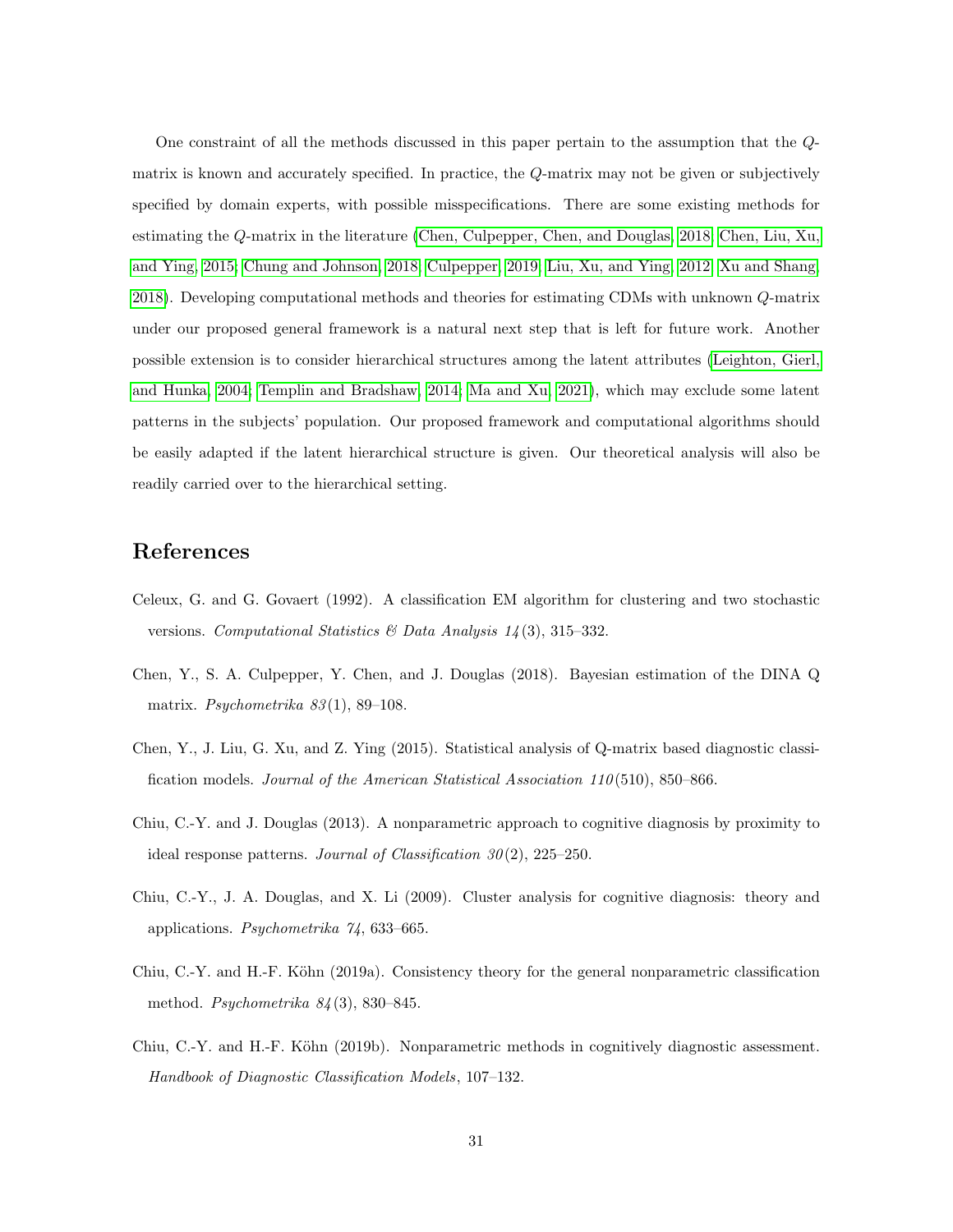- <span id="page-31-3"></span>Chiu, C.-Y., H.-F. Köhn, Y. Zheng, and R. Henson (2016). Joint maximum likelihood estimation for diagnostic classification models. Psychometrika 81 (4), 1069–1092.
- <span id="page-31-5"></span>Chiu, C.-Y., Y. Sun, and Y. Bian (2018). Cognitive diagnosis for small educational programs: The general nonparametric classification method. Psychometrika 83 (2), 355–375.
- <span id="page-31-11"></span>Chung, M. and M. S. Johnson (2018). An MCMC algorithm for estimating the Q-matrix in a Bayesian framework. arXiv preprint arXiv:1802.02286 .
- <span id="page-31-12"></span>Culpepper, S. (2019, 6). Estimating the cognitive diagnosis Q matrix with expert knowledge: Application to the fraction-subtraction dataset. Psychometrika  $84(2)$ , 333–357.
- <span id="page-31-4"></span>de la Torre, J. (2009). DINA model and parameter estimation: A didactic. Journal of educational and behavioral statistics  $34(1)$ , 115-130.
- <span id="page-31-0"></span>de la Torre, J. (2011). The generalized DINA model framework. Psychometrika  $76(2)$ , 179–199.
- <span id="page-31-1"></span>de la Torre, J., L. A. van der Ark, and G. Rossi (2018). Analysis of clinical data from a cognitive diagnosis modeling framework. Measurement and Evaluation in Counseling and Development 51 (4), 281–296.
- <span id="page-31-8"></span>DiBello, L., L. Roussos, and W. Stout (2007). Review of cognitively diagnostic assessment and a summary of psychometric models. CR Rao, & S. Sinharay (eds.), handbook of statistics, vol. 26: Psychometrics (pp. 970–1030).
- <span id="page-31-6"></span>George, A. C. and A. Robitzsch (2015). Cognitive diagnosis models in R: A didactic. The Quantitative Methods for Psychology 11 (3), 189–205.
- <span id="page-31-10"></span>Gu, Y. and G. Xu (2019). Learning attribute patterns in high-dimensional structured latent attribute models. Journal of Machine Learning Research 20 (2019).
- <span id="page-31-9"></span>Gu, Y. and G. Xu (2020). Partial identifiability of restricted latent class models. The Annals of Statistics 48 (4), 2082–2107.
- <span id="page-31-7"></span>Haertel, E. H. (1989). Using restricted latent class models to map the skill structure of achievement items. Journal of Educational Measurement 26 (4), 301–321.
- <span id="page-31-2"></span>Hartz, S. M. (2002). A Bayesian framework for the unified model for assessing cognitive abilities: Blending theory with practicality. Ph. D. thesis, ProQuest Information & Learning.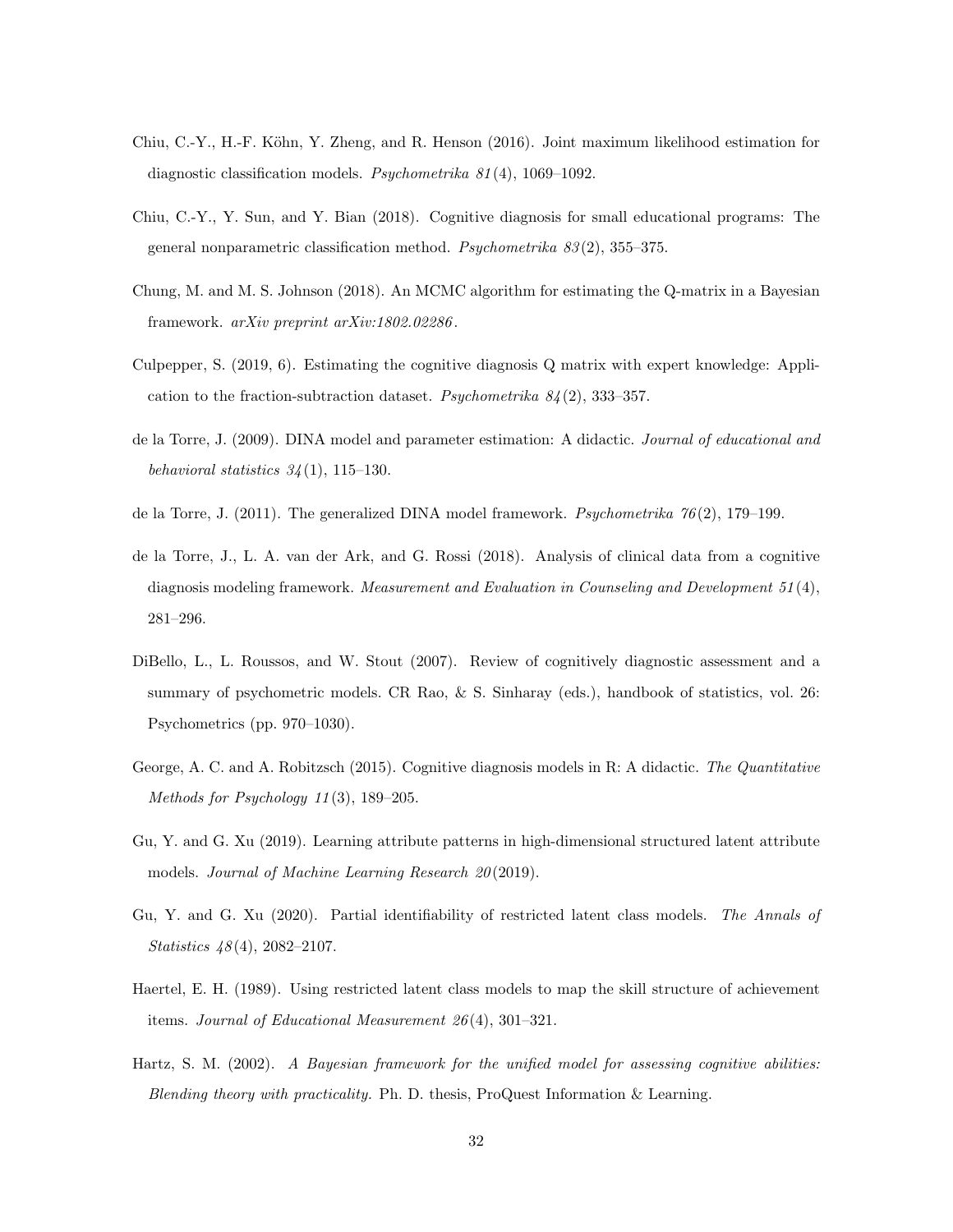- <span id="page-32-3"></span>Henson, R. A., J. L. Templin, and J. T. Willse (2009). Defining a family of cognitive diagnosis models using log-linear models with latent variables. Psychometrika  $74(2)$ , 191.
- <span id="page-32-0"></span>Junker, B. W. and K. Sijtsma (2001). Cognitive assessment models with few assumptions, and connections with nonparametric item response theory. Applied Psychological Measurement 25(3), 258–272.
- <span id="page-32-10"></span>Leighton, J. P., M. J. Gierl, and S. M. Hunka (2004). The attribute hierarchy method for cognitive assessment: A variation on Tatsuoka's rule-space approach. Journal of Educational Measurement 41 (3), 205–237.
- <span id="page-32-9"></span>Liu, J., G. Xu, and Z. Ying (2012). Data-driven learning of Q-matrix. Applied Psychological Measurement 36(7), 548–564.
- <span id="page-32-8"></span>Liu, J., Z. Ying, and S. Zhang (2015). A rate function approach to computerized adaptive testing for cognitive diagnosis. Psychometrika  $80(2)$ , 468-490.
- <span id="page-32-12"></span>Ma, C. and G. Xu (2021). Hypothesis testing for hierarchical structures in cognitive diagnosis models. Journal of Data Science, 1–24, DOI 10.6339/21–JDS1024.
- <span id="page-32-7"></span>Popescu, P. G., S. S. Dragomir, E. I. Slusanschi, and O. N. Stănășilă (2016). Bounds for kullback-leibler divergence. Electronic Journal of Differential Equations 2016.
- <span id="page-32-5"></span>Tatsuoka, K. K. (1983). Rule space: An approach for dealing with misconceptions based on item response theory. Journal of Educational Measurement  $20(4)$ , 345-354.
- <span id="page-32-11"></span>Templin, J. and L. Bradshaw (2014). Hierarchical diagnostic classification models: A family of models for estimating and testing attribute hierarchies. *Psychometrika*  $79(2)$ , 317–339.
- <span id="page-32-1"></span>Templin, J. L. and R. A. Henson (2006). Measurement of psychological disorders using cognitive diagnosis models. Psychological Methods 11 (3), 287.
- <span id="page-32-6"></span>van der Vaart, A. W. (2000). Asymptotic statistics, Volume 3. Cambridge university press.
- <span id="page-32-2"></span>von Davier, M. (2005). A general diagnostic model applied to language testing data. ETS Research Report Series 2005 (2), i–35.
- <span id="page-32-4"></span>Wang, S. and J. Douglas (2015). Consistency of nonparametric classification in cognitive diagnosis. Psychometrika  $80(1)$ , 85-100.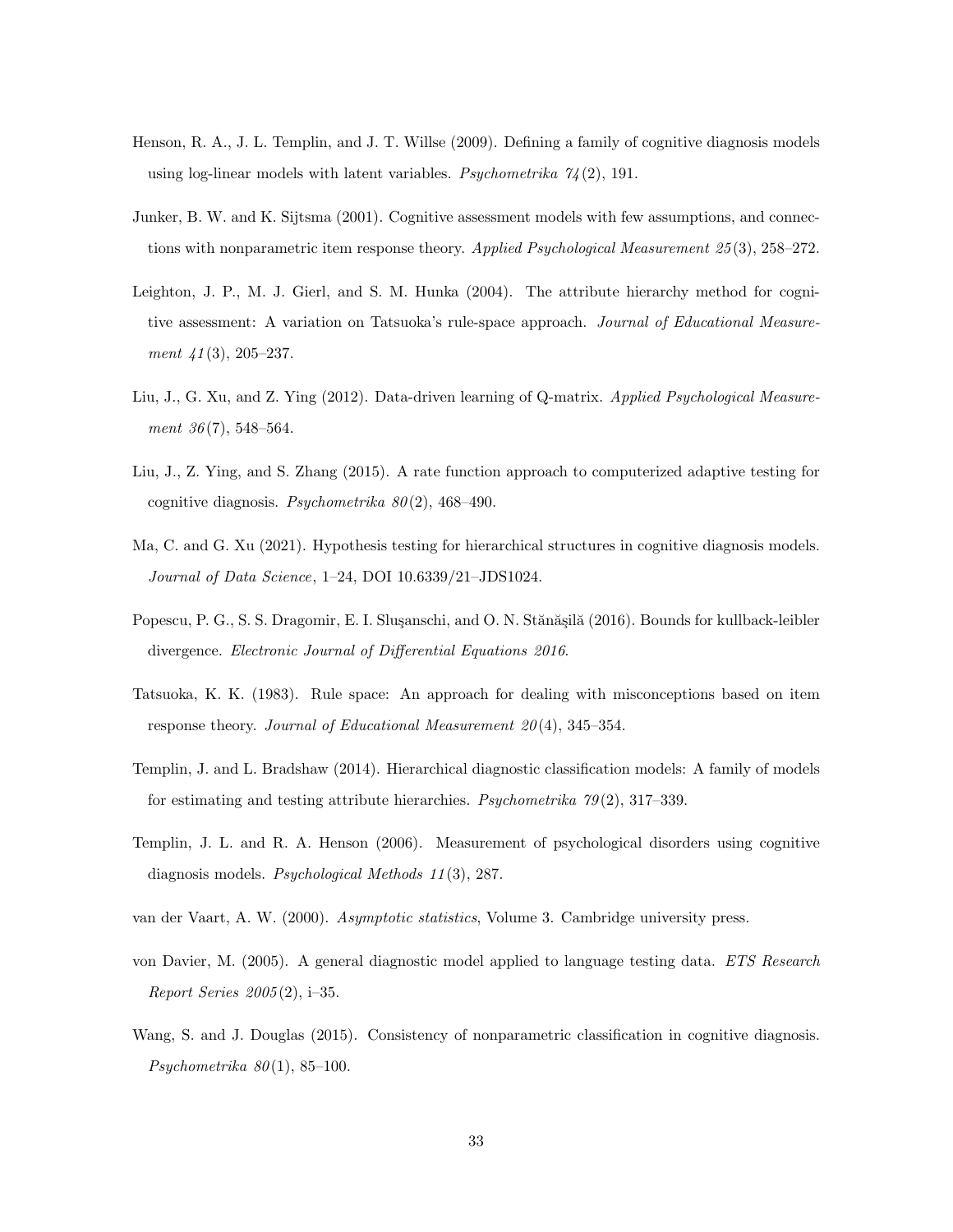- <span id="page-33-0"></span>Xu, G. (2017). Identifiability of restricted latent class models with binary responses. The Annals of Statistics  $\frac{45}{2}$ , 675–707.
- <span id="page-33-1"></span>Xu, G. and Z. Shang (2018). Identifying latent structures in restricted latent class models. Journal of the American Statistical Association 113 (523), 1284–1295.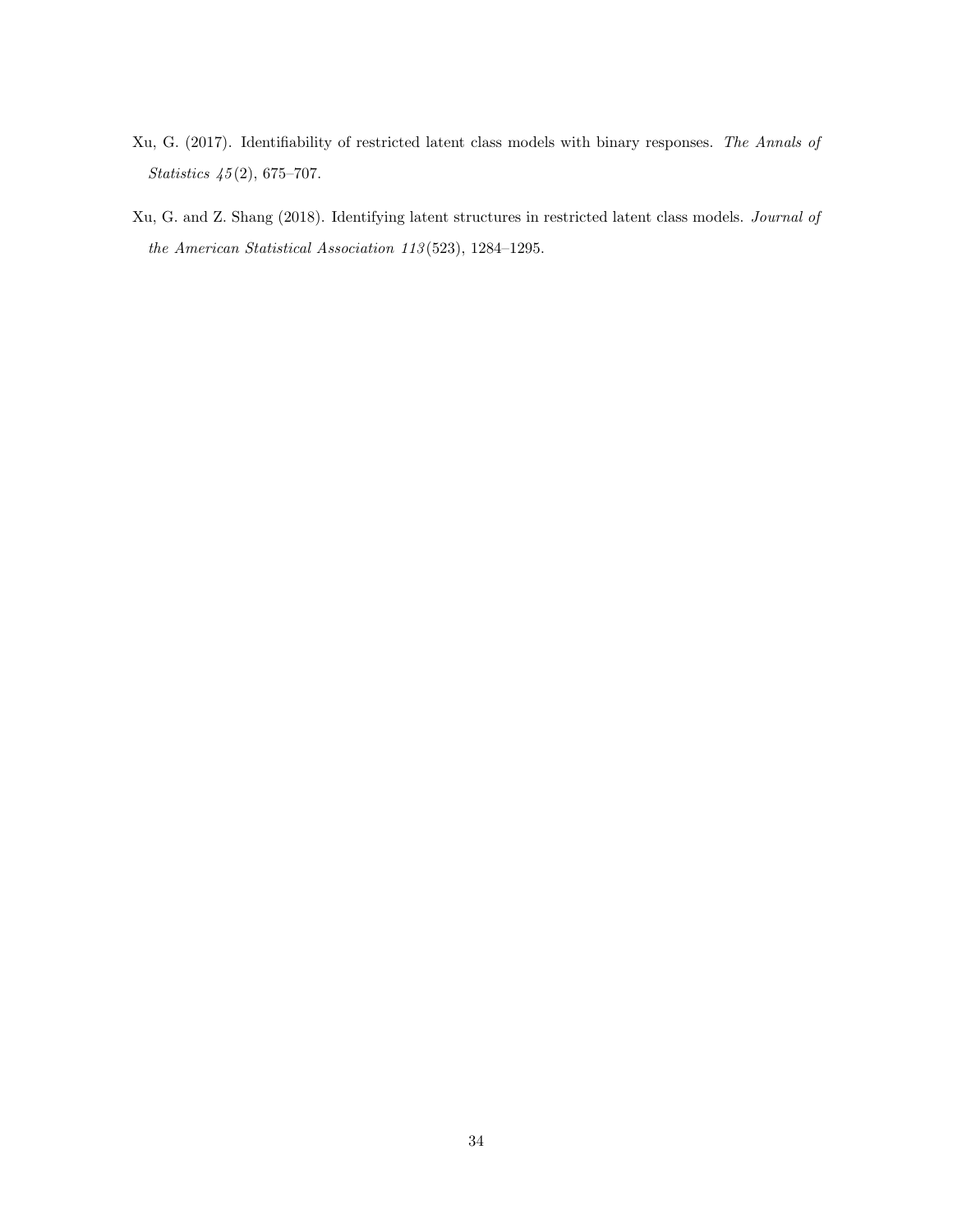#### SUPPLEMENTAL MATERIAL

# A Appendix

In the appendix, we provide detailed proofs of the Lemmas and Theorems in Section [4.](#page-12-0)

## <span id="page-34-0"></span>A.1 Proof of Theorem 1

Proof. Our proof uses similar arguments as in [Chiu et al.](#page-31-3) [\(2016\)](#page-31-3). First consider the case when the true membership  $A_c^0$  is known. Since  $\hat{\mu}_{j,\alpha} = \sum_{i \in C_{\alpha}} x_{ij}/|C_{\alpha}| := \bar{x}_{j,\alpha}$ , by Hoeffding's inequality (?), for any  $\epsilon > 0$ ,

$$
P(\|\hat{\boldsymbol{\mu}}_{\boldsymbol{\alpha}} - \boldsymbol{\theta}_{\boldsymbol{\alpha}}^0\|_{\infty} \geq \epsilon \mid \hat{\boldsymbol{A}}_c = \boldsymbol{A}_c^0) = P\Big(\max_j |\bar{x}_{j,\boldsymbol{\alpha}} - \theta_{j,\boldsymbol{\alpha}}^0| \geq \epsilon \mid \hat{\boldsymbol{A}}_c = \boldsymbol{A}_c^0\Big)
$$
  

$$
\leq \sum_{j=1}^J P\Big(|\bar{x}_{j,\boldsymbol{\alpha}} - \theta_{j,\boldsymbol{\alpha}}^0| \geq \epsilon \mid \hat{\boldsymbol{A}}_c = \boldsymbol{A}_c^0\Big)
$$
  

$$
\leq 2J \exp\big(-2|C_{\boldsymbol{\alpha}}|\cdot \epsilon^2\big).
$$

Since  $\lim_{n\to\infty}$   $|C_{\alpha}|/N_c \to \pi_{\alpha}$  almost surely and  $J \exp(-N_c \epsilon) \to 0$  for any  $\epsilon > 0$ , we have  $J \exp(-\epsilon)$  $2|C_{\alpha}| \cdot \epsilon^2$  =  $J \exp \left(-2(1+o(1))N_c \cdot \pi_{\alpha} \cdot \epsilon^2\right) \to 0$  almost surely.

Now consider the case when  $\hat{A}_c$  is consistent for  $A_c^0$ , that is,  $P(\hat{A}_c \neq A_c^0) \to 0$ .

Then for any  $\epsilon > 0$ , we have

$$
P(\|\hat{\mu}_{\alpha} - \theta_{\alpha}^{0}\|_{\infty} \geq \epsilon)
$$
  
\n
$$
\leq P(\|\hat{\mu}_{\alpha} - \theta_{\alpha}^{0}\|_{\infty} \geq \epsilon \mid \hat{A}_{c} = A_{c}^{0}) \cdot P(\hat{A}_{c} = A_{c}^{0}) + P(\|\hat{\mu}_{\alpha} - \theta_{\alpha}^{0}\|_{\infty} \geq \epsilon \mid \hat{A}_{c} \neq A_{c}^{0}) \cdot P(\hat{A}_{c} \neq A_{c}^{0})
$$
  
\n
$$
\leq P(\|\hat{\mu}_{\alpha} - \theta_{\alpha}^{0}\|_{\infty} \geq \epsilon \mid \hat{A}_{c} = A_{c}^{0}) + P(\hat{A}_{c} \neq A_{c}^{0})
$$
  
\n
$$
\xrightarrow{P} 0, \text{ as } J \to \infty.
$$

Therefore we have  $\|\hat{\boldsymbol{\mu}}_{\boldsymbol{\alpha}} - \boldsymbol{\theta}_{\boldsymbol{\alpha}}^0\|_{\infty} \stackrel{P}{\rightarrow} 0$ . Since there are finitely many  $\boldsymbol{\alpha}$ 's, we have  $\|\hat{\boldsymbol{\mu}} - \boldsymbol{\theta}^0\|_{\infty} \stackrel{P}{\rightarrow} 0$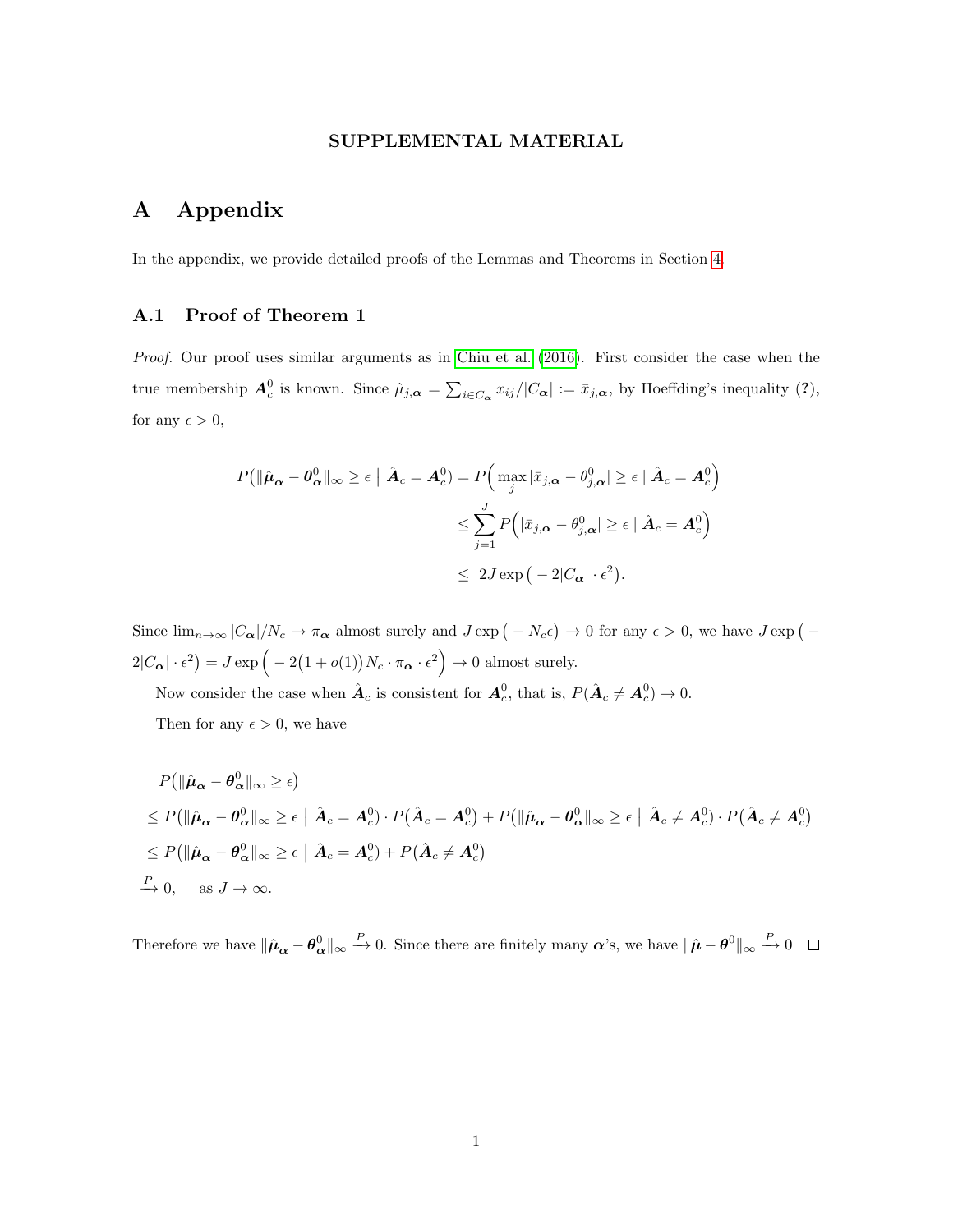#### <span id="page-35-0"></span>A.2 Proof of Lemma 1

*Proof.* Let  $\tilde{\alpha}_i$  denote the latent attribute pattern that minimizes  $E[l(\mathbf{x}_i, \hat{\boldsymbol{\mu}}_{\alpha}) + h(\hat{\pi}_{\alpha})]$ , that is,

$$
\tilde{\alpha}_{i} := \argmin_{\alpha} \left\{ E\left[l(\boldsymbol{x}_{i}, \hat{\boldsymbol{\mu}}_{\alpha}) + h(\hat{\pi}_{\alpha})\right] \right\}
$$
\n
$$
= \argmin_{\alpha} E\left[\sum_{j=1}^{J} l(x_{ij}, \hat{\mu}_{j,\alpha}) + h(\hat{\pi}_{\alpha})\right]
$$
\n
$$
= \argmin_{\alpha} \left\{ \frac{1}{J} \sum_{j=1}^{J} E\left[l(x_{ij}, \hat{\mu}_{j,\alpha})\right] + \frac{1}{J} h(\hat{\pi}_{\alpha}) \right\}.
$$

For the second term, under the Assumption 2, since  $\hat{\pi}_{\alpha}$  is asymptotically bounded and  $h(\cdot)$  is continuous, hence  $h(\hat{\pi}_{\alpha})$  is also bounded, and we have  $h(\hat{\pi}_{\alpha})/J \to 0$  as  $J \to \infty$ , which is asymptotically negligible. For the first term, we need to compare  $\frac{1}{J}\sum_{j=1}^{J} E[l(x_{ij}, \hat{\mu}_{j,\alpha})]$  and  $\frac{1}{J}\sum_{j=1}^{J} E[l(x_{ij}, \hat{\mu}_{j,\alpha})]$ for any  $\boldsymbol{\alpha} \neq \boldsymbol{\alpha}_i^0$ .

$$
\frac{1}{J} \sum_{j=1}^{J} E[l(x_{ij}, \hat{\mu}_{j,\alpha})] - \frac{1}{J} \sum_{j=1}^{J} E[l(x_{ij}, \hat{\mu}_{j,\alpha})]
$$
\n
$$
= \left(\frac{1}{J} \sum_{j=1}^{J} E[l(x_{ij}, \hat{\mu}_{j,\alpha})] - \frac{1}{J} \sum_{j=1}^{J} E[l(x_{ij}, \theta_{j,\alpha}^{0})]\right) + \left(\frac{1}{J} \sum_{j=1}^{J} E[l(x_{ij}, \theta_{j,\alpha}^{0})] - \frac{1}{J} \sum_{j=1}^{J} E[l(x_{ij}, \theta_{j,\alpha}^{0})]\right)
$$
\n
$$
+ \left(\frac{1}{J} \sum_{j=1}^{J} E[l(x_{ij}, \theta_{j,\alpha}^{0})] - \frac{1}{J} \sum_{j=1}^{J} E[l(x_{ij}, \hat{\mu}_{j,\alpha}^{0})]\right)
$$
\n
$$
:= E_1 + E_2 + E_3.
$$
\n(S1)

Since  $\hat{\mu}$  is consistent for  $\theta^0$ , by Assumption 1, we have  $E_1 \stackrel{P}{\rightarrow} 0$  and  $E_3 \stackrel{P}{\rightarrow} 0$ . Specifically, first consider the case when  $\hat{A}_c = A_c^0$ . By Assumption [3,](#page-13-1) we know that the true item response probabilities are bounded. There exists  $\delta_2 \in (0, 0.5)$  such that  $\delta_2 \le \min_{j,\alpha} \theta_{j,\alpha}^0 < \max_{j,\alpha} \theta_{j,\alpha}^0 \le 1 - \delta_2, \forall 1 \le j \le J, \alpha \in$  $\{0,1\}^K$ . Let's now look at the probability that  $\hat{\mu}_{j,\alpha}$  is also bounded. Specifically, we consider  $P(\hat{\mu}_{j,\alpha} \geq$  $1-\delta_2/2 \mid \hat{\mathbf{A}}_c = \mathbf{A}_c^0$  and  $P(\hat{\mu}_{j,\alpha} \leq \delta_2/2 \mid \hat{\mathbf{A}}_c = \mathbf{A}_c^0)$  respectively. Since  $\hat{\mu}_{j,\alpha} = \sum_{i \in C_{\alpha}} x_{ij} / |C_{\alpha}| := \bar{x}_{j,\alpha}$ , we have

$$
P(\hat{\mu}_{j,\alpha} \ge 1 - \delta_2/2 \mid \hat{\mathbf{A}}_c = \mathbf{A}_c^0) = P(\bar{x}_{j,\alpha} - \theta_{j,\alpha}^0 \ge 1 - \delta_2/2 - \theta_{j,\alpha}^0 \mid \hat{\mathbf{A}}_c = \mathbf{A}_c^0)
$$
  

$$
\le \exp(-2|C_{\alpha}|(1 - \delta_2/2 - \theta_{j,\alpha}^0)^2)
$$
  

$$
\le \exp(-|C_{\alpha}|\delta_2^2/2).
$$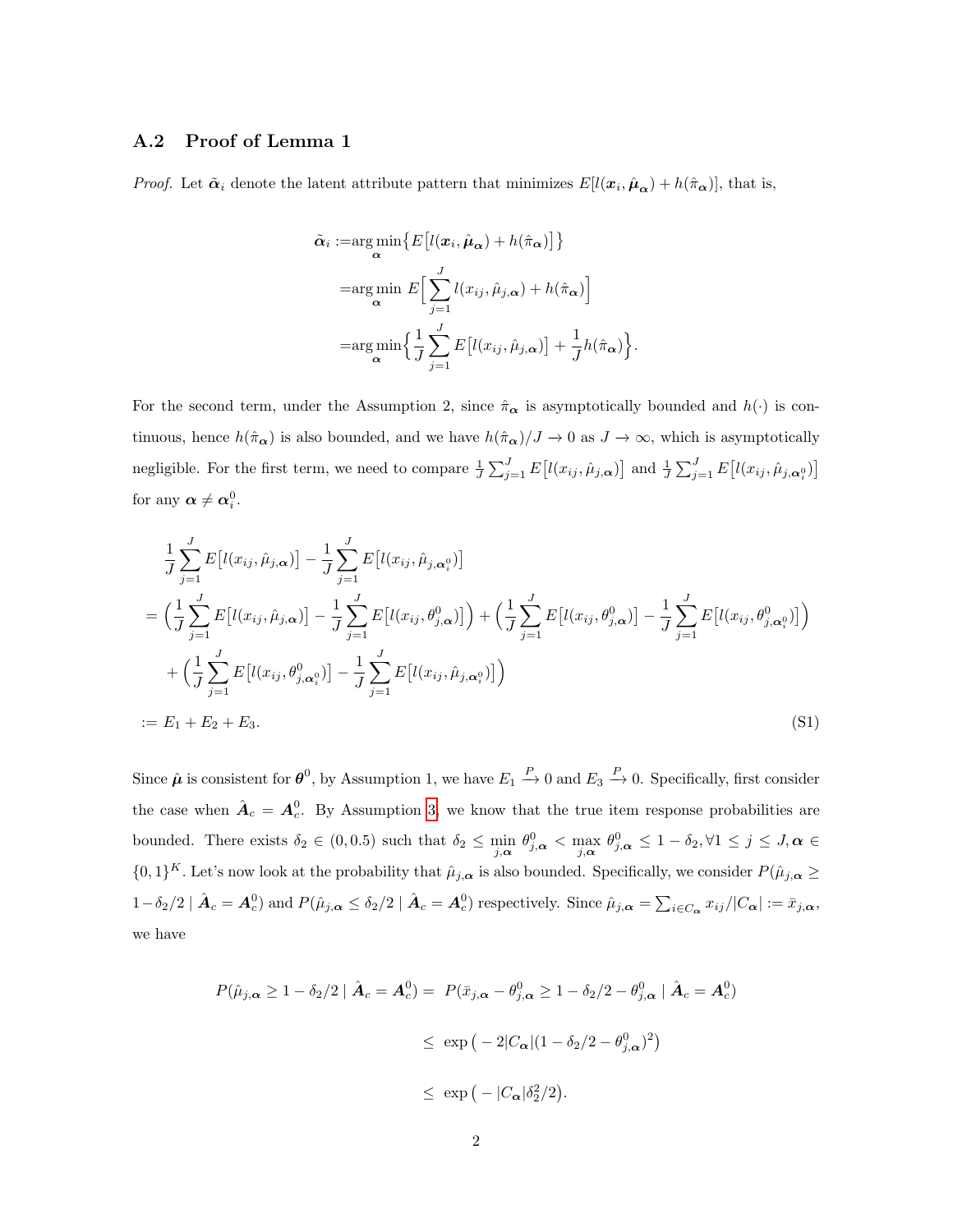Similarly, we also have  $P(\hat{\mu}_{j,\alpha} \leq \delta_2/2 \mid \hat{\boldsymbol{A}}_c = \boldsymbol{A}_c^0) \leq \exp(-|C_{\boldsymbol{\alpha}}|\delta_2^2/2)$ . Therefore,

$$
P\left(\min_j \hat{\mu}_{j,\alpha} \le \delta_2/2 \text{ or } \max_j \hat{\mu}_{j,\alpha} \ge 1 - \delta_2/2 \mid \hat{\boldsymbol{A}}_c = \boldsymbol{A}_c^0\right) \le 2J \exp\left(-\frac{|C_{\alpha}|\delta_2^2/2}{2}\right).
$$

Moreover, since under the Assumption [1,](#page-12-1) the loss function is assumed to be Hölder continuous, that is, there exist  $c > 0$  and  $\beta > 0$ , such that for any  $\mu_1, \mu_2 \in (\delta_2/2, 1 - \delta_2/2)$ , we have  $|l(x, \mu_1) - l(x, \mu_2)| \le$  $c|\mu_1 - \mu_2|^{\beta}$  for  $x = 0$  or 1. Then

$$
|E_1| = \left| \frac{1}{J} \sum_{j=1}^{J} E\left[l(x_{ij}, \hat{\mu}_{j,\alpha})\right] - \frac{1}{J} \sum_{j=1}^{J} E\left[l(x_{ij}, \theta_{j,\alpha}^0)\right] \right|
$$
  
\n
$$
\leq \frac{1}{J} \sum_{j=1}^{J} E\left[ |l(x_{ij}, \hat{\mu}_{j,\alpha}) - l(x_{ij}, \theta_{j,\alpha}^0)| \right]
$$
  
\n
$$
\leq \frac{1}{J} \sum_{j=1}^{J} E\left[c|\hat{\mu}_{j,\alpha} - \theta_{j,\alpha}^0|^{\beta}\right]
$$
  
\n
$$
\leq c \max_{j} \{E\left[ |\hat{\mu}_{j,\alpha} - \theta_{j,\alpha}^0|^{\beta} \right] \}
$$

Therefore for any  $\epsilon > 0$ ,

$$
P(|E_1| > \epsilon)
$$
  
\n
$$
\leq P(|E_1| > \epsilon | \hat{\mathbf{A}}_c = \mathbf{A}_c^0) + P(\hat{\mathbf{A}}_c \neq \mathbf{A}_c^0)
$$
  
\n
$$
\leq P(E_1| > \epsilon | \hat{\mathbf{A}}_c = \mathbf{A}_c^0, \delta_2/2 < \hat{\mu}_{j,\alpha} < 1 - \delta_2/2, j = 1, ..., J)
$$
  
\n
$$
+ P(\min_j \hat{\mu}_{j,\alpha} \leq \delta_2/2 \text{ or } \max_j \hat{\mu}_{j,\alpha} \geq 1 - \delta_2/2 | \hat{\mathbf{A}}_c = \mathbf{A}_c^0) + P(\hat{\mathbf{A}}_c \neq \mathbf{A}_c^0)
$$
  
\n
$$
\leq P(||\hat{\mu}_{\alpha} - \theta_{\alpha}^0||_{\infty} > (\epsilon/c)^{1/\beta}) + 2J \exp(-|C_{\alpha}|\delta_2^2/2) + P(\hat{\mathbf{A}}_c \neq \mathbf{A}_c^0)
$$
  
\n
$$
\leq 2J \exp(-2|C_{\alpha}|(\epsilon/c)^{2/\beta}) + 2J \exp(-|C_{\alpha}|\delta_2^2/2) + P(\hat{\mathbf{A}}_c \neq \mathbf{A}_c^0)
$$
  
\n
$$
= 2J \exp(-2(1 + o(1))N_c \cdot \pi_{\alpha} \cdot (\epsilon/c)^{2/\beta}) + 2J \exp(-(1 + o(1))N_c \cdot \pi_{\alpha} \cdot \delta_2^2/2) + P(\hat{\mathbf{A}}_c \neq \mathbf{A}_c^0)
$$
  
\n
$$
\to 0,
$$
 (S2)

where [\(S2\)](#page-36-0) follows from Theorem 1. Similarly we can show that  $E_3 \stackrel{P}{\rightarrow} 0$  as well.

For the second term, by Assumption [4,](#page-13-3) we have

<span id="page-36-1"></span><span id="page-36-0"></span>
$$
E_2 = \frac{1}{J} \sum_{j=1}^{J} E\left[l(x_{ij}, \theta_{j,\alpha}^0)\right] - \frac{1}{J} \sum_{j=1}^{J} E\left[l(x_{ij}, \theta_{j,\alpha_i^0}^0)\right] \ge \frac{1}{J} \sum_{j=1}^{J} |\theta_{j,\alpha_i^0}^0 - \theta_{j,\alpha}^0|^{\delta},\tag{S3}
$$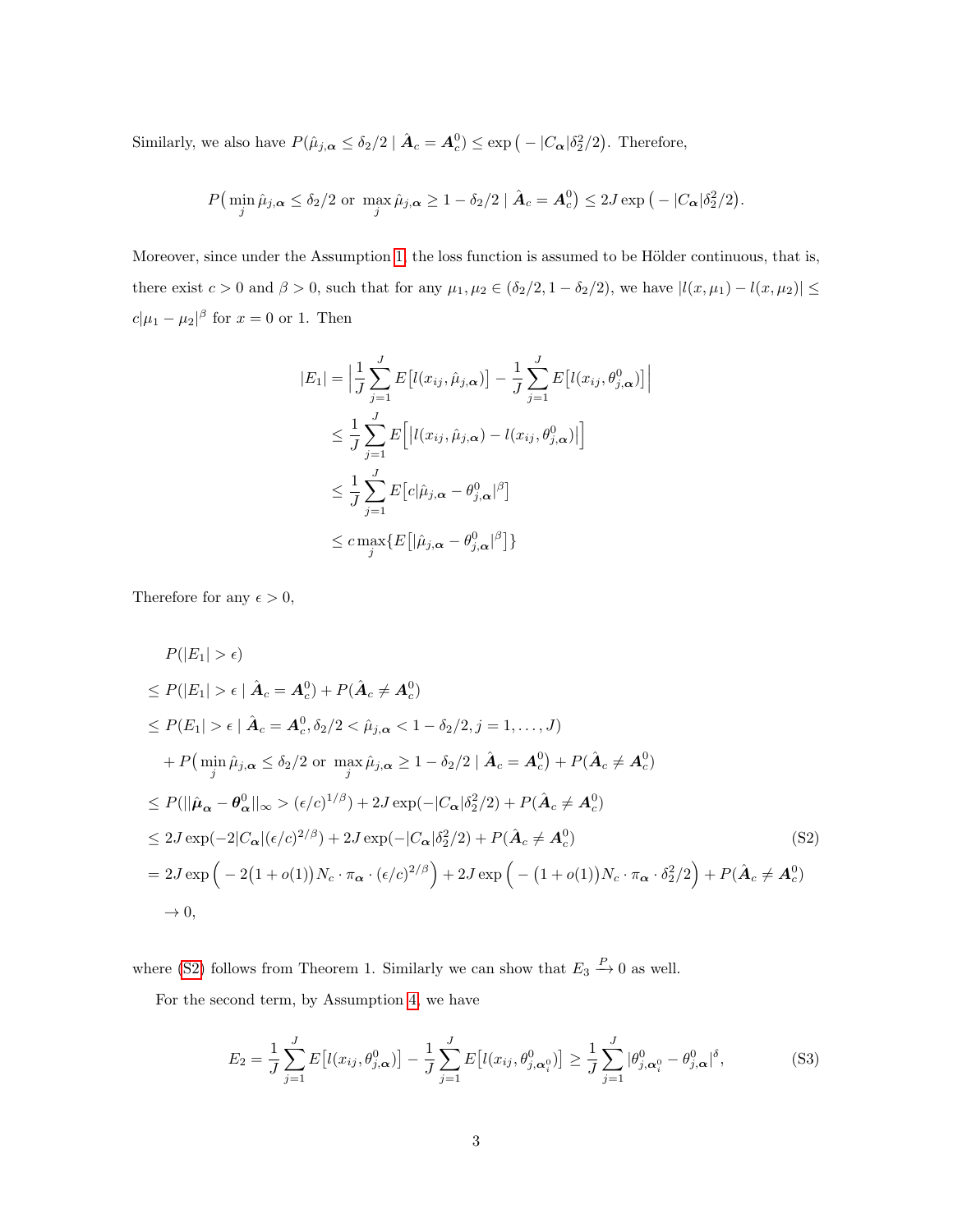for any  $\alpha \neq \alpha_i^0$ . Since in Assumption [3,](#page-13-1) there exists  $\delta_1 > 0$  such that  $\lim_{J \to \infty} \min_{\alpha \neq \alpha'} ||\theta_{\alpha}^0 - \theta_{\alpha'}^0||_1 / J > \delta_1$ , then for a small enough  $c_0 > 0$ , there exists  $c_1 > 0$  such that  $|\{j : |\theta_{j,\alpha}^0 - \theta_{j,\alpha'}^0| \ge c_0\}| \ge c_1 J$  for any  $\alpha \neq \alpha'$  and large enough J. That is, there should be as many items as of order J that can differentiate two different classes. Otherwise,  $|\{j : |\theta_{j,\alpha}^0 - \theta_{j,\alpha'}^0| \ge c_0\}|/J \to 0$ , which contradicts with the Assumption [3](#page-13-1) for a small enough  $c_0$ . Then in [\(S3\)](#page-36-1), we have  $E_2 \geq c_1 c_0^{\delta}$  as  $J \to \infty$ . Therefore, the true attribute pattern minimizes  $E[l(\mathbf{x}_i, \hat{\boldsymbol{\mu}}_{\alpha}; \hat{\pi}_{\alpha})]$  with probability approaching 1.  $\Box$ 

#### A.3 Proof of Lemma 2

Proof. We first decompose the probability in Lemma [2](#page-15-2) into two parts:

$$
P\left(\max_{\alpha} \left| \frac{1}{J} \sum_{j=1}^{J} \left( l(x_{ij}, \hat{\mu}_{j,\alpha}) - E[l(x_{ij}, \theta_{j,\alpha}^{0})] \right) \right| \ge \epsilon \right)
$$
\n(S4)

$$
\leq P\Big(\max_{\alpha} \Big|\frac{1}{J}\sum_{j=1}^{J} \big(l(x_{ij}, \hat{\mu}_{j,\alpha}) - l(x_{ij}, \theta_{j,\alpha}^{0})\big)\Big| \geq \epsilon/2\Big) + P\Big(\max_{\alpha} \Big|\frac{1}{J}\sum_{j=1}^{J} \big(l(x_{ij}, \theta_{j,\alpha}^{0}) - E[l(x_{ij}, \theta_{j,\alpha}^{0})]\big)\Big| \geq \epsilon/2\Big)
$$
\n(S5)

<span id="page-37-0"></span>.

The first term in [\(S5\)](#page-37-0) goes to zero since  $\hat{\boldsymbol{\theta}}$  is uniform consistent for  $\boldsymbol{\theta}^0$ . Specifically, from Lemma 1, we have  $P(\hat{\mu}_{j,\alpha} \leq \delta_2/2 \text{ or } \hat{\mu}_{j,\alpha} \geq 1 - \delta_2/2 \mid \hat{A}_c = A_c^0) \leq 2 \exp(-|C_{\alpha}| \delta_2^2/2)$ . Moreover, due to the Hölder continuity of the loss function, we have  $|l(x, \mu_1) - l(x, \mu_2)| \leq c |\mu_1 - \mu_2|^{\beta}$  for  $x = 0$  or 1. Then

$$
P\left(\max_{\alpha} \left| \frac{1}{J} \sum_{j=1}^{J} \left( l(x_{ij}, \hat{\mu}_{j,\alpha}) - l(x_{ij}, \theta_{j,\alpha}^{0}) \right) \right| \geq \epsilon/2 \left| \delta_{2}/2 < \hat{\mu}_{j,\alpha} \leq 1 - \delta_{2}/2, \hat{A}_{c} = A_{c}^{0} \right)
$$
  
\n
$$
\leq \sum_{\alpha} P\left( \left| \frac{1}{J} \sum_{j=1}^{J} \left( l(x_{ij}, \hat{\mu}_{j,\alpha}) - l(x_{ij}, \theta_{j,\alpha}^{0}) \right) \right| \geq \epsilon/2 \left| \delta_{2}/2 < \hat{\mu}_{j,\alpha} \leq 1 - \delta_{2}/2, \hat{A}_{c} = A_{c}^{0} \right)
$$
  
\n
$$
\leq 2^{K} \sum_{j=1}^{J} P\left( \left| l(x_{ij}, \hat{\mu}_{j,\alpha}) - l(x_{ij}, \theta_{j,\alpha}^{0}) \right| \geq \epsilon/2 \left| \delta_{2}/2 < \hat{\mu}_{j,\alpha} \leq 1 - \delta_{2}/2, \hat{A}_{c} = A_{c}^{0} \right) \right.
$$
  
\n
$$
\leq 2^{K} \sum_{j=1}^{J} P\left( \left| \hat{\mu}_{j,\alpha} - \theta_{j,\alpha}^{0} \right| \geq \epsilon/2c \left| \delta_{2}/2 < \hat{\mu}_{j,\alpha} \leq 1 - \delta_{2}/2, \hat{A}_{c} = A_{c}^{0} \right) \right.
$$
  
\n
$$
= 2^{K} \sum_{j=1}^{J} P\left( \left| \bar{x}_{j,\alpha} - \theta_{j,\alpha}^{0} \right| \geq (\epsilon/2c)^{1/\beta} \left| \delta_{2}/2 < \hat{\mu}_{j,\alpha} \leq 1 - \delta_{2}/2, \hat{A}_{c} = A_{c}^{0} \right) \right.
$$
  
\n
$$
\leq 2^{K+1} J \exp\left( -2|C_{\alpha}|(\epsilon/2c)^{2/\beta} \right).
$$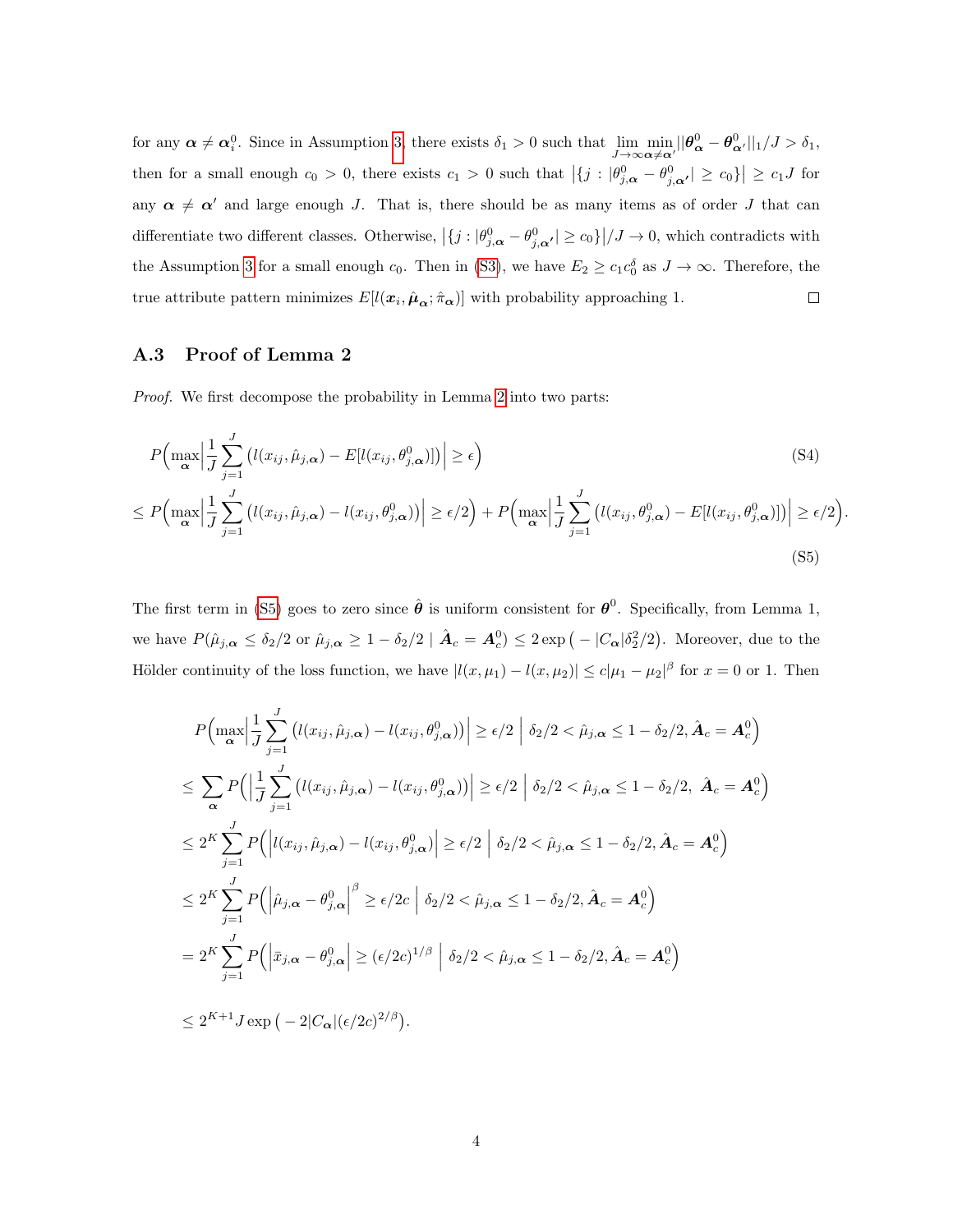Then we have

$$
P\left(\max_{\alpha} \left| \frac{1}{J} \sum_{j=1}^{J} \left( l(x_{ij}, \hat{\mu}_{j,\alpha}) - l(x_{ij}, \theta_{j,\alpha}^0) \right) \right| \ge \epsilon/2 \left| \hat{A}_c = A_c^0 \right)
$$
  
\n
$$
\le \sum_{\alpha} \sum_{j=1}^{J} \left[ P(\hat{\mu}_{j,\alpha} < \delta_2/2 \text{ or } \hat{\mu}_{j,\alpha} > 1 - \delta_2/2 \mid \hat{A}_c = A_c^0) + P\left( \left| \hat{\mu}_{j,\alpha} - \theta_{j,\alpha}^0 \right| \ge (\epsilon/2c)^{1/\beta} \mid \delta_2/2 < \hat{\mu}_{j,\alpha} \le 1 - \delta_2/2, \hat{A}_c = A_c^0 \right) \right]
$$
  
\n
$$
\le 2^{K+1} J \exp\left(-|C_{\alpha}| \delta_2^2/2\right) + 2^{K+1} J \exp\left(-2|C_{\alpha}| (\epsilon/2c)^{2/\beta}\right)
$$
  
\n
$$
= 2^{K+1} J \exp\left(-\left(1 + o(1)\right) N_c \cdot \pi_\alpha \cdot \delta_2^2/2\right) + 2^{K+1} J \exp\left(-2\left(1 + o(1)\right) N_c \cdot \pi_\alpha \cdot (\epsilon/2c)^{2/\beta}\right)
$$
  
\n
$$
\to 0, \text{ as } J \to \infty.
$$

Therefore, we have

$$
P\left(\max_{\alpha} \left| \frac{1}{J} \sum_{j=1}^{J} \left( l(x_{ij}, \hat{\mu}_{j,\alpha}) - l(x_{ij}, \theta_{j,\alpha}^{0}) \right) \right| \geq \epsilon/2 \right)
$$
  
\n
$$
\leq P\left(\max_{\alpha} \left| \frac{1}{J} \sum_{j=1}^{J} \left( l(x_{ij}, \hat{\mu}_{j,\alpha}) - l(x_{ij}, \theta_{j,\alpha}^{0}) \right) \right| \geq \epsilon/2 \left| \hat{A}_{c} = A_{c}^{0} \right| \cdot P(\hat{A}_{c} = A_{c}^{0}) + P(\hat{A}_{c} \neq A_{c}^{0})
$$
  
\n
$$
\leq P\left(\max_{\alpha} \left| \frac{1}{J} \sum_{j=1}^{J} \left( l(x_{ij}, \hat{\mu}_{j,\alpha}) - l(x_{ij}, \theta_{j,\alpha}^{0}) \right) \right| \geq \epsilon/2 \left| \hat{A}_{c} = A_{c}^{0} \right| + P(\hat{A}_{c} \neq A_{c}^{0})
$$
  
\n
$$
\to 0, \text{ as } J \to \infty.
$$

Next we need to bound the second term. By Assumption [3,](#page-13-1)  $\theta_{j,\alpha}^0$ 's are uniformly bounded and thus  $l(x_{ij}, \theta_{j,\alpha}^0)$ 's are also uniformly bounded. There exists  $M > 0$  such that  $|l(x_{ij}, \theta_{j,\alpha}^0)| \leq M$  for any j and  $\alpha$ . Then by Hoeffding's inequality (?), we have

$$
P\Big(\Big|\frac{1}{J}\sum_{j=1}^{J}\big(l(x_{ij},\theta_{j,\alpha}^{0})-E[l(x_{ij},\theta_{j,\alpha}^{0})]\big)\Big|\geq\epsilon/2\Big)\leq 2\exp\big(-J\epsilon^{2}/2M^{2}\big),
$$

and therefore

$$
P\left(\max_{\alpha} \left| \frac{1}{J} \sum_{j=1}^{J} \left( l(x_{ij}, \theta_{j,\alpha}^{0}) - E[l(x_{ij}, \theta_{j,\alpha}^{0})] \right) \right| \ge \epsilon/2 \right)
$$
  

$$
\le \sum_{\alpha} P\left(\left| \frac{1}{J} \sum_{j=1}^{J} \left( l(x_{ij}, \theta_{j,\alpha}^{0}) - E[l(x_{ij}, \theta_{j,\alpha}^{0})] \right) \right| \ge \epsilon/2 \right)
$$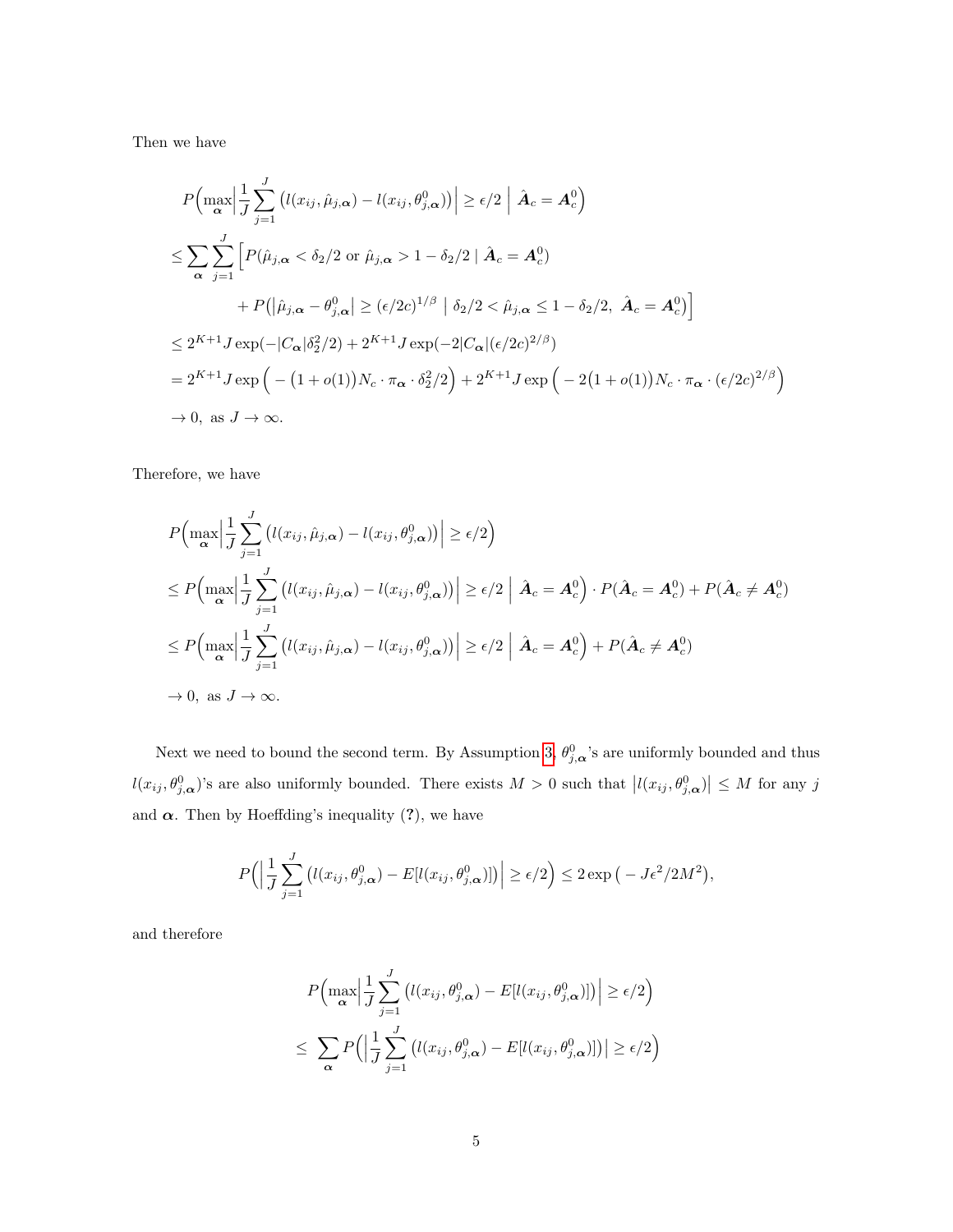$$
\leq 2^{K+1} \exp(-J\epsilon^2/2M^2) \longrightarrow 0, \text{ as } J \to \infty.
$$

 $\Box$ 

## <span id="page-39-0"></span>A.4 Proof of Theorem 2

*Proof.* Since  $\hat{\boldsymbol{A}}_c$  is consistent for  $\boldsymbol{A}_c^0$ , by Theorem [1,](#page-14-0)  $\hat{\boldsymbol{\mu}}$  is consistent for  $\boldsymbol{\theta}^0$ . Note that  $\hat{\boldsymbol{\alpha}}_i \neq \boldsymbol{\alpha}_i^0$  is equivalent to that

<span id="page-39-1"></span>
$$
\frac{1}{J} \sum_{j=1}^{J} l(x_{ij}, \hat{\mu}_{j, \alpha_i^0}) + \frac{1}{J} h(\hat{\pi}_{\alpha_i^0}) > \frac{1}{J} \sum_{j=1}^{J} l(x_{ij}, \hat{\mu}_{j, \hat{\alpha}_i}) + \frac{1}{J} h(\hat{\pi}_{\hat{\alpha}_i}).
$$
\n(S6)

From Assumptions [1](#page-12-1) and [4](#page-13-3) and the proof of Lemma [1,](#page-15-1) we know

$$
\frac{1}{J} \sum_{j=1}^{J} E[l(x_{ij}, \theta_{j, \alpha_i^0}^0)] < \frac{1}{J} \sum_{j=1}^{J} E[l(x_{ij}, \theta_{j, \hat{\alpha}_i}^0)] - c_1 c_0^{\delta}
$$
 (S7)

Let  $c_2 = c_1 c_0^{\delta}$  and take  $\epsilon = c_2/4$  in Lemma [2,](#page-15-2) and consider the event

$$
B_{\epsilon}(J) := \left\{ \max_{\alpha} \left| \frac{1}{J} \sum_{j=1}^{J} \left( l(x_{ij}, \hat{\mu}_{j,\alpha}) - E[l(x_{ij}, \theta_{j,\alpha}^0)] \right) \right| < \epsilon \right\}.
$$

Since  $h(\hat{\pi}_{\alpha})$  is bounded, there exists some  $J_0$  such that for any  $J \geq J_0$ , we have  $\left|\frac{1}{J}h(\hat{\pi}_{\alpha_i^0}) - \frac{1}{J}h(\hat{\pi}_{\hat{\alpha}_i})\right|$  <  $c_2/4.$  When  $B_{c_2/4}({\cal J})$  occurs, it implies that

$$
\left| \frac{1}{J} \sum_{j=1}^{J} \left( l(x_{ij}, \hat{\mu}_{j, \alpha_i^0}) - E[l(x_{ij}, \theta_{j, \alpha_i^0})] \right) \right| < c_2/4,
$$

and

$$
\left| \frac{1}{J} \sum_{j=1}^{J} \left( l(x_{ij}, \hat{\mu}_{j, \hat{\alpha}_i}) - E[l(x_{ij}, \theta_{j, \hat{\alpha}_i})] \right) \right| < c_2/4.
$$

Then in equation [\(S6\)](#page-39-1),

LHS 
$$
\langle \frac{1}{J} \sum_{j=1}^{J} E[l(x_{ij}, \theta_{j,\alpha_i^0})] + c_2/4 + \frac{1}{J} h(\hat{\pi}_{\alpha_i^0}),
$$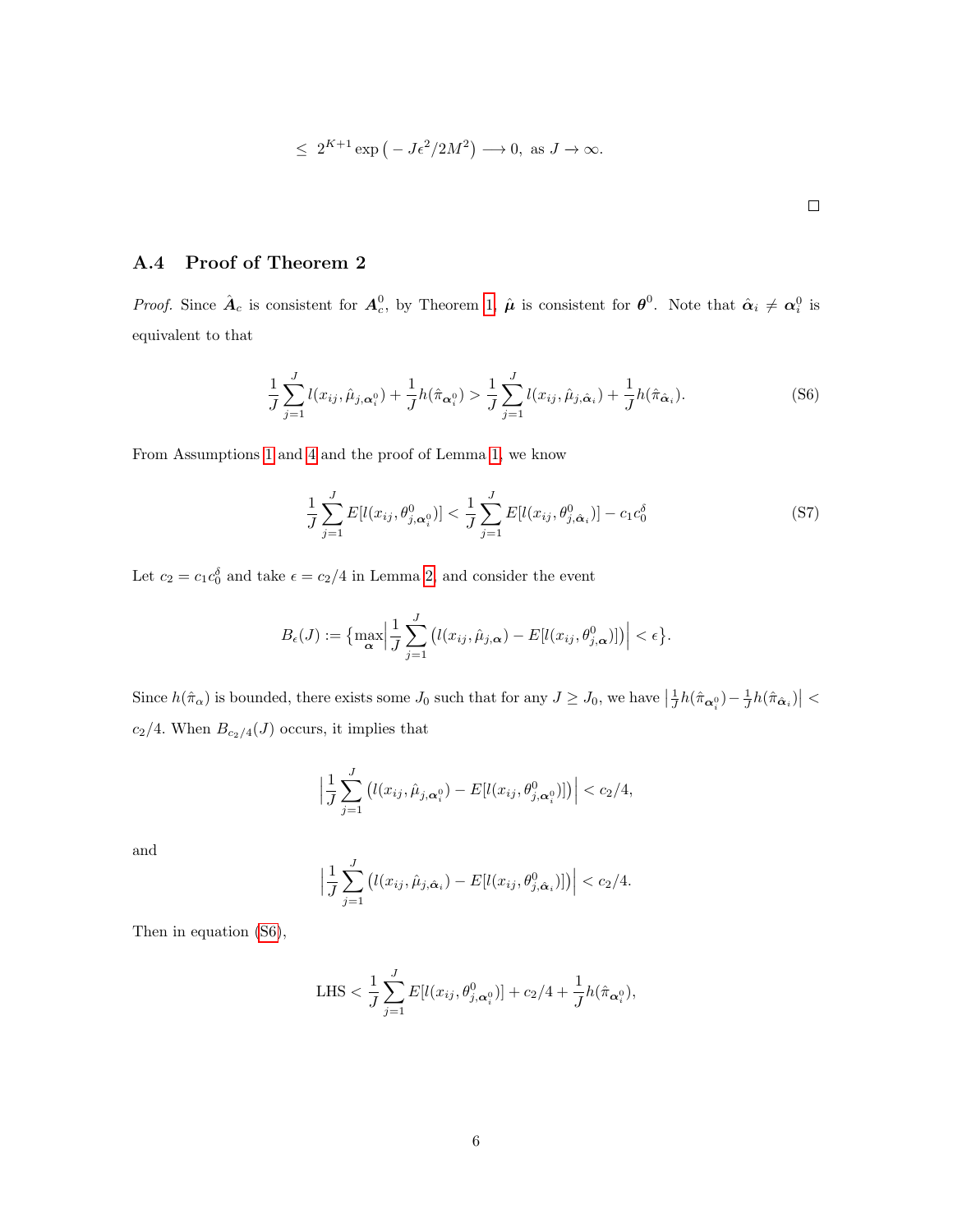and

RHS > 
$$
\frac{1}{J} \sum_{j=1}^{J} E[l(x_{ij}, \theta_{j, \hat{\alpha}_i})] - c_2/4 + \frac{1}{J} h(\hat{\pi}_{\hat{\alpha}_i}),
$$

which implies that

$$
\frac{1}{J} \sum_{j=1}^{J} E[l(x_{ij}, \theta_{j, \hat{\alpha}_i}^0)] < \frac{1}{J} \sum_{j=1}^{J} E[l(x_{ij}, \theta_{j, \alpha_i^0}^0)] + c_2/2 + \frac{1}{J} h(\pi_{\alpha_i^0}) - \frac{1}{J} h(\pi_{\hat{\alpha}_i}) \n< \frac{1}{J} \sum_{j=1}^{J} E[l(x_{ij}, \theta_{j, \alpha_i^0}^0)] + 3c_2/4 \n< \frac{1}{J} \sum_{j=1}^{J} E[l(x_{ij}, \theta_{j, \hat{\alpha}_i}^0)],
$$

where the last inequality is from equation [\(S6\)](#page-39-1) and results in a contradiction. It indicates that  $\{\hat{\alpha}_i \neq \emptyset\}$  $\alpha_i^0$   $\}$   $\subset$   $B_{c_2/4}(J)^c$  for J large enough. And therefore we have

$$
P(\hat{\alpha}_i \neq \alpha_i^0) \leq P(B_{c_2/4}(J)^c)
$$
  
\n
$$
\leq P\Big(\max_{\alpha} \Big| \frac{1}{J} \sum_{j=1}^J \big(l(x_{ij}, \hat{\mu}_{j,\alpha}) - E[l(x_{ij}, \theta_{j,\alpha}^0)]\big| \geq c_2/4\Big)
$$
  
\n
$$
\longrightarrow 0, \text{ as } J \to \infty. \quad \text{(by Lamma 2)}
$$

 $\Box$ 

## A.5 Proof of Theorem 3

Proof. Following the proof of Theorem [2,](#page-15-0) we have

$$
P\Big(\bigcup_{i} \{\hat{\alpha}_{i} \neq \alpha_{i}^{0}\} \mid \hat{A}_{c} = A_{c}^{0}\Big)
$$
  
\n
$$
\leq \sum_{i} P\Big(\{\hat{\alpha}_{i} \neq \alpha_{i}^{0}\} \mid \hat{A}_{c} = A_{c}^{0}\Big)
$$
  
\n
$$
\leq N \cdot P\Big(B_{c_{2}/4}(J)^{c} \mid \hat{A}_{c} = A_{c}^{0}\Big)
$$
  
\n
$$
\leq N \cdot P\Big(\max_{\alpha} \Big|\frac{1}{J} \sum_{j=1}^{J} \Big(l(x_{ij}, \hat{\mu}_{j,\alpha}) - E\big[l(x_{ij}, \theta_{j,\alpha}^{0})\big]\Big)\Big| \geq c_{2}/4 \mid \hat{A}_{c} = A_{c}^{0}\Big)
$$
  
\n
$$
\leq 2^{K+1}NJ \exp(-|C_{\alpha}| \delta_{2}^{2}/2) + 2^{K+1}NJ \exp(-2|C_{\alpha}|(c_{2}/8c)^{2/\beta}) + 2^{K+1}N \exp(-Jc_{2}^{2}/32M^{2})
$$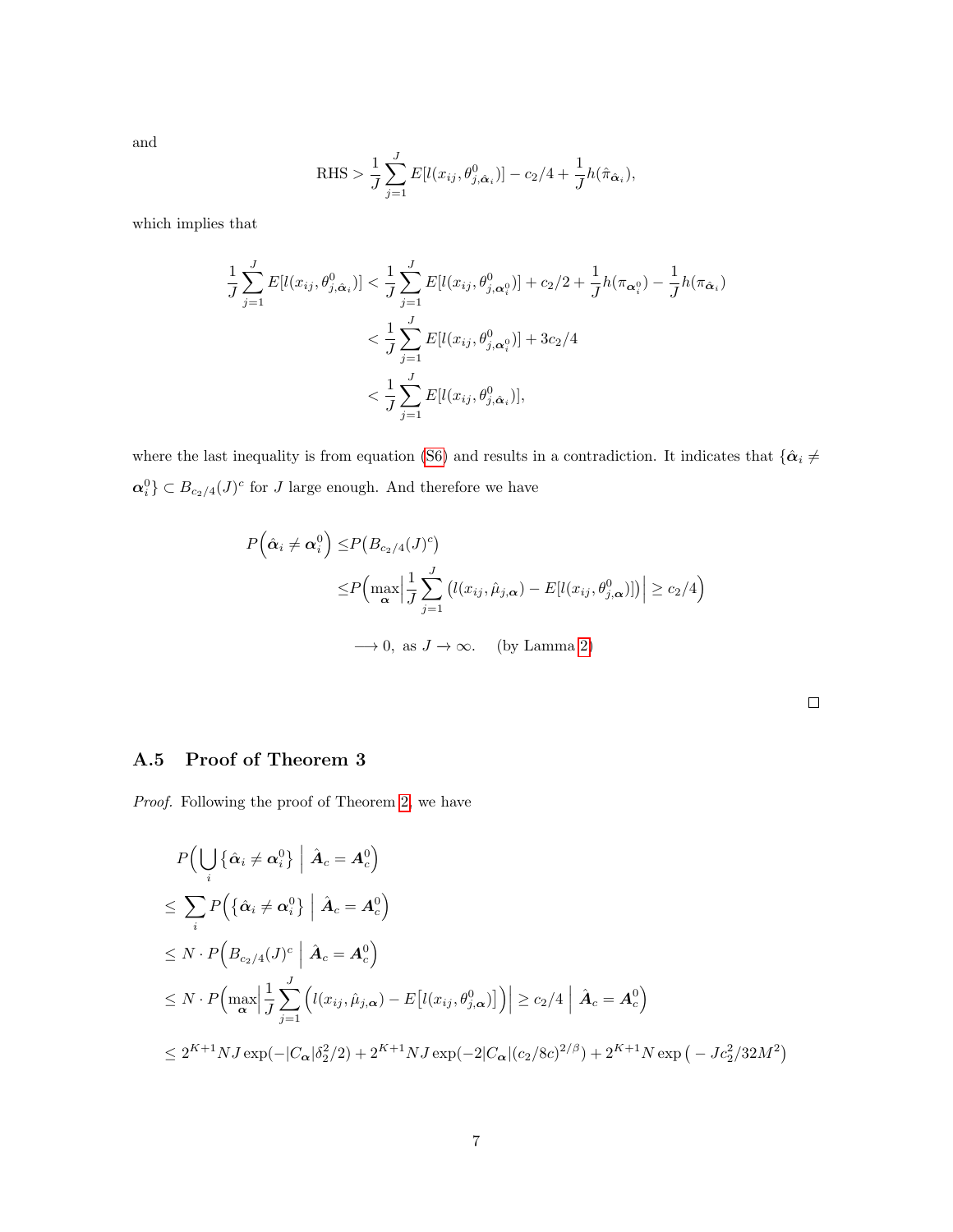$$
\leq 2^{K+1}N^2 \exp(-|C_{\alpha}|\delta_2^2/2) + 2^{K+1}N^2 \exp(-2|C_{\alpha}|(c_2/8c)^{2/\beta}) + 2^{K+1}N \exp(-Jc_2^2/32M^2).
$$

Under the Assumption 2, we have  $\lim_{n\to\infty}$   $|C_{\alpha}|/N_c \to \pi_{\alpha}$  almost surely; therefore  $N^2 \exp(-|C_{\alpha}| \delta_2^2/2) =$  $N^2 \exp \Big( - (1 + o(1)) N_c \cdot \pi_{\alpha} \cdot \delta_2^2/2 \Big)$  and  $N^2 \exp(-2|C_{\alpha}|(c_2/8c)^{2/\beta}) = N^2 \exp \Big( -2(1 + o(1)) N_c \cdot \pi_{\alpha} \cdot \delta_2^2/2 \Big)$  $(c_2/8c)^{2/\beta}$ . Then we have

$$
P\left(\bigcup_{i} \{\hat{\alpha}_{i} \neq \alpha_{i}^{0}\}\right)
$$
  
\n
$$
\leq P\left(\bigcup_{i} \{\hat{\alpha}_{i} \neq \alpha_{i}^{0}\}\middle| \hat{A}_{c} = A_{c}^{0}\right) P\left(\hat{A}_{c} = A_{c}^{0}\right) + P\left(\bigcup_{i} \{\hat{\alpha}_{i} \neq \alpha_{i}^{0}\}\middle| \hat{A}_{c} \neq A_{c}^{0}\right) P\left(\hat{A}_{c} \neq A_{c}^{0}\right)
$$
  
\n
$$
\leq P\left(\bigcup_{i} \{\hat{\alpha}_{i} \neq \alpha_{i}^{0}\}\middle| \hat{A}_{c} = A_{c}^{0}\right) + P\left(\hat{A}_{c} \neq A_{c}^{0}\right)
$$
  
\n
$$
\leq 2^{K+1}N^{2} \exp\left(-\left(1+o(1)\right)N_{c} \cdot \pi_{\alpha} \cdot \delta_{2}^{2}/2\right) + 2^{K+1}N^{2} \exp\left(-\left(1+o(1)\right)2N_{c} \cdot \pi_{\alpha} \cdot (c_{2}/8c)^{2/\beta}\right)
$$
  
\n
$$
+ 2^{K+1}N \exp\left(-Jc_{2}^{2}/32M^{2}\right) + P\left(\hat{A}_{c} \neq A_{c}^{0}\right)
$$
  
\n
$$
\leq 2^{K+1}N^{2} \exp\left(-\left(1+o(1)\right)J \cdot \pi_{\alpha} \cdot \delta_{2}^{2}/2\right) + 2^{K+1}N^{2} \exp\left(-2\left(1+o(1)\right)J \cdot \pi_{\alpha} \cdot (c_{2}/8c)^{2/\beta}\right)
$$
  
\n
$$
+ 2^{K+1}N \exp\left(-Jc_{2}^{2}/32M^{2}\right) + P\left(\hat{A}_{c} \neq A_{c}^{0}\right)
$$
  
\n
$$
= 2^{K+1}\left[N \exp\left(-\left(1+o(1)\right)J \cdot \pi_{\alpha} \cdot \delta_{2}^{2}/4\right)\right]^{2} + 2^{K+1}\left[N \exp\left(-\left(1+o(1)\right)J \cdot \pi_{\alpha} \cdot (c_{2}/8c)^{2/\beta}\right)\right]^{
$$

Therefore,  $\hat{\alpha}_i$ 's are uniformly consistent for  $\alpha_i$ 's for all  $i = 1, ..., N$ .

$$
\Box
$$

### <span id="page-41-0"></span>A.6 Proof of Proposition 1

Proof. Our proof uses similar arguments as in [Celeux and Govaert](#page-30-3) [\(1992\)](#page-30-3). In Step 3 of Algorithm [1,](#page-11-0) we have

$$
L(\mathbf{A}^{(t)}, \boldsymbol{\mu}^{(t+1)}, \boldsymbol{\pi}^{(t+1)}) \leq L(\mathbf{A}^{(t)}, \boldsymbol{\mu}^{(t)}, \boldsymbol{\pi}^{(t)}).
$$

Moreover, since  $\hat{\alpha}_i^{(t+1)} = \argmin_{\alpha} l(x_i, \hat{\mu}_{\alpha}^{(t+1)}) + h(\hat{\pi}_{\alpha}^{(t+1)})$ , which is equivalent to that  $l(x_i, \hat{\mu}_{\hat{\alpha}_i^{(t+1)}}^{(t+1)})$  $\left(\alpha_i^{(t+1)}\right)+$  $h\bigl(\hat{\pi}_{\frac{(t+1)}{(t+1)}}^{(t+1)}$  $\hat{\mathbf{a}}_{i}^{(t+1)}$   $\leq l(\boldsymbol{x}_{i}, \hat{\boldsymbol{\mu}}_{\boldsymbol{\alpha}}^{(t+1)}) + h(\hat{\pi}_{\boldsymbol{\alpha}}^{(t+1)})$  for any  $\boldsymbol{\alpha} \neq \hat{\alpha}_{i}^{(t+1)}$ , we have

$$
L(\mathbf{A}^{(t+1)}, \boldsymbol{\mu}^{(t+1)}, \boldsymbol{\pi}^{(t+1)}) \le L(\mathbf{A}^{(t)}, \boldsymbol{\mu}^{(t)}, \boldsymbol{\pi}^{(t)}).
$$
 (S8)